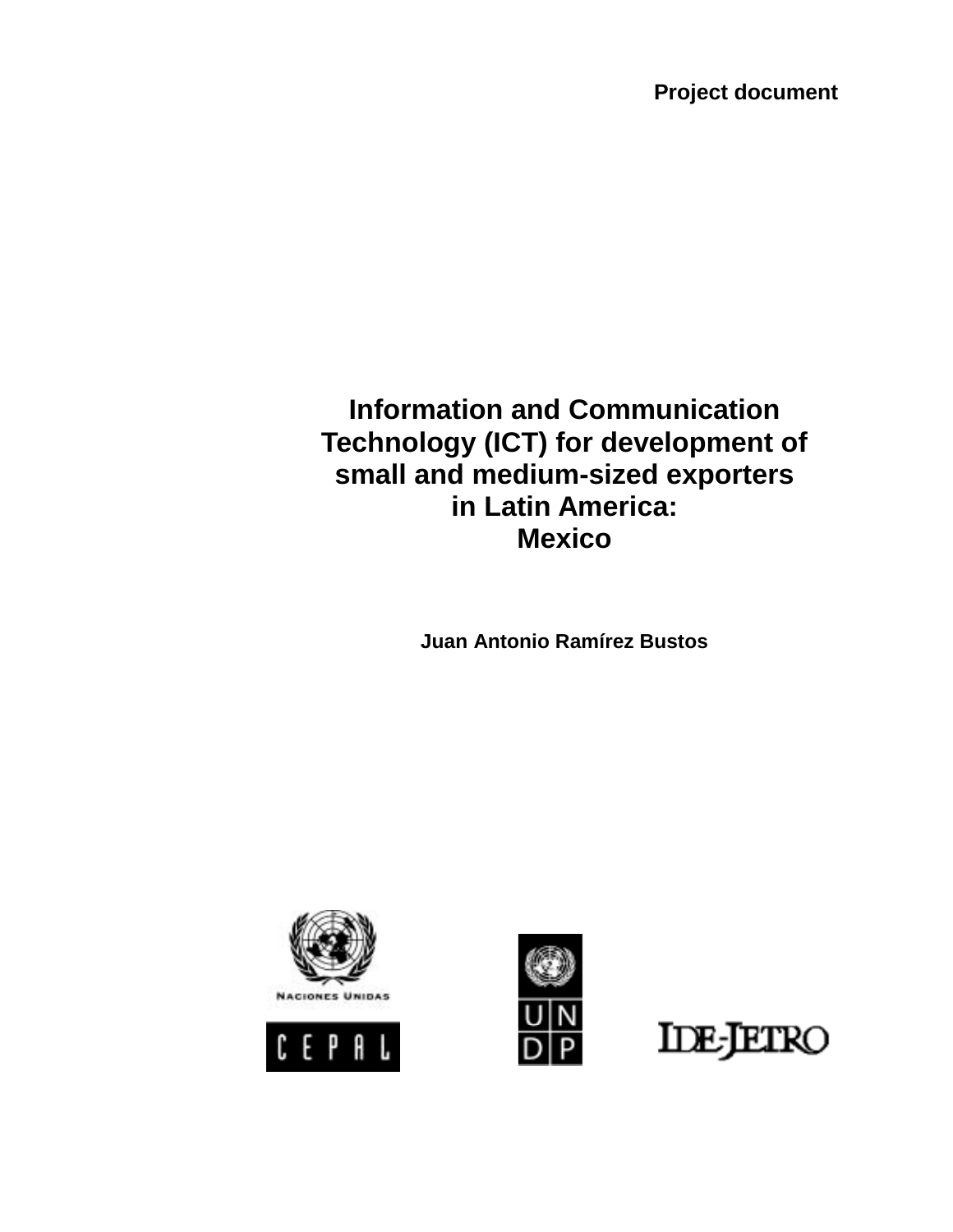This document was prepared by Juan Antonio Ramírez Bustos consultant of the International Trade Division of the Economic Commission for Latin America and the Caribbean (ECLAC). This is the complete version of his summary paper, which forms part of the book "Information Technology (IT) for Development of Small and Medium-sized Exporters in Latin America and East Asia", compiled by Mikio Kuwayama, Matsatsugu Tsuji and Yasushi Ueki, 2005. The views expressed in this document, which has been reproduced without formal editing, are those of the author and do not necessarily reflect the views of the Organizations.

United Nations Publication

LC/W.51

Copyright © United Nations, December 2005. All rights reserved Printed in Santiago, Chile – United Nations

Applications for the right to reproduce this work are welcomed and should be sent to the Secretary of the Publications Board, United Nations Headquarters, New York, N.Y. 10017, U.S.A. Member States and their governmental institutions may reproduce this work without prior authorization, but are requested to mention the source and inform the United Nations of such reproduction.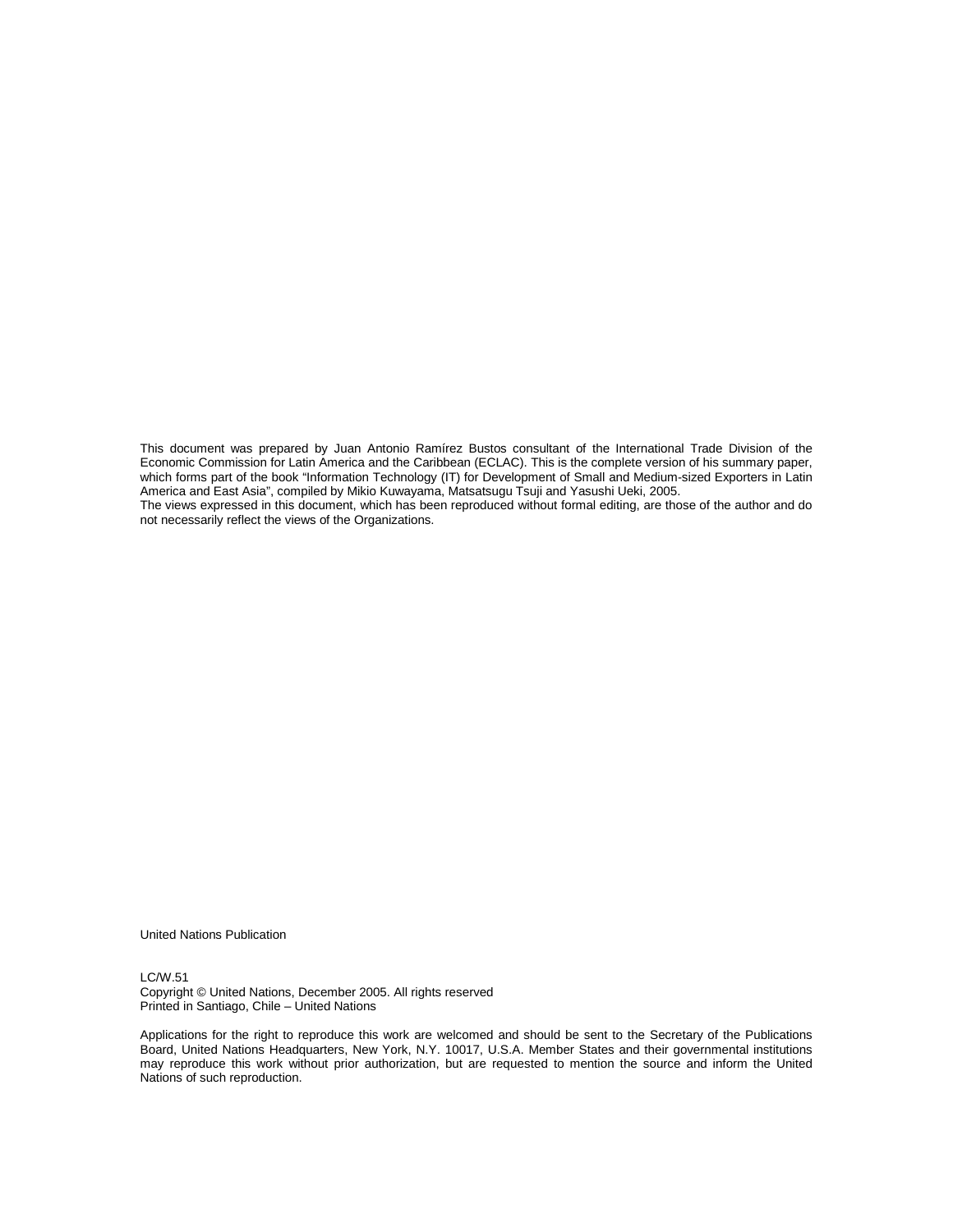# **Contents**

| Abstract |    |                                                                                     |  |
|----------|----|-------------------------------------------------------------------------------------|--|
|          |    |                                                                                     |  |
|          | A  |                                                                                     |  |
|          | В. |                                                                                     |  |
| II.      |    |                                                                                     |  |
|          |    |                                                                                     |  |
|          | B. |                                                                                     |  |
|          |    | C. Problems encountered by SMEs in participating in export-oriented value chains 41 |  |
| III.     |    |                                                                                     |  |
|          | А. |                                                                                     |  |
|          | В. |                                                                                     |  |
|          | C. |                                                                                     |  |
|          | D. |                                                                                     |  |
|          | E. |                                                                                     |  |
| IV.      |    |                                                                                     |  |
|          | А. |                                                                                     |  |
|          |    |                                                                                     |  |
|          |    |                                                                                     |  |
| V.       |    |                                                                                     |  |
|          | А. |                                                                                     |  |
|          | В. |                                                                                     |  |
|          |    |                                                                                     |  |
|          |    |                                                                                     |  |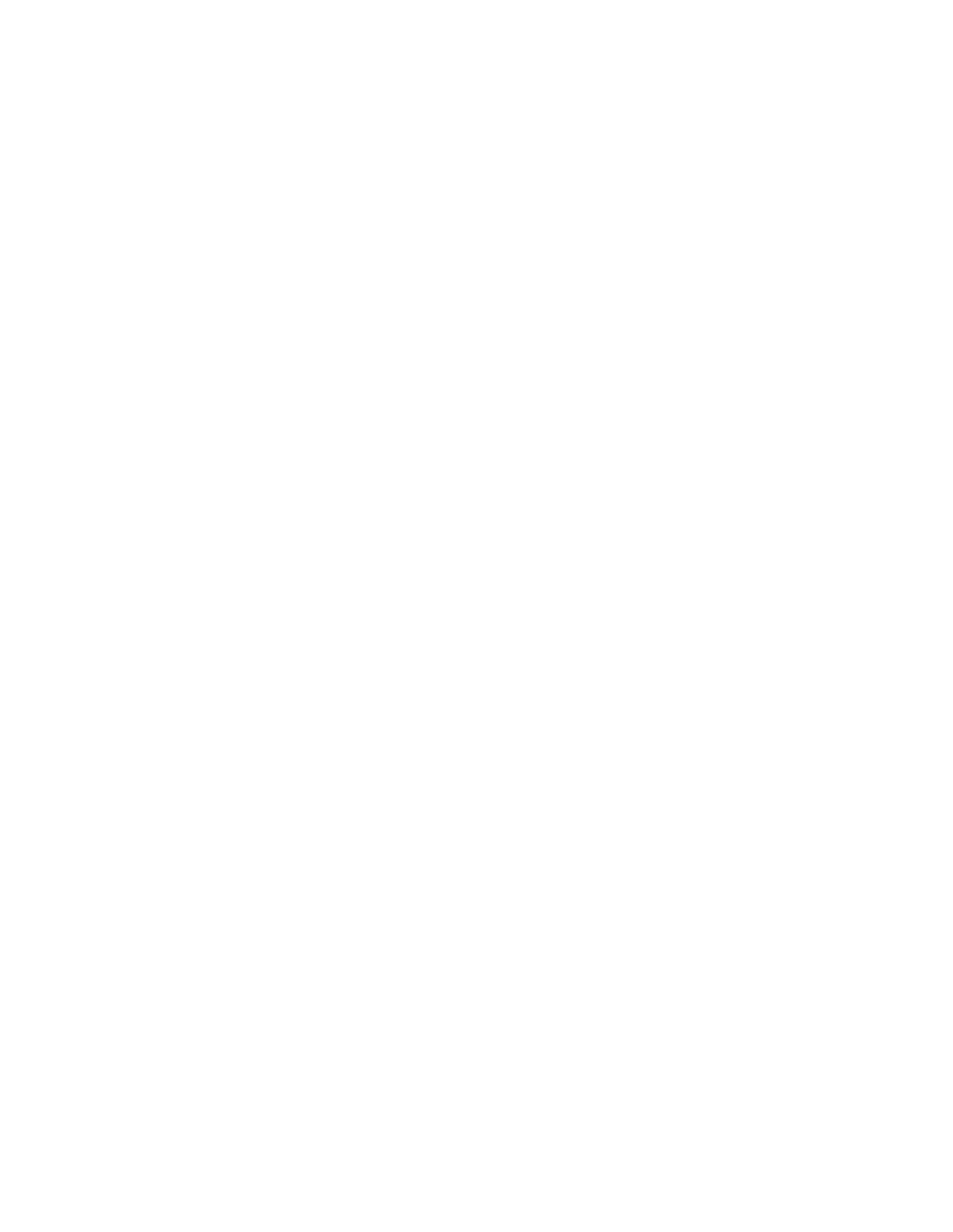## **Abstract**

Although small and medium-sized enterprises (SMEs) in Mexico are gradually adopting information technology (IT), many are still far from fully leveraging the potential operational advantages of that technology. This is especially true of SMEs whose interaction with large clients or whose role in supply chains depends on their ability to share various types of information, such as information related to inventories, factoring, production control and logistics, and to connect to their clients' headquarters. The lack of a more fully developed IT culture partly explains Mexico's lagging international competitiveness.

A new IT culture has begun to emerge within many large companies, and a small number are implementing enterprise resource planning (ERP) systems; however, only a few are improving their competitiveness by using second-generation customer relationship management (CRM) systems.

Although ERP-based solutions appear to be gaining acceptance among Mexican SMEs, in many cases such solutions are inadequate, because of the many obstacles preventing ERP from being implemented according to the needs of individual companies. Foremost among these difficulties is the fact that most Mexican companies lack information on management and operational procedures.

The case studies presented in this survey underline Mexican SMEs' reluctance to use IT and their poor understanding of it. Even SMEs in the most advanced economic sectors continue to be hesitant to use IT-based solutions —or to improve upon systems in place— to gain a competitive advantage. Hence, the Government needs to implement an industrial policy that will promote the development of such tools and a program to test various software applications. From this perspective, economic policy instruments implemented by the federal Government to encourage the development of the IT industry in Mexico and instil an IT culture among SMEs might prove to be one of the most important ways of enhancing SME competitiveness in many business sectors.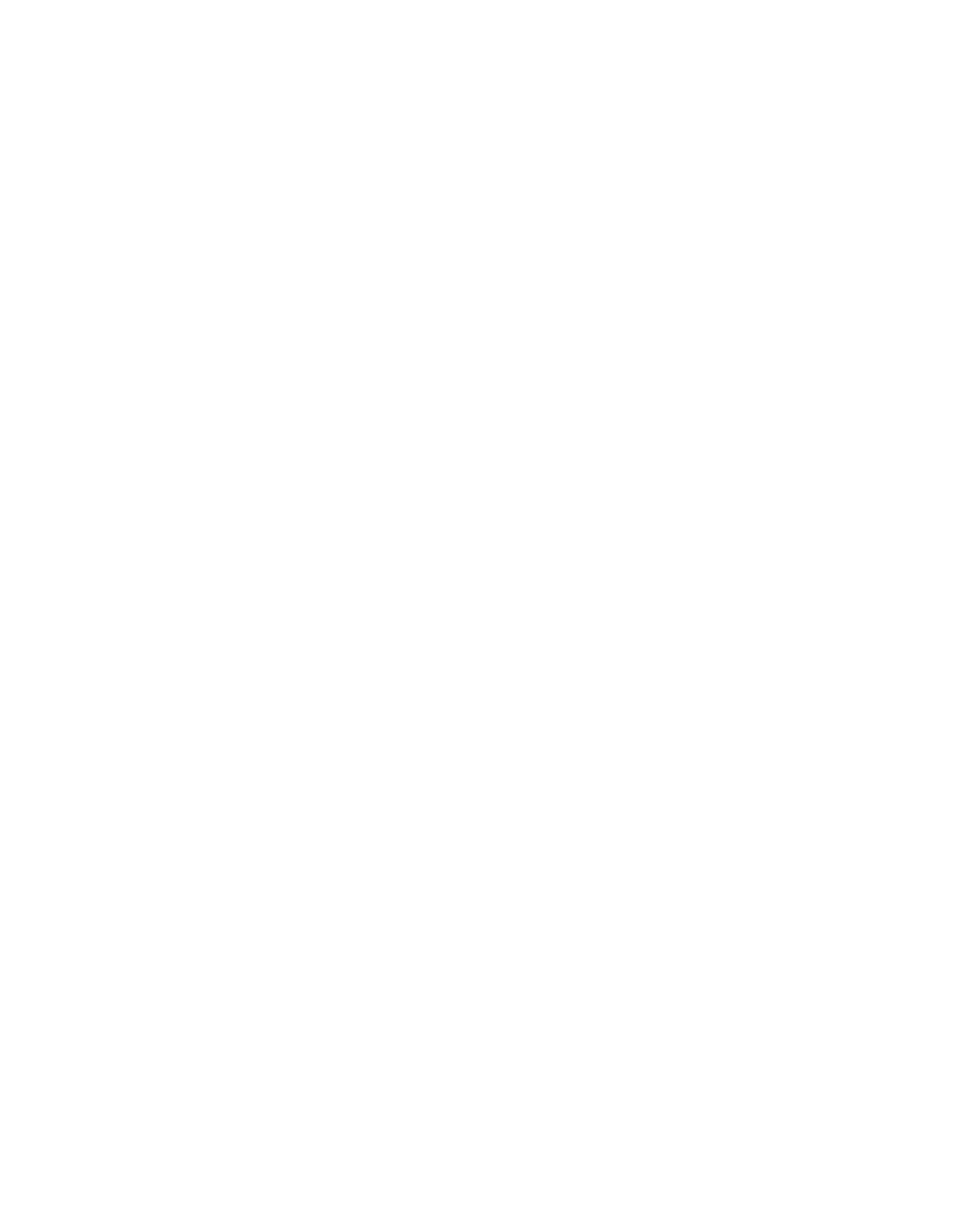# **I. The current IT market and IT use by SMEs**

### **A. Market estimates**

The 2,095 companies in Mexico's IT industry employ 110,000 professionals. Their annual output exceeds US\$ 600 million. Yet, IT-related expenditures in Mexico account for only 1.4% of gross domestic product (GDP).

Mexico's fledgling software-development industry is characterized by slow growth and a high degree of dispersion. Many companies have family-management structures, are new to the industry, are unable to obtain financing and lack market credibility. The failure rate is high: fewer than 50% of these companies remain in business for two years. The industry is composed of a small number of businesses most of which do not meet internationally recognized quality standards such as Carnegie Mellon Software Engineering Institute (CMMI) or the International Organization for Standardization (ISO) 15504 model, among others.

There is little information on the number of SMEs that, either on their own or in conjunction with medium-sized or large enterprises with IT departments develop computer products and services for their own use.

In addition to the lack of financing, including loans and leasing plans, SMEs are saddled by the lack of a stock exchange for the SME sector, which makes it difficult for their employees to participate as investors in business ventures. This obstacle to employee participation in company ownership and in earnings on share valuations harms companies in the short term by preventing them from retaining highly qualified human resources.

SMEs in the IT sector generally do not have a large amount of fixed assets to use as collateral to secure bank loans. Their main assets are the talent of their personnel and their technological intellectual property. Their greatest need is for working capital to cover current expenditures such as payrolls, certifications, materials, rent, advertising and marketing and business travel. These expenditures are governed by the economic cycles of their business projects.

This issue is difficult for the loan officers of traditional banks to understand, because they usually deal with businesses having a different profile. As a result, in Mexico there is a low rate of creation of new IT businesses and a high failure rate of companies in the process of moving up the economic ladder, due to their inability to obtain financing.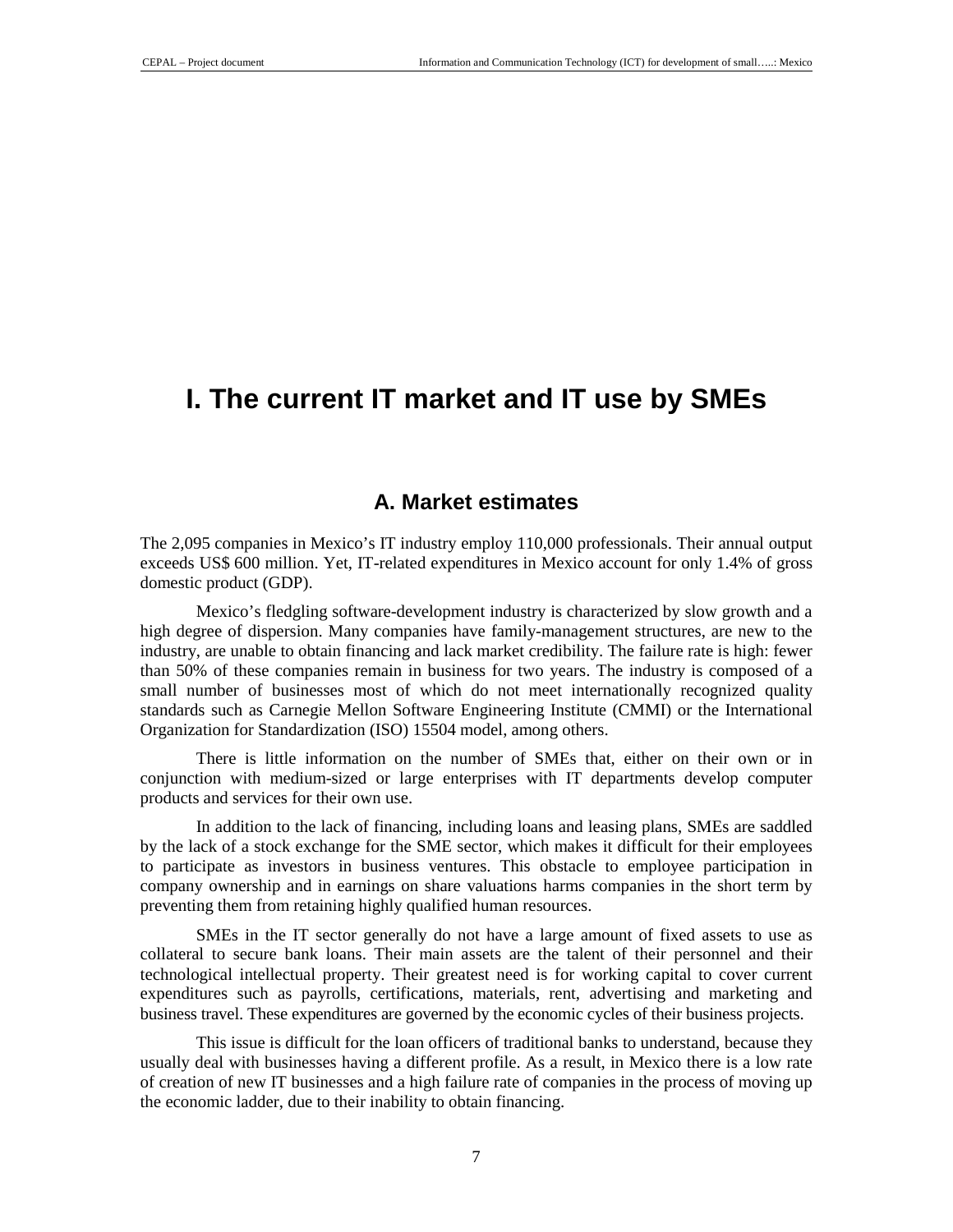In this business sector, talented employees are frequently lured away by competitors, making it more difficult for new SMEs to survive. The global IT industry, including that of the United States, draws talent from all over the world. In 2003, the United States Department of Commerce reported a deficit of some 1.4 million programmers in the country. International Data Corporation (IDC) estimates that the number of openings in Europe rose from 510,000 in 2002 to 1.6 million in 2006. Moreover, the United States and Europe had a combined need for 3 million programmers in 2003. To prevent United States companies from losing competitiveness due to managerial talent being lured to other countries, the United States and Mexico signed an agreement, allowing more than 1,500 Mexican IT experts to receive work visas for the United States each year since 2002. (Similar agreements have also been signed with the Indian and Irish Governments).

**TABLE 1 MEXICO'S PARTICIPATION IN THE GLOBAL IT MARKET, 1994-2002** 

|        |                 | 1994    | 1997    | 1998    | 2002      |
|--------|-----------------|---------|---------|---------|-----------|
| Mexico | $\%$            | 0.8     | 0.5     | 0.6     | 0.5       |
| World  | (US\$ millions) | 414 398 | 716 903 | 781 297 | 2 180 000 |

**Source:** National Institute of Statistics, Geography and Information (Instituto Nacional de Estadística, Geografía e Informática (INEGI)), on the basis of IDC, Worldwide Black Book, 199, Gartner Group, 2003.

Mexico accounts for a very small portion —less than 0.6%— of the overall global IT market. According to a 2003 study by Intel Mexico, SMEs' propensity to acquire computer equipment and implement IT-based solutions had decreased 7.4% in the previous two years, partially explaining Mexican enterprises' loss of competitiveness. As noted by Rodrigo Sandoval Arroyo, head of Intel Mexico: "There is a direct correlation between Mexican SMEs' lower investment in technology and their loss of competitiveness". Mexico's IT-related enterprises have a much lower rate of technology penetration than do those in countries such as India, Brazil and Russia. The same study indicated, however, that Mexico's market for home computers grew by 10.9% in the same period, as compared with a 4.1% drop in business purchases.

**TABLE 2 IT MARKET IN MEXICO, BY ECONOMIC ACTIVITY, 1998-2002**  *(In millions of U.S. dollars)* 

| <b>Economic activity</b> | 1998      | 1999    | 2000        | 2001 <sup>a</sup> | 2002 <sup>a</sup> |
|--------------------------|-----------|---------|-------------|-------------------|-------------------|
|                          |           |         |             |                   |                   |
| Overall                  | 4 1 3 4 9 | 4856.4  | 5716.2      | 5929.9            | 6 185.7           |
| Public services          | 665.9     | 764.3   | 850.9       | 877.5             | 915.1             |
| Finance                  | 1 347.1   | 1 537.5 | 1 637.6     | 1 638.0           | 1 723.8           |
| <b>Distribution</b>      | 598.3     | 680.0   | 812.0       | 860.6             | 904.5             |
| <b>Services</b>          | 233.5     | 275.0   | 325.9       | 336.3             | 351.8             |
| Discrete manufacturing   | 260.6     | 298.9   | 346.1       | 350.2             | 358.0             |
| Processes manufacturing  | 553.8     | 631.8   | 729.6       | 751.6             | 769.4             |
| Home construction        | 475.7     | 668.9   | 1 0 1 4 . 1 | 1 1 1 5.7         | 1 1 6 3 . 1       |

**Source:** National Institute of Statistics, Geography and Information (INEGI)/Select-IDC (October 2001). a Estimate.

8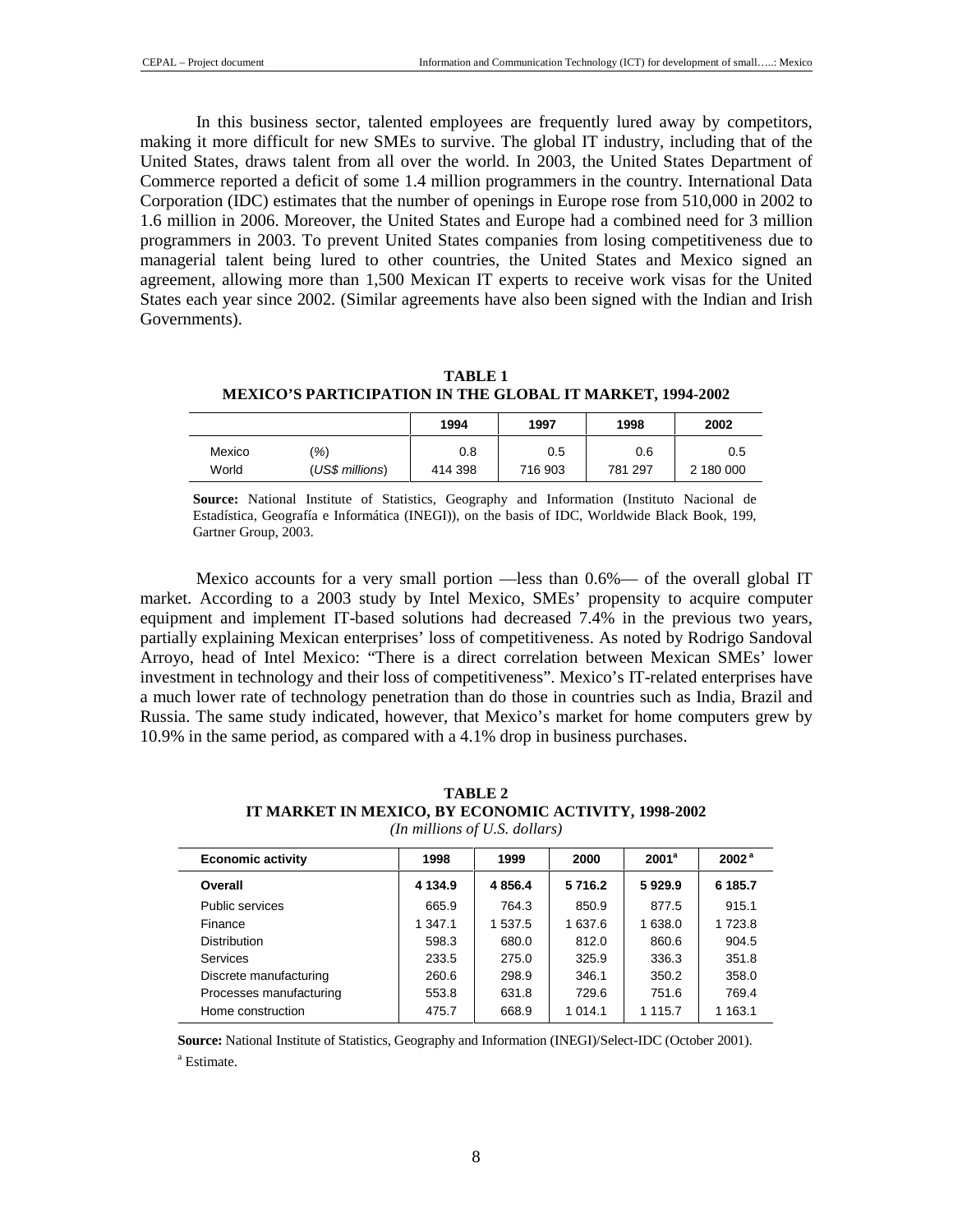Financial entities, including banks, and other institutions use IT intensively. The first reason for this is the recent internationalization of Mexico's banking sector. The second reason is the need for enhanced quality, transparency and efficiency in government services. The third reason is demand from distribution companies, which use IT to track shipments and inventories. In addition, the manufacturing industry is increasingly adopting IT to promote competitiveness and ensure smooth information flows with suppliers and distributors. Other important IT users are the energy and communications sectors.

|            | 2002                                                                                                                                                                        |
|------------|-----------------------------------------------------------------------------------------------------------------------------------------------------------------------------|
| 5 0 9 1 .9 | 6 0 8 0.4                                                                                                                                                                   |
| 2 3 3 3 .5 | 2677.5                                                                                                                                                                      |
| 21.2       | 15.9                                                                                                                                                                        |
| 187.8      | 227.5                                                                                                                                                                       |
| 248.6      | 288.0                                                                                                                                                                       |
| 109.0      | 146.5                                                                                                                                                                       |
| 1 450.9    | 1 654.4                                                                                                                                                                     |
| 32.1       | 31.7                                                                                                                                                                        |
| 283.8      | 313.5                                                                                                                                                                       |
| 566.0      | 648.8                                                                                                                                                                       |
| 81.2       | 84.4                                                                                                                                                                        |
| 195.6      | 222.7                                                                                                                                                                       |
| 289.3      | 341.8                                                                                                                                                                       |
| 334.8      | 418.4                                                                                                                                                                       |
| 1857.6     | 2 3 3 5.7                                                                                                                                                                   |
| 1 505.1    | 1 941.0                                                                                                                                                                     |
| 352.5      | 394.7                                                                                                                                                                       |
|            | 2000<br>2001<br>5 648.9<br>2 507.1<br>18.6<br>206.6<br>267.0<br>123.5<br>1 559.0<br>32.2<br>300.2<br>614.8<br>83.8<br>212.0<br>319.0<br>379.2<br>2 147.8<br>1768.5<br>379.3 |

#### **TABLE 3 MEXICAN IT MARKET BY SEGMENT, 1998-2002**  *(In millions of U.S. dollars)*

**Source:** National Institute of Statistics, Geography and Information (INEGI), Economic Indicators, 2003/Select-IDC (October 1998).

**Note:** The computer-equipment segments with the strongest growth in sales are midrange-peripherals and low-end servers. The new service with the highest potential market growth for SMEs is not expensive on-site software licenses and systems infrastructure but application service provider (ASP) solutions. The number of highly trained IT professionals has grown over the past 10 years, thanks to their rising employment by banks, large companies and IT service providers.

In general, the product make-up of Mexico's IT markets has varied little in recent years, despite declining investment in equipment by industry and business due to downsizing and economic stagnation in the country, which, in turn, has led to greater IT outsourcing. The education sector is placing greater importance on IT as well as stepping up its purchases of IT equipment and software as more personal computers (PCs) are bought for home use.

All figures are taken from estimates by the sources.

According to the IDC study, software sales in Mexico in 2003 totalled approximately US\$ 800 million, with the software market expected to grow at an average annual rate of 6% from 2003 to 2007. More than 90% of general software packages were imported from the United States.

Most software sales consisted in applications packages rather than integrated information system solutions. This niche market was expected grow 5.1% per annum from 2003 to 2007. Ninety percent of the applications in this market were developed in Mexico. Customized software packages are very popular among Mexican enterprises because of their price competitiveness visà-vis the high-end ERPs or CRMs made by companies such as SAP or JD Edwards.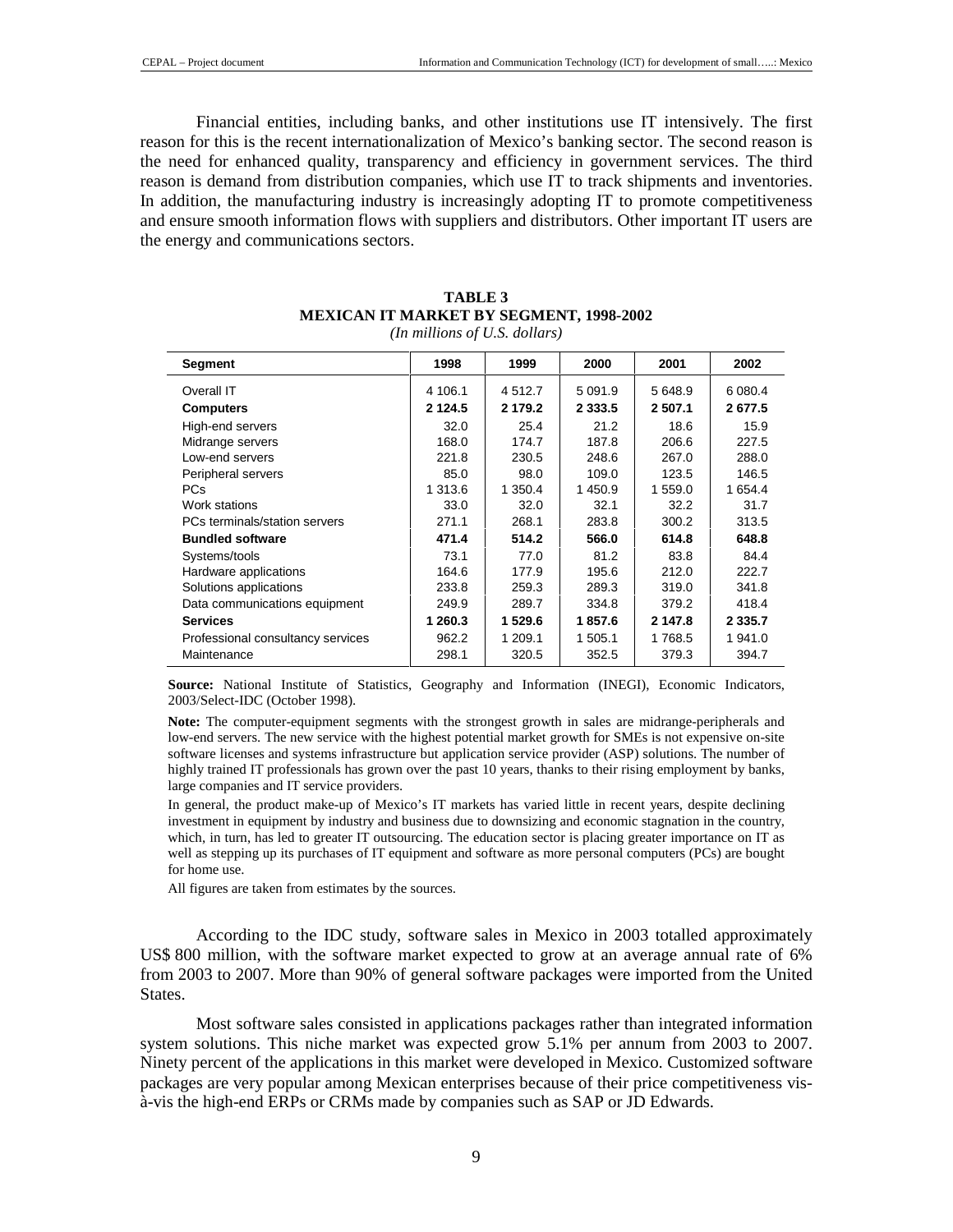Telecommunications infrastructure expanded at a fast pace and paved the way for the expansion of IT operations, through, for example, new networks and the spread of broadband Internet. Growth was stronger in telecommunications services than in infrastructure, which encouraged the Government to modernize its own equipment and promote new telecommunications networks based on advanced technology.

|      | Total    | Information technology |                  |                 |                 | <b>Telecommunications</b> |            |                 |
|------|----------|------------------------|------------------|-----------------|-----------------|---------------------------|------------|-----------------|
|      |          | Total                  | <b>Equipment</b> | <b>Software</b> | <b>Services</b> | Total                     | Equipment  | <b>Services</b> |
| 1998 | 16 009.0 | 4 170.0                | 2 3 7 7 .0       | 493.7           | 1 2 9 8.9       | 11 839.0                  | 1 7 7 7 3  | 10 061.7        |
| 1999 | 19 598.9 | 4 6 6 3.5              | 2513.3           | 521.7           | 1628.5          | 14 935.4                  | 2 040.6    | 12 894.8        |
| 2000 | 22 219.0 | 5716.0                 | 3 3 2 8 . 0      | 608.0           | 1780.0          | 16 503.0                  | 2449.0     | 14 054.0        |
| 2001 | 24 625.0 | 5929.0                 | 3,444.0          | 632.0           | 1853.0          | 18 696.0                  | 2484.0     | 16 212.0        |
| 2002 | 26 929.0 | 6 186.0                | 3 600.0          | 631.0           | 1955.0          | 20 743.0                  | 2 5 3 8 .0 | 18 205.0        |
| 2003 | 29 433.0 | 6 5 1 0 . 0            | 3773.0           | 637.0           | 2 100.0         | 22 923.0                  | 2515.0     | 20 408.0        |

**TABLE 4 MEXICO'S IT AND TELECOMMUNICATIONS MARKET, 1998-2003**  *(In millions of U.S. dollars)* 

**Source:** National Institute of Statistics, Geography and Information (INEGI)/Select-IDC (October 2001).

From 1995 to 2002, the number of Internet hosts in Mexico increased more than one hundred fold, due to the rapid growth in IT adoption by the business, education, health and banking sectors, and despite the slow growth in IT use by SMEs and their sluggishness in leveraging the advantages offered by the Internet.



**FIGURE 1 INTERNET HOSTS IN LATIN AMERICAN COUNTRIES, 1995-2002** 

**Source:** Internet Software Consortium (ISC) < www.isc.org>.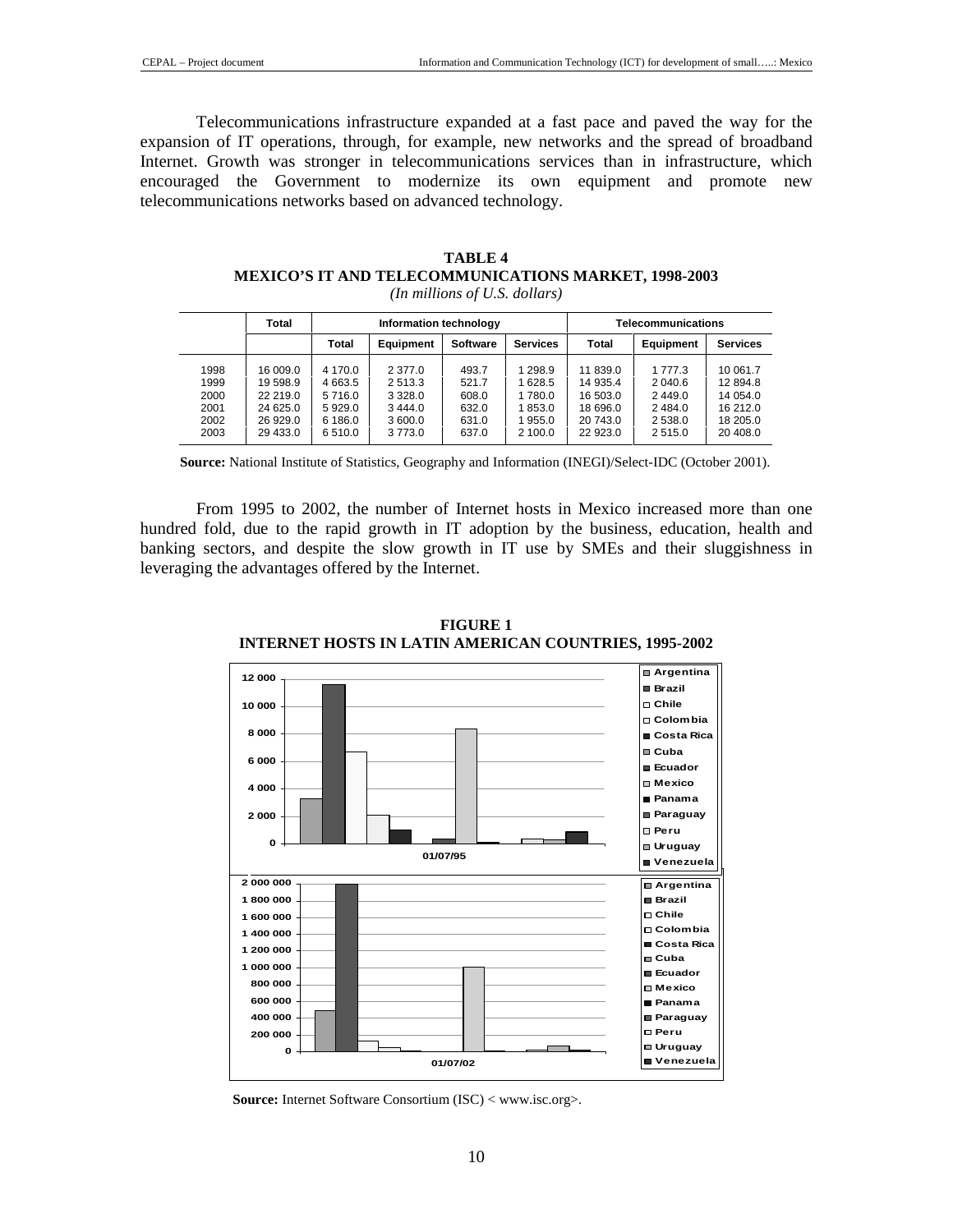Most computer and peripheral-equipment manufacturing in Mexico is carried out by large suppliers that work for international companies and to a certain extent by in-bond producers, or *maquiladoras*. In the 1900s, many larger firms encouraged SMEs to manufacture and supply them with housings, peripheral equipment and other parts assembled by other large companies. Technology developed abroad has quickly generated new products and paved the way for competition in the Mexican market from suppliers in Asia and other regions, forcing many Mexican small manufacturers to close shop.

#### **TABLE 5 VARIATION IN GROSS DOMESTIC COMPUTER-RELATED OUTPUT, BY BRANCH OF ACTIVITY, 1995-2002**

*(In percentages)* 

| Year              | <b>Manufacturing of</b><br>computer<br>equipment and<br>peripherals | <b>Telecommunications</b> | Professional<br>services in<br>computer science<br>and related<br>activities |
|-------------------|---------------------------------------------------------------------|---------------------------|------------------------------------------------------------------------------|
| 1995              | 12.4                                                                | 6.6                       | $-29.8$                                                                      |
| 1996              | 61.9                                                                | 13.3                      | 14.9                                                                         |
| 1997              | 59.7                                                                | 7.3                       | 20.1                                                                         |
| 1998              | 23                                                                  | 11.1                      | 12.6                                                                         |
| 1999              | 4.7                                                                 | 17.3                      | 10                                                                           |
| $2000^a$          | 25.1                                                                | 14.2                      | 9.3                                                                          |
| 2001 <sup>a</sup> | $-7.4$                                                              | 15                        | $-2.7$                                                                       |
| 2002 <sup>a</sup> | $-12.1$                                                             | 8.7                       | 0.8                                                                          |
|                   |                                                                     |                           |                                                                              |

**Source:** National Institute of Statistics, Geography and Information (INEGI).

**Note:** Figures are annual percentages for the third quarter of the year. a Preliminary

The most important reason for growth throughout the IT sector is the expansion of the telecommunications sector, followed by higher sales of equipment, peripherals and professional services.

|                   |                                   | <b>IT-Related Output</b> |                                                         |                         |                                                                              |                         | Annual                                             |
|-------------------|-----------------------------------|--------------------------|---------------------------------------------------------|-------------------------|------------------------------------------------------------------------------|-------------------------|----------------------------------------------------|
| Year              | Total GDP,<br>in market<br>prices | Total                    | Equipment<br>and<br>peripheral<br>computer<br>processes | Telecom-<br>munications | Professional<br>services in<br>computer<br>science and<br>related activities | <b>IT/GDP</b><br>$(\%)$ | variation in<br>computer-<br>related<br>output (%) |
| 1994              | 1 311 661                         | 24 614                   | 1 3 5 1                                                 | 22 485                  | 778                                                                          | 1.9                     | <b>NA</b>                                          |
| 1995              | 1 230 771                         | 26 030                   | 1518                                                    | 23 966                  | 546                                                                          | 2.1                     | 5.8                                                |
| 1996              | 1 294 197                         | 30 238                   | 2458                                                    | 27 153                  | 628                                                                          | 2.3                     | 16.2                                               |
| 1997              | 1 381 839                         | 33 816                   | 3924                                                    | 29 137                  | 754                                                                          | 2.4                     | 11.8                                               |
| 1998              | 1451351                           | 38 043                   | 4827                                                    | 32 367                  | 849                                                                          | 2.6                     | 12.5                                               |
| 1999              | 1 503 930                         | 43 966                   | 5054                                                    | 37 977                  | 934                                                                          | 2.9                     | 15.6                                               |
| $2000^{\text{a}}$ | 1 602 543                         | 50 703                   | 6 3 2 5                                                 | 43 357                  | 1 0 2 1                                                                      | 3.2                     | 15.3                                               |
| 2001 <sup>a</sup> | 1599787                           | 56 718                   | 5855                                                    | 49 869                  | 994                                                                          | 3.5                     | 11.9                                               |
| 2002 <sup>b</sup> | 1611667                           | 60 368                   | 5 1 4 7                                                 | 54 219                  | 1 002                                                                        | 3.7                     | 6.4                                                |

| TABLE 6                                          |  |  |  |  |  |
|--------------------------------------------------|--|--|--|--|--|
| TOTAL GDP AND COMPUTER-RELATED OUTPUT, 1994-2002 |  |  |  |  |  |
| (Constant 1993 MXN x 1,000)                      |  |  |  |  |  |

**Source:** National Institute of Statistics, Geography and Information (INEGI).

a Preliminary

b Estimate based on figures for first quarter.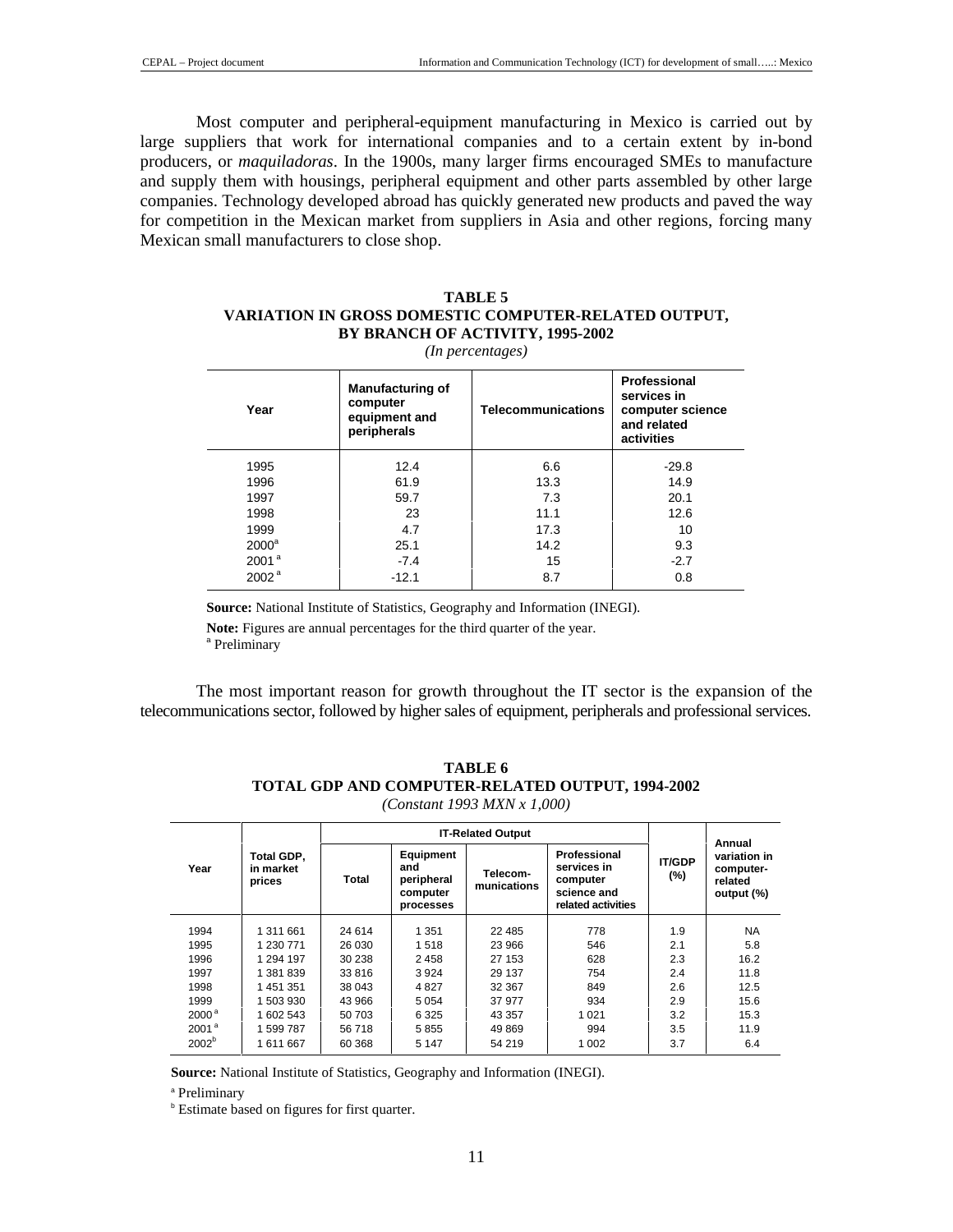Mexico's information and communications technology (ICT) and software sectors are highly fragmented. According to the Mexican consultancy firm Select, in 2003 sales totalled US\$ 26.387 billion, with telecomm services accounting for the largest share (US\$ 16.672 billion), followed by equipment (US\$ 6.523 billion), IT services (US\$ 1.939 billion), software (US\$ 693 million) and printing consumables (US\$ 560 million). The telecomm services market grew 2%; equipment, 0%; IT services, 2%; software, 3%; and printing consumables, 10%. Expected growth for 2004 was 6% for telecomm services, 3% for equipment, 5% for IT services, 3% for software and 2% for printing consumables. Excluding voice equipment and telecomm services, total sales were US\$ 7.321 billion, with 5.5% growth in 2002 and -0.5% in 2003, while estimated growth for 2004 was 3.4%.

Mexico's ICT and software sectors have had mixed results in the last 13 years. In 1990, sales in these sectors totalled US\$ 10 billion but contracted dramatically in 1995, to US\$ 1.6 billion. From 1995 to 2001, the sector recovered partially, with sales fluctuating at between US\$ 6 billion and US\$ 7 billion. From 2004 to 2006, sales were expected to stabilize at about US\$ 5.8 billion (UK, 2004).

Regarding PC infrastructure, although Mexico is not far below the international average for number of personal computers, its leading trading partners have up to eight times as many computers per inhabitant.

| Country              | 2002  |
|----------------------|-------|
| Entire world         | 99.1  |
| Canada               | 487.0 |
| <b>United States</b> | 658.9 |
| Mexico               | 82.0  |
|                      |       |

#### **TABLE 7 PERSONAL COMPUTERS IN SELECTED COUNTRIES, 2002**  *(Number per 1,000 inhabitants)*

**Source:** National Institute of Statistics, Geography and Information (INEGI)/International Telecommunication Union (ITU) <www.itu.int/home/>

Business-to-business (B2B) transactions are not widespread in Mexico. Most large firms have web pages with catalogues of products and information on their distribution networks. Online sales need to be encouraged with better logistic and transmission infrastructure. Many companies make purchases online, however.

Still, e-commerce has begun to take hold in Mexico over the last decade. As in most countries, B2B transactions are by far more common than transactions between businesses and consumers (B2C) (Palacios, 2003). In part, this is due to the important role played by transnational corporations (TNCs) in the Mexican economy. TNCs have facilitated the introduction of new Internet-based technologies and management practices.

TNCs quickly became among the most intensive users of the Internet for conducting business in Mexico; in fact, they have been the main engine of growth of B2B in the country (Palacios, 2003). SMEs are also investing more in information systems, as they rapidly adopt Internet-based business solutions.

Another factor encouraging B2B growth is the increased use of e-commerce by companies to improve their IT platforms, their competitive position and the efficiency of their internal processes. This implies that the Internet has allowed them to discover unique advantages in terms of products, content and processes.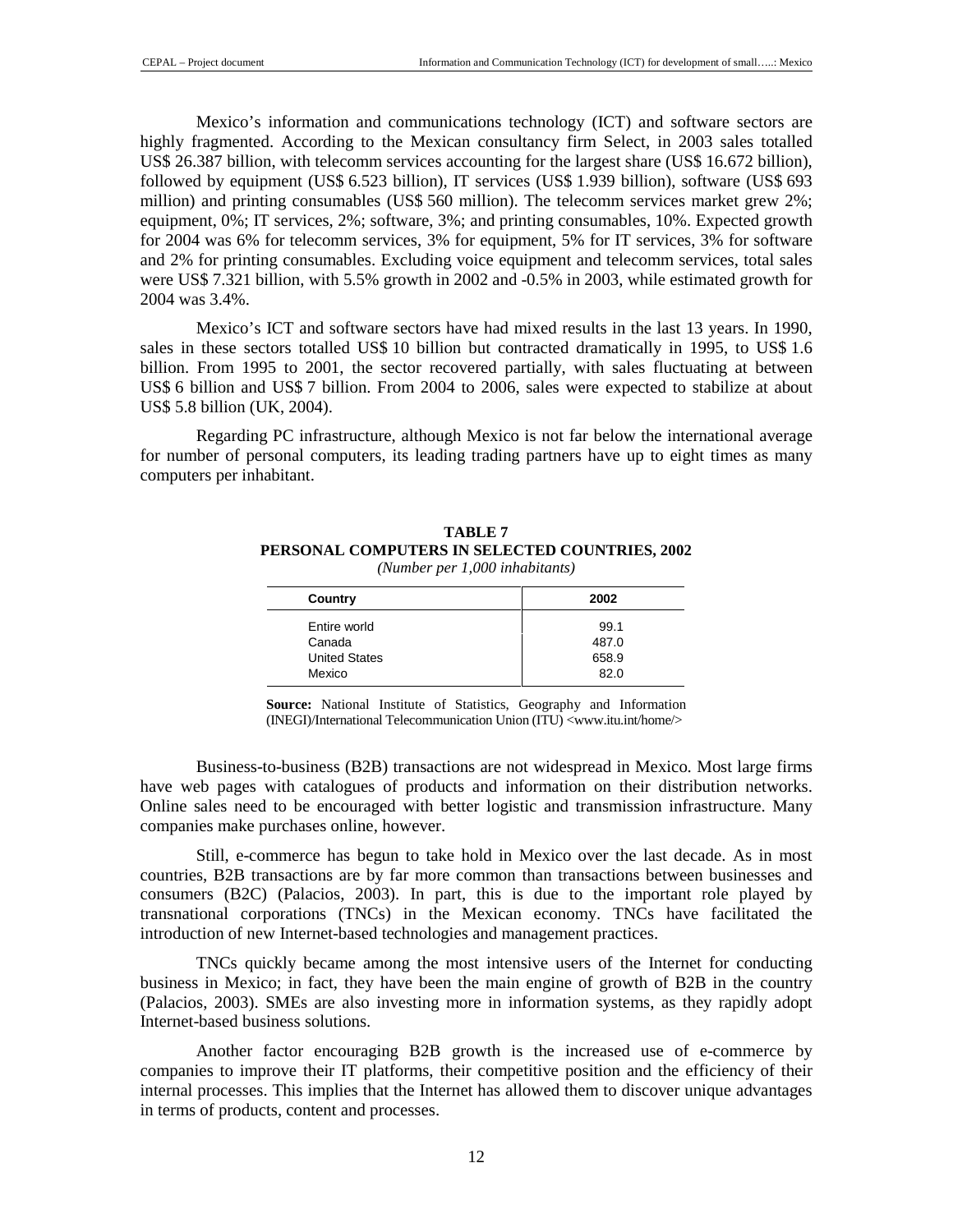| <b>TABLE 8</b>                                    |  |
|---------------------------------------------------|--|
| <b>CRITO SURVEY ON E-COMMERCE IN MEXICO, 2002</b> |  |

*(In percentages of companies surveyed)* 

| Companies that use IT for:                                                                           |      |
|------------------------------------------------------------------------------------------------------|------|
| E-mail                                                                                               | 98.3 |
| Website maintenance                                                                                  | 79.0 |
| Intranet                                                                                             | 50.9 |
| Extranet                                                                                             | 31.1 |
| Extranet access by suppliers/partners                                                                | 22.6 |
| Extranet access by customers                                                                         | 16.2 |
| Electronic data interchange (EDI)                                                                    | 58.4 |
| Companies that use the Internet for:                                                                 |      |
| Marketing/advertising                                                                                | 72.9 |
| Online sales                                                                                         | 11.8 |
| After sale customer service and support                                                              | 40.2 |
| Online purchases                                                                                     | 64.8 |
| Exchanging operational data with suppliers                                                           | 50.1 |
| Exchanging operational data with business customers                                                  | 46.7 |
| Formally integrating business processes with those of suppliers or other business partners           | 54.8 |
| Companies that engage in online sales with:                                                          |      |
| Other businesses                                                                                     | 24.0 |
| Mean percentage of total business sales conducted online (only includes firms engaging in B2B sales) | 20.2 |

**Source:** United Nations Conference on Trade and Development (UNCTAD), E-Commerce and Development Report 2003 (UNCTAD/SDTE/ECB/2003/1), New York, 2003, and information from the Centre for Research on Information Technology and Organization (CRITO), University of California, Irvine.

The number of Internet users in Mexico is growing, as new providers emerge, offering dial-up and cable and wireless-modem service as well as Wi-Fi hotspots in shopping centres and other locations. Users for the most part are high school and university students and independent professionals, while SMEs are a less significant segment of Internet users. The number of Internet users is increasing by an average of more than 40% per year.

| <b>INTERNET USERS IN MEXICO, 2000-2002</b><br>$(In$ thousands) |         |         |         |  |  |  |  |
|----------------------------------------------------------------|---------|---------|---------|--|--|--|--|
| Year                                                           | Overall | Home    | Other   |  |  |  |  |
| 2000                                                           | 5 0 5 8 | 3 1 3 6 | 1922    |  |  |  |  |
| 2001                                                           | 7 0 4 7 | 4 0 9 5 | 2952    |  |  |  |  |
| 2002                                                           | 10765   | 5933    | 4 8 3 2 |  |  |  |  |

**TABLE 9** 

**Source:** INEGI (2001 and 2002)/Federal Telecommunications Commission (Comisión Federal de Telecomunicaciones (COFETEL)) <www.cofetel.gob.mx>

Internet use by individuals to search for products and make purchases is increasing quickly, but still lags far behind the levels seen in other industrial countries.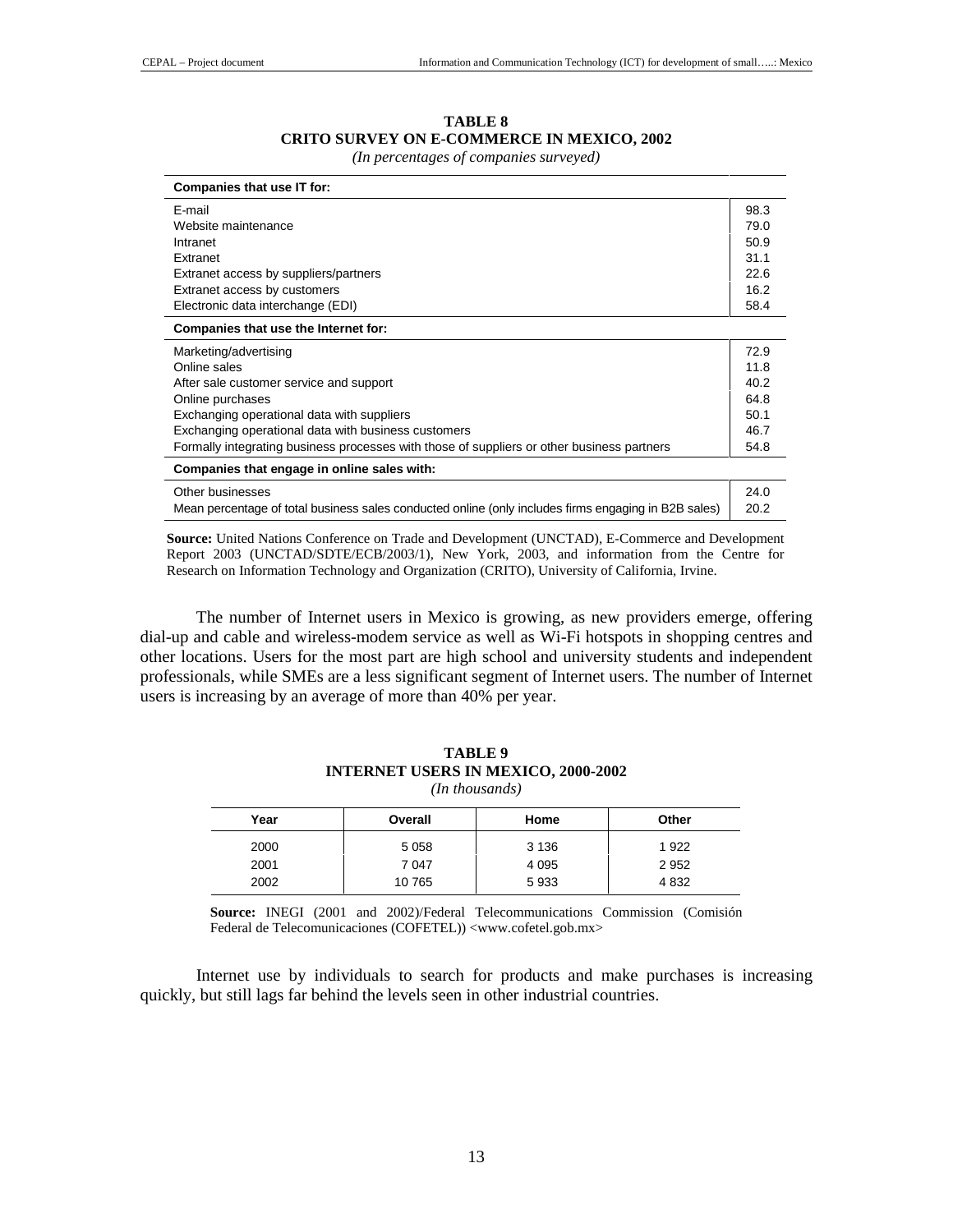|                          | E-commerce among         |                |  |  |
|--------------------------|--------------------------|----------------|--|--|
| Country                  | <b>Entire population</b> | Internet users |  |  |
| Germany                  | 11                       | 16             |  |  |
| Australia                |                          | 14             |  |  |
| Canada                   | 10                       | 16             |  |  |
| Denmark                  | 14                       | 22             |  |  |
| <b>United States</b>     | 19                       | 32             |  |  |
| United Kingdom           | 9                        | 23             |  |  |
| India                    |                          | 4              |  |  |
| Ireland                  | 9                        | 19             |  |  |
| Italy                    | 3                        | 7              |  |  |
| Korea                    | 16                       | 31             |  |  |
| Mexico                   |                          |                |  |  |
| Taiwan Province of China | 5                        | 12             |  |  |

| TABLE 10                                                       |
|----------------------------------------------------------------|
| POPULATION MAKING PURCHASES ONLINE IN SELECTED COUNTRIES. 2002 |
| (In percentages)                                               |

**Source:** INEGI, with data from CRITO Global E-Commerce Report, 2002.

Almost all SMEs have an adequate number of PCs, which are used mainly by office staff for management and accounting tasks. Some companies limit Internet browsing by employees, to avoid distractions and ensure efficiency.

| Type of establishment                   | <b>Total</b> | % with<br><b>PCs</b> | Number of<br>companies<br>with PCs | Office<br>employees | % of office<br>employees<br>with access<br>to PCs | Total<br>number<br>of PCs |
|-----------------------------------------|--------------|----------------------|------------------------------------|---------------------|---------------------------------------------------|---------------------------|
| Micro                                   | 2 311 230    | 28                   | 647 844                            | 2586990             | 23                                                | 643 858                   |
| Small and medium-sized                  | 68 940       | 92                   | 63 261                             | 1 304 858           | 65                                                | 882 331                   |
| Intermediate                            | 5 2 6 5      | 100                  | 5 2 6 5                            | 919 526             | 75                                                | 714 447                   |
| Large                                   | 470          | 100                  | 470                                | 758 582             | 88                                                | 624 259                   |
| Education-related                       | 144 197      | 52                   | 74 754                             | 1 174 065           | 43                                                | 577 941                   |
| State and Federal Government<br>offices | 3 0 1 9      | 100                  | 3019                               | 3733823             | 15                                                | 551 959                   |
| <b>Total</b>                            | 2 533 122    | 31                   | 794 613                            | 10 477 843          | 37                                                | 3994794                   |

**TABLE 11 COMPANIES AND GOVERNMENT OFFICES; OFFICE EMPLOYEES; INSTALLED PCs, 2002** 

**Source:** Ministry of Economy, "Identificando Nichos de Actividad Económica con un Fuerte Potencial para Adoptar Tecnologías de Información," 2003.

Mexico has a small share of the world's total IT investment and a high rate of software piracy. For efficiency in Mexico to increase and for the country to begin to catch up with industrialized countries, the Government must promote IT-infrastructure development. Until recently, general software and multimedia applications were the products most commonly found in the informal market; now, however, some specialized software products are being sold on the street for a fraction of their real price.

Purchasers of pirated software are typically students, freelance service providers and the general public. SMEs are normally able to afford software licenses or to pay IT professionals to develop and install specialized business applications.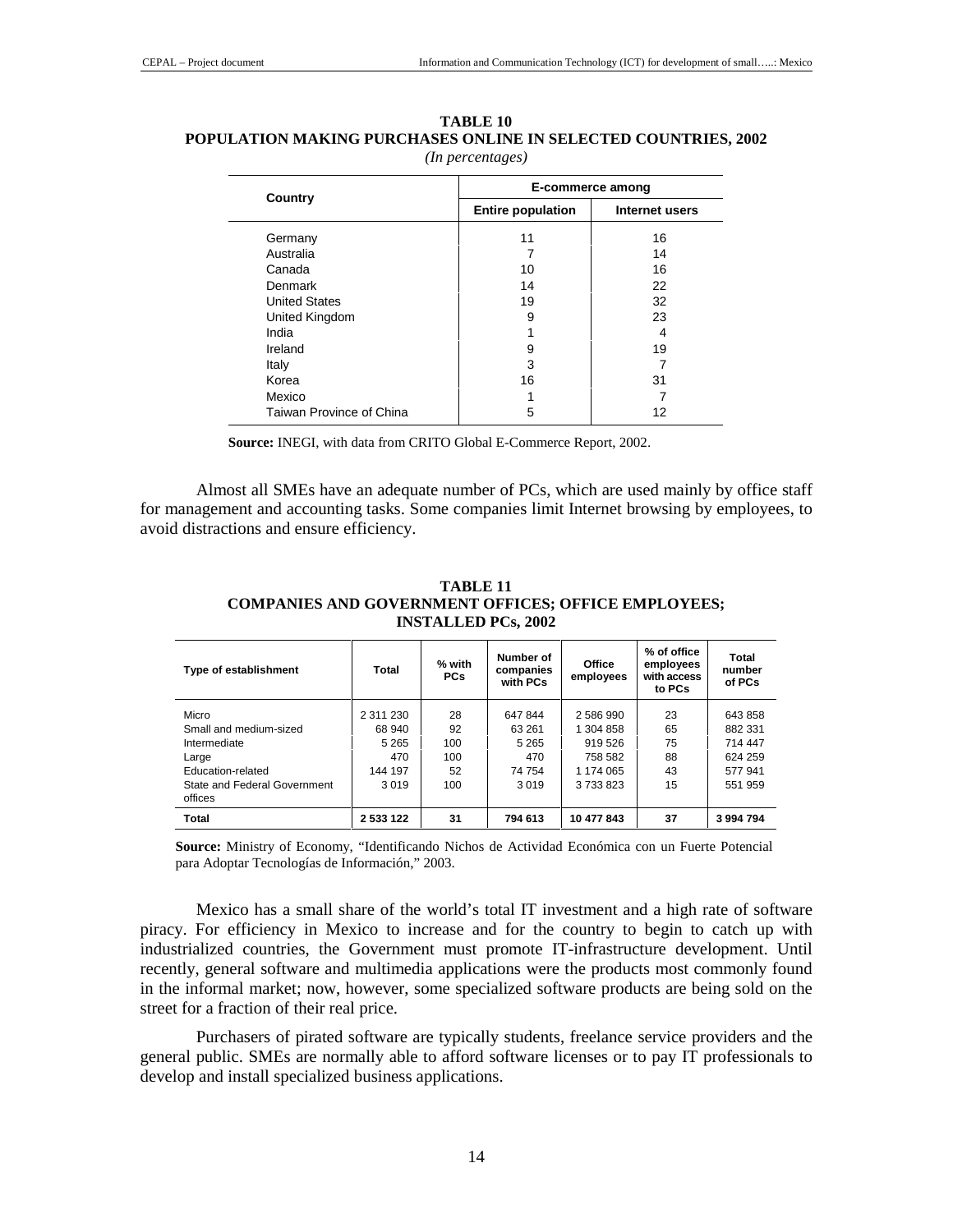Commerce is the sector with lowest computer penetration rate, as fewer than 30% of commercial establishments have computers. The penetration rate in the construction and agribusiness sectors is high, with more 80% of the firms in these sectors using computers. In the manufacturing sector, more than 60% of the companies have computers.

#### **TABLE 12**

**ESTABLISHMENTS BY TYPE OF ECONOMIC ACTIVITY AND COMPUTER OWNERSHIP, 1999** 

| <b>Sector</b> | Total     | Owned<br>computers | Did not own<br>computers |
|---------------|-----------|--------------------|--------------------------|
| Total         | 3 239 575 | 1 089 260          | 2 150 315                |
| Construction  | 12 450    | 11 912             | 538                      |
| Agribusiness  | 2458      | 2 2 6 1            | 197                      |
| Manufacturing | 402 435   | 276 434            | 126 001                  |
| Commerce      | 1 685 330 | 480 500            | 1 204 830                |
| Services      | 1 136 902 | 318 153            | 818749                   |

**Source:** Local INEGI surveys on "2000: the Year of Computer Adoption", among non-financial private firms, June 1999 (third survey).

An analysis of the value added in different branches of the economy shows significant deficiencies in basic industries, including those oriented to consumer sales, company sales and exports. The branches where high profits are earned are infrastructure and consumption-related services. As consumer services begin to diversify, IT-services providers have increasingly strong prospects for growth. This should put SME exporters in a position to offer new IT-related services and products in Latin America and the United States. IT could also encourage many SMEs to become suppliers for larger companies and thereby to contribute value added to production chains.

#### **TABLE 13 BRANCH OF ECONOMIC ACTIVITY; BREAKDOWN BY GROSS VALUE ADDED, 2001**  *(In percentages)*

| Orientation of                                                         | Orientation of purchasing branches            |              |                       |                        |                                    |                        |                |  |
|------------------------------------------------------------------------|-----------------------------------------------|--------------|-----------------------|------------------------|------------------------------------|------------------------|----------------|--|
| selling branches                                                       | <b>Basic</b>                                  |              |                       | Industries oriented to |                                    | Services oriented to   |                |  |
|                                                                        | industries<br>oriented to<br>consump-<br>tion | Companies    | <b>Exporting</b>      | Consump-<br>tion       | Infra-<br>structure<br>(utilities) | Consump-<br>tion       |                |  |
| Basic industries<br>oriented to consumption<br>Industries oriented to: | 8.44                                          | 0.41         | 0.24                  | 0.35                   | 0.03                               | 0.18                   | 9.66           |  |
| Companies                                                              | 0.25                                          | 3.65         | 2.86                  | 0.18                   | 0.06                               | 0.31                   | 7.32           |  |
| Exporting                                                              | 0.36                                          | 1.33         | 14.36                 | 2.05                   | 2.80                               | 1.03                   | 21.94          |  |
| Consumption<br>Services oriented to:                                   | 1.96                                          | 0.61         | 2.25                  | 6.56                   | 1.38                               | 1.92                   | 14.67          |  |
| Infrastructure (utilities)<br>Consumption<br>Whole                     | 1.38<br>3.44                                  | 1.18<br>1.40 | 2.29<br>5.81<br>27.81 | 2.14<br>2.08           | 2.78<br>4.39<br>11.44              | 3.60<br>15.92<br>22.97 | 13.37<br>33.04 |  |
|                                                                        | 15.83                                         | 8.58         |                       | 13.37                  |                                    |                        | 100            |  |

**Source:** Ministry of the Economy, "Identificando Nichos de Actividad Económica con un Fuerte Potencial para Adoptar Tecnologías de Información," 2003.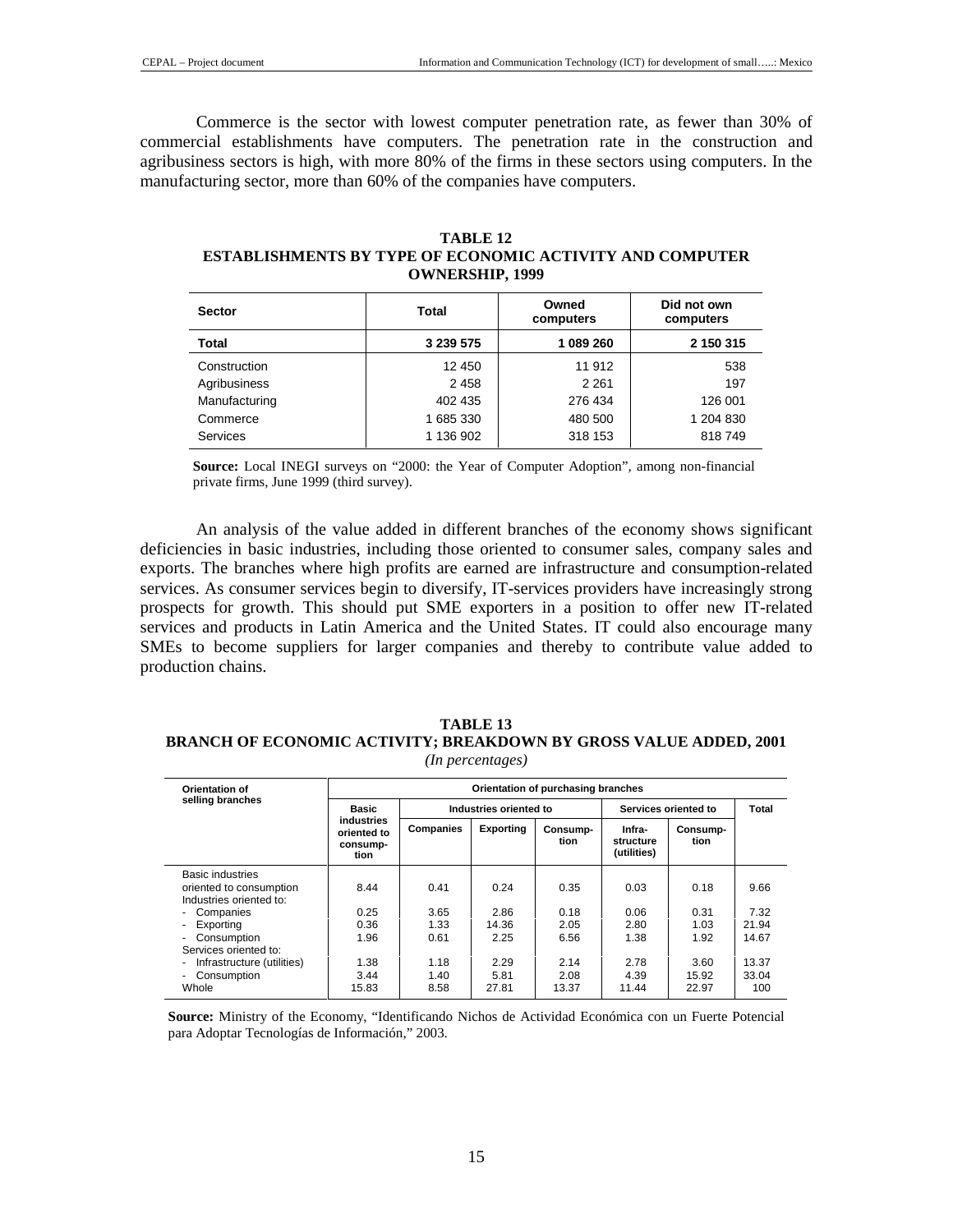The manufacturing industry is the branch with the third largest number of office employees who use PCs. The branch that leads this category is that of financial services firms, followed by electricity, gas and water utilities. The reason for high PC penetration rate in financial services firms is the automation level required for real-time banking transactions. Utility companies have had to raise their product and services performance parameters to meet the needs of industrial suppliers and consumers.

Manufacturers are slowly adopting new IT applications, often because their clients require them to provide information online or to offer B2B transactions for suppliers and distributors and business-to-government (B2G) transactions for government clients.

| <b>Sector</b>                         |                  | <b>Companies with PCs</b> |               | Office employees |                     |                         |
|---------------------------------------|------------------|---------------------------|---------------|------------------|---------------------|-------------------------|
|                                       | <b>Companies</b> | %                         | <b>Number</b> | <b>Number</b>    | % with PC<br>access | Installed<br><b>PCs</b> |
| Commerce, restaurants & hotels        | 1415068          | 28                        | 394 432       | 2 008 080        | 44                  | 919 957                 |
| Construction                          | 18 428           | 87                        | 16 085        | 314 325          | 43                  | 143 168                 |
| Electricity, gas and water            |                  | 100                       |               | 1692             | 88                  | 1 4 8 3                 |
| Manufacturing                         | 273 470          | 33                        | 90 408        | 1 251 180        | 76                  | 951 698                 |
| Minina                                | 28 662           | 21                        | 5876          | 97 680           | 46                  | 47 267                  |
| Social and personal services          | 743 975          | 35                        | 257 607       | 6435964          | 24                  | 1 703 852               |
| Finance, securities, and real estate  | 96               | 100                       | 96            | 108 762          | 97                  | 55 802                  |
| Transport, storage and communications | 53 4 20          | 56                        | 30 107        | 260 159          | 67                  | 171 567                 |
| Total                                 | 2 533 122        | 31                        | 794 613       | 10 477 843       | 37                  | 3 994 794               |

**TABLE 14 OFFICE EMPLOYEES AND INSTALLED PCS, BY SECTOR, 2002** 

**Source:** Ministry of the Economy, "Identificando Nichos de Actividad Económica con un Fuerte Potencial para Adoptar Tecnologías de Información," 2003.

## **B. IT penetration and e-commerce among SMEs**

As in other countries with insufficient investment in IT capital, in Mexico the largest share of annual IT investment is in hardware (60.8%), while the smallest share is commercial software  $(10.3\%)$ .

In fact, in Mexico commercial software as a share of total IT investment is expected to decline, unlike in other countries —including both countries that have a paucity of IT capital investment and those that do not. Although there are many possible explanations for this trend, what is important for this study is that between 2002 and 2006, investment in commercial software as a share of total IT investment is expected to fall from its already low level of 10.3% to a mere 7.9%.

Even among countries that are underinvested in IT capital and whose IT infrastructure is less developed than Mexico's, investment in commercial software as a share of total IT investment will be higher in 2006 than it was in 2002. Moreover, among all countries with a dearth of IT capital, the average ratio of investment in software to total IT investment is expected to rise to 15.3% in 2006, two percentage points above the level in 2002.

Mexico's IT investment totalled US\$ 19.3 billion in 2002. If the make-up of that investment were to remain the same in 2006 as it was in 2002, 80,419 more jobs would be created in the country's IT industry than can be expected with lower investment in software.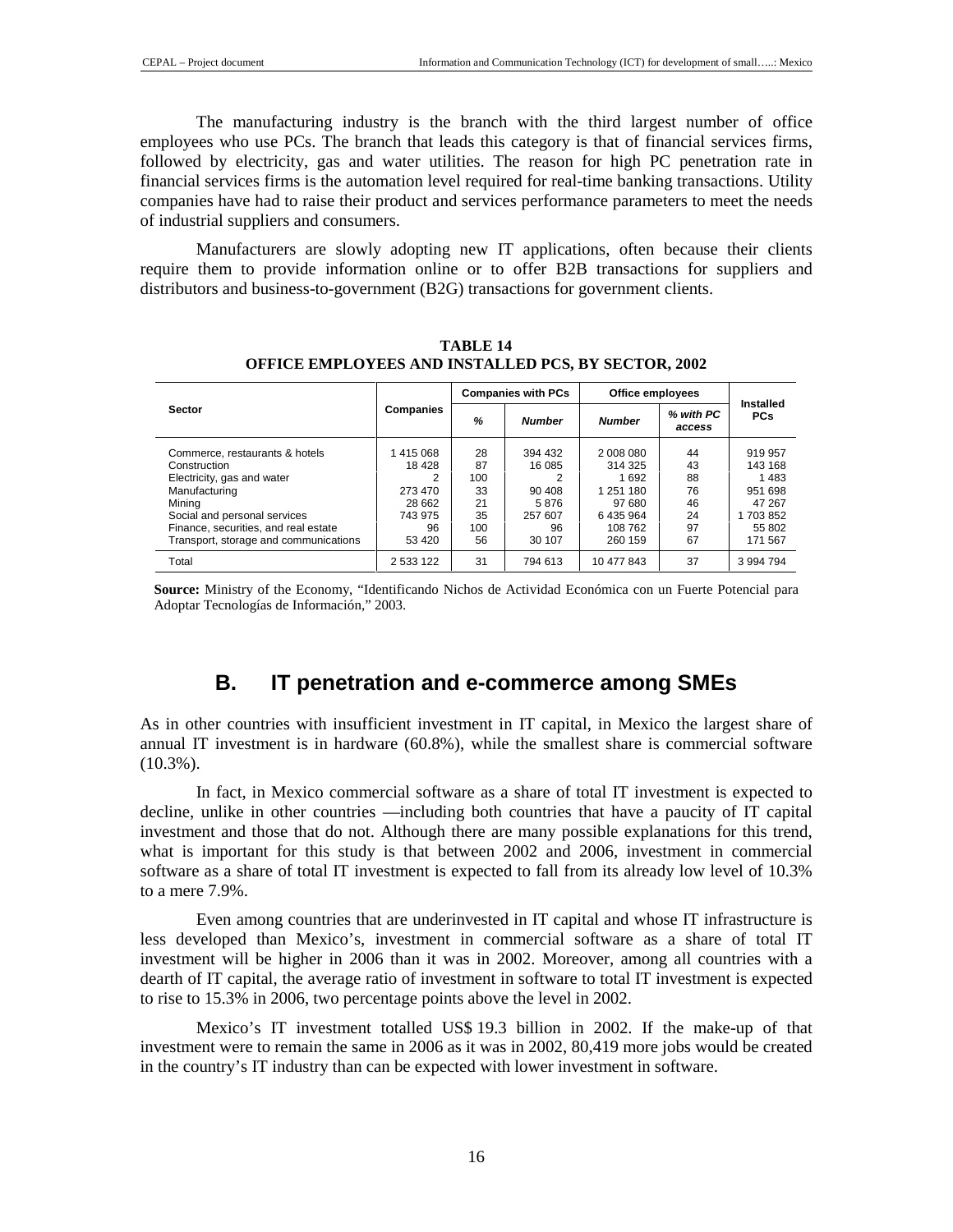Moreover, because SMEs in Mexico lack a formal organizational structure or even personnel qualified in tasks as specialized as those required for IT, they must hire specialists or external consultants. In addition, SMEs are not fully aware of the ways in which available technologies can be applied.

An attractive option for SMEs with low IT budgets is to establish ties with universities, which generally have IT-training programmes for graduate students. Such cooperation allows SMEs to introduce IT in a cost-effective manner.

Regarding the breakdown of Internet users, users in the education sector declined from 44% of all users in 1994 to 10% in 2002, due to the strong increase —from 10% to 39%— in the percentage of home users. Business continues to account for the largest segment of Internet users, with its share rising from 41% to 44%, while government's share climbed from 5% to 7%.

> **FIGURE 2 INTERNET USERS IN MEXICO, BY SECTOR 1994**



**Source:** Select-IDC.



**FIGURE 3 INTERNET USERS IN MEXICO, BY SECTOR 2002** 

**Source:** Select-IDC.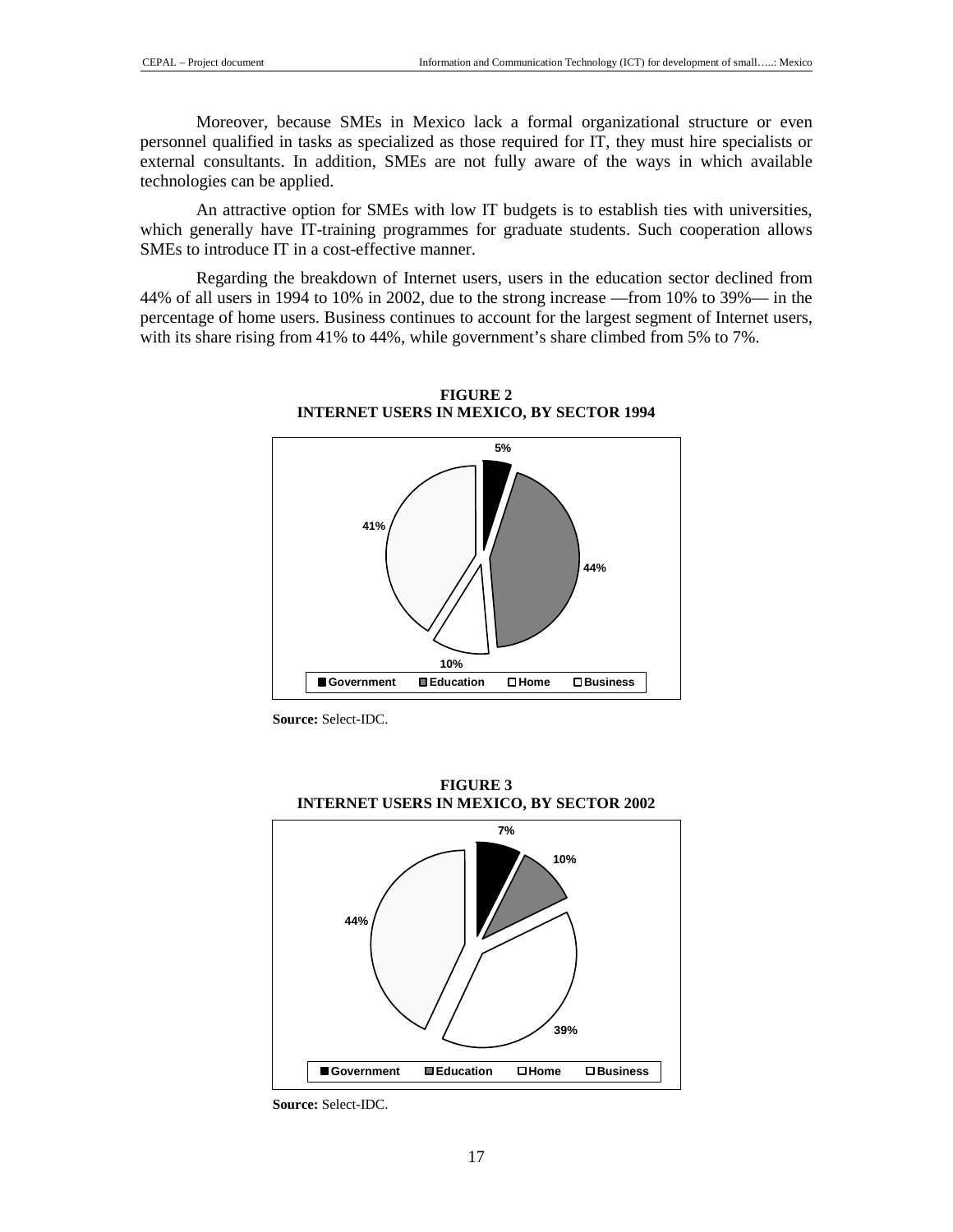According to a Cisco Systems survey in Latin America, 50% of the companies using the Internet have raised their productivity by using the web as a strategic tool. This is especially the case in Mexico and Brazil. Some 50% of Mexican companies reported that the Internet helped them raise their revenues, and 70% used the Internet for online purchases from international suppliers. In coming years, businesses are also expected to make significant use of the Internet to implement supply chain management (SCM) systems to facilitate the establishment of new business ties.

INEGI IT indicators are based on information from various public and private sources and non-government organization (NGO) reports. These indicators provide an overview of activity in the IT sector and of socioeconomic phenomena related to the digital economy, e-government and the information society, as well as comparisons of Mexico's technological infrastructure with that of other countries.

Such research is an important factor in decisions to adopt, integrate and develop ITs and can provide important data related to Mexico's IT industry. The IDC estimates that by the end of 2003, the e-commerce market accounted for 1.5% of GDP, including online purchases from SMEs and large companies and through international commercialization channels.

Mexico offers SMEs an important opportunity to sell consulting and other services and IT solutions as well as merchandise. Although large corporations frequently engage in B2B transactions, it is almost unheard of for SMEs to do so. In some cases, large firms have pressured suppliers to upgrade their systems and connections by implementing CRM.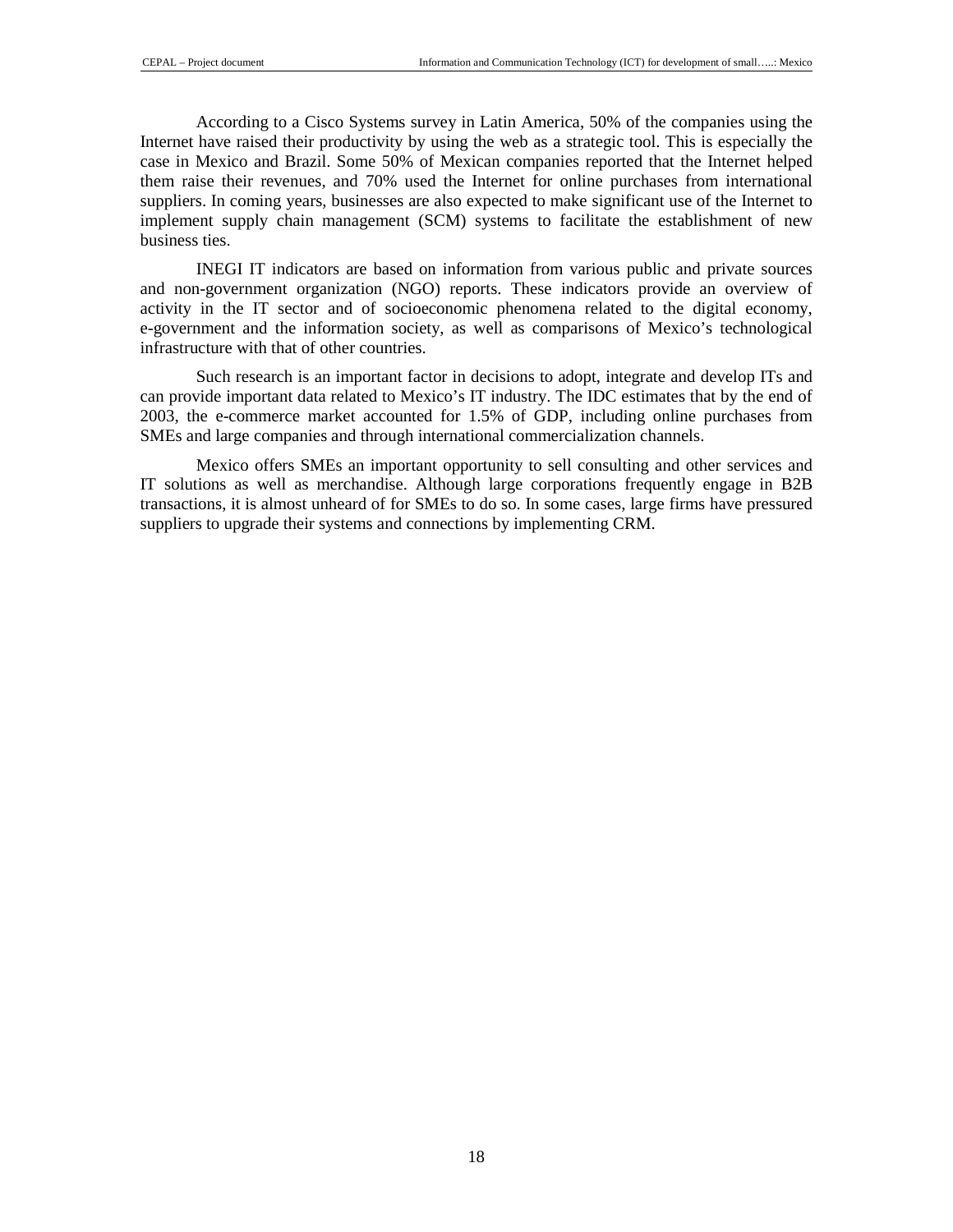# **II. SME development in the IT revolution**

## **A. Overview of the importance of SMEs for the overall economy**

### **1. Recent evolution of Mexico's economy**

Mexico's economic development strategies and policies from the mid-1950s to the mid-1980s failed to bring economic stability. The high social costs of this failure included an exacerbation of social disequilibria, poverty and exclusion. Underemployment and informal employment became the normal way of participating in the economy for an ever-growing number of Mexicans.

By the mid-1980s, the Government abandoned import substitution as an economicdevelopment model in favour of one based on opening the country to foreign trade. In 1986, Mexico joined the General Agreement on Tariffs and Trade (GATT). During the 1990s, economic policy was geared to further opening Mexican markets through deregulation and the signing of free trade agreements (FTAs). Mexico has thus far signed 12 FTAs with over 40 nations. The most important of these, the North American Free Trade Agreement (NAFTA), underscored the Government's aggressive opening to foreign trade. Along with a gradual recovery of the economy and a favourable international environment, increased foreign trade introduced a new scenario that has led to dynamic export growth in recent years. From 1994 to 2000, exports rose from US\$ 60.9 billion to US\$ 166.5 billion, for an average annual increase of 18.2% in real terms.

Starting in 1996, higher exports triggered a vibrant economic recovery, as evidenced by quarterly GDP growth.

However, in past years the sustained buoyancy of exports did not translate into widespread, uniform growth, nor did the prospect of export-led growth bring about regionally balanced development. Even more dramatic were the worsening economic, professional and personal prospects of small-business owners, of the most disadvantaged groups and of the indigenous population. The one sector that came out unscathed in the trying economic conditions is that of TNCs.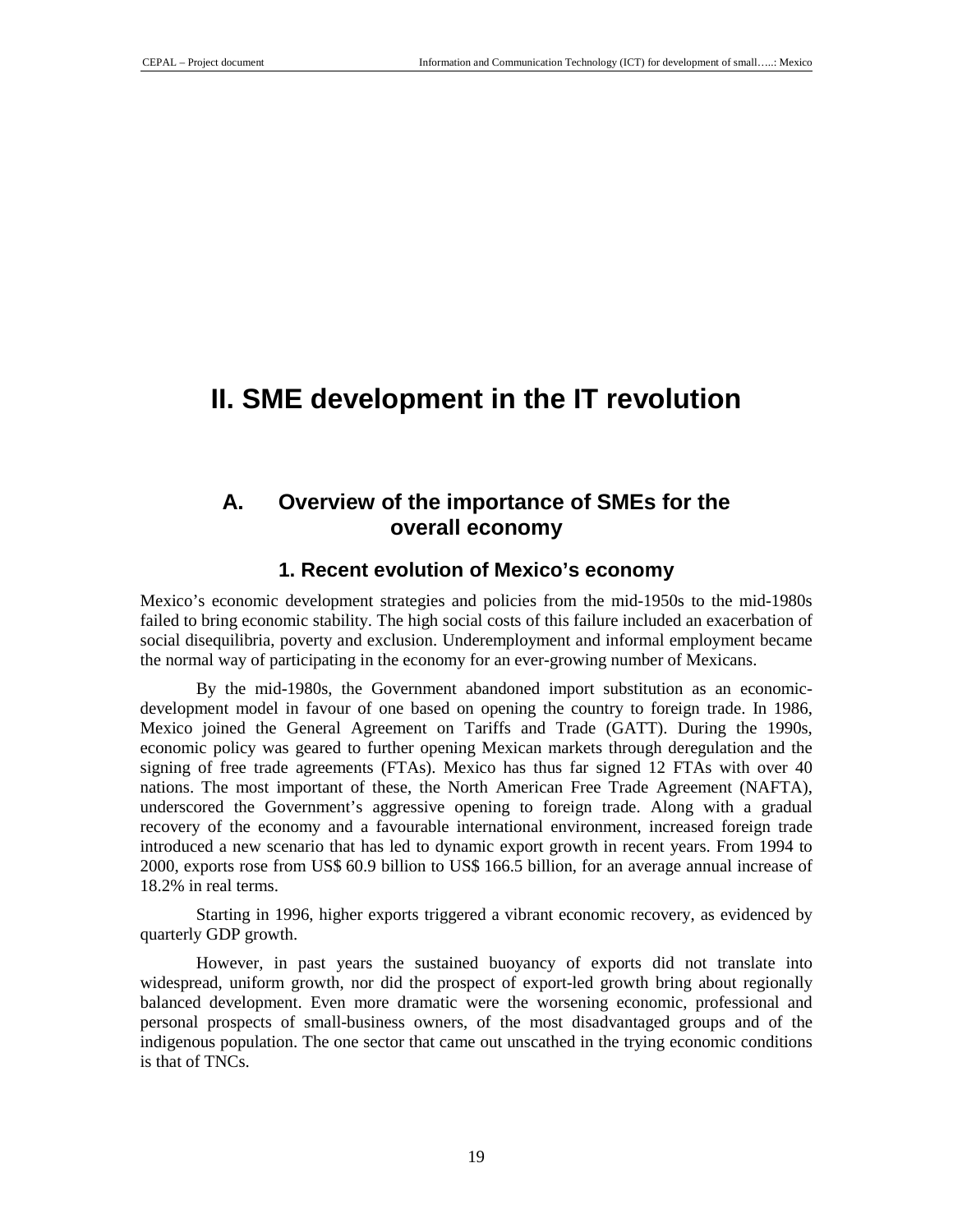

**FIGURE 4** 

**Source:** INEGI, Banco de Información Económica.

#### **2. Constraints on SME growth**

As in other countries, the SME sector in Mexico accounts for an important share of economic activity. There are estimated 2 million SMEs in the formal sector throughout the country, or about 60% of all businesses. They contribute about 45% of the value added by the private sector and account for about 55% of private-sector employment (Gaxiola Meléndrez, 2003a). As is the case elsewhere, Mexican SMEs are very heterogeneous and are distributed in the commerce, services and manufacturing sectors. In the Federal District, for example, registered SMEs in the industrial sector are concentrated in the food, clothing, furniture and wood-products, publishing and printing, and metal works sectors.

SMEs operate in a variety of settings, including home offices, commercial premises, industrial facilities, and to a considerable extent, industrial parks. Among both owners and employees, the level of schooling is rarely above the eighth grade.

According to assessments released in 2001 by the Ministry of Economy, although Mexican SMEs are becoming aware of the need to innovate and to adapt to new technologies, they are beset by important weaknesses such as a lack of access to training and financing and weak ties with academic institutions. Surveys by INEGI, Nacional Financiera, S.N.C. (NAFIN) and the World Bank confirm this, and indicate that only 21% of the small businesses that have managed to remain afloat intend to make new investments, take on new employees or develop new products (Sánchez and Cunningham, 1998). SME owners say the principal adversities they face are a diminishing customer base, excessive competition, low profits, a lack of capital and the limited availability to and the high cost of credit.

In addition, a survey conducted in 2002 by the Inter-Agency Commission on Industrial Policy (Comisión Intersecretarial de Política Industrial (CIPI)) found that in most cases SMEs' failure to grow stems from the fact that they are managed by family members rather than professionals, and 90% see no need to obtain ISO-type quality certification although this is often a leading requirement for becoming a supplier of large companies.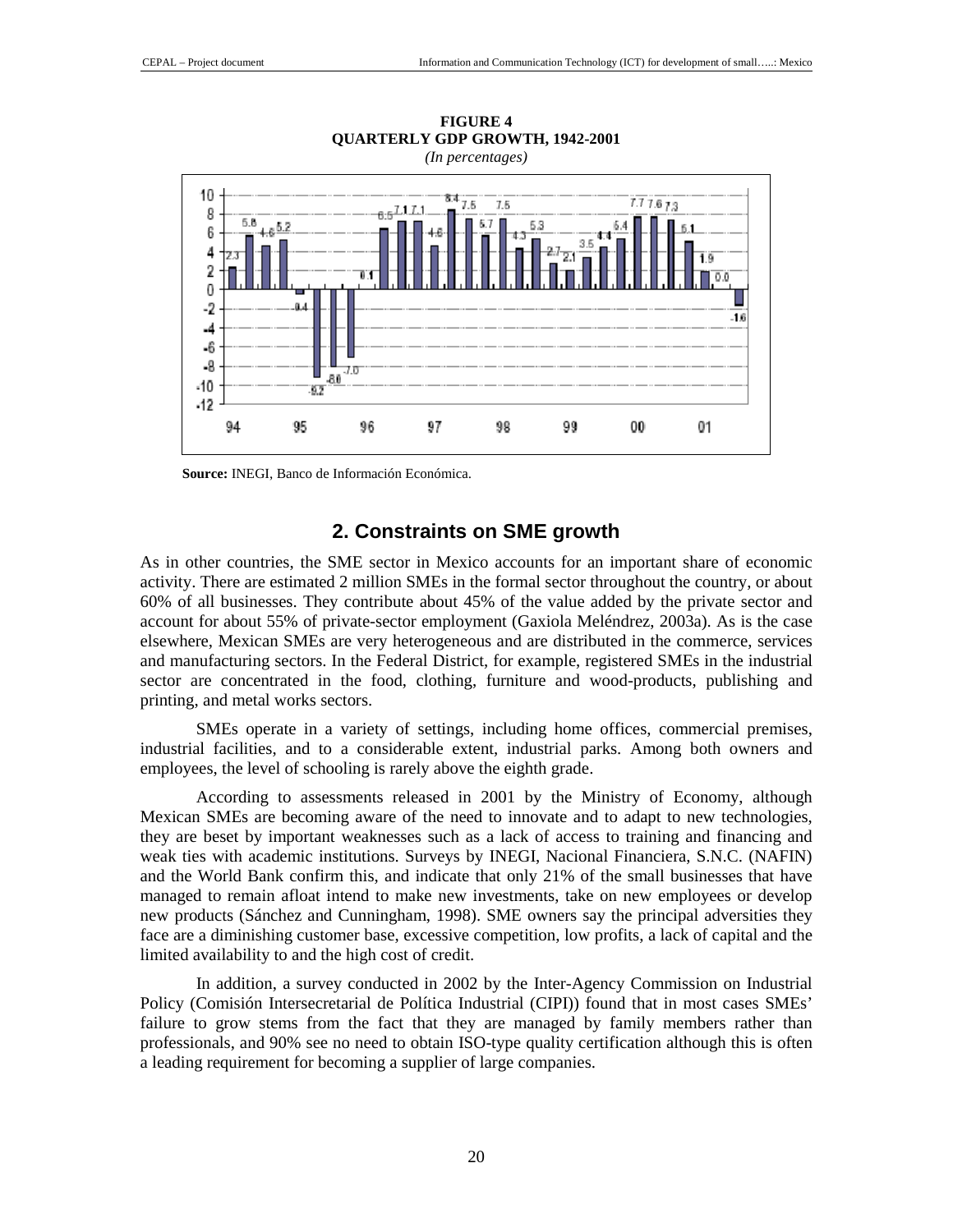| MAIN OBSTACLES<br>(In percentages) |  |  |  |  |
|------------------------------------|--|--|--|--|
| % of responses                     |  |  |  |  |
| 29.6                               |  |  |  |  |
| 28.3                               |  |  |  |  |
| 15.6                               |  |  |  |  |
| 10.2                               |  |  |  |  |
| 6.5                                |  |  |  |  |
| 2.9                                |  |  |  |  |
| 4.0                                |  |  |  |  |
| 1.3                                |  |  |  |  |
| 1.6                                |  |  |  |  |
|                                    |  |  |  |  |

#### **TABLE 15 SURVEY OF URBAN SMALL BUSINESS IN MEXICO, 1998: MAIN OBSTACLES**

**Source:** INEGI.

Small enterprises often make scant use of cutting-edge technologies, although some 30% have Internet access and 40% were expected to have their own website and to engage in B2B transactions by 2003. Small enterprises have highly localized markets, as 65% do most of their business within a radius of 100 km and 50% have no more than four clients. Hence, their market is very concentrated and they are exposed to a high degree of risk.

By contrast, medium-sized enterprises are better prepared to take advantage of government development programmes. In addition, they are more flexible and more integrated into production chains and their dealings with large clients have given them a greater awareness of IT.

#### **a) Exports**

The fact that most of Mexico's exports (88.56%) go to the United States market puts Mexico in a vulnerable position. Still, INEGI notes that the most export products (88.6%) are concentrated in the manufacturing industry, especially metalwork, auto parts, electric and electronic items, and machinery and equipment for various industries (most notably, machinery for information processes and machine parts).

Other leading exports include textiles, foods and beverages, chemicals and petrochemicals. *Maquiladoras* are major exporters, although *maquiladora* products contain little added value due to the high content of imported raw materials.

#### **b) SMEs**

SMEs have benefited little from export incentives because SME exporters have failed to establish linkages with domestic suppliers. The *maquiladora* industry thus requires a high volume of imported inputs and strong linkages and partnerships with international suppliers.

SMEs have a minimal participation in total direct exports of 6.65%, compared with 51.86% for large enterprises and 41.49% for large and medium enterprises located in *maquiladoras*.

Slow domestic growth has had a serious adverse effect on SMEs, resulting in the dismantling of production chains due to the gradual replacement of domestic inputs with imports that compete on the basis of lower costs and higher volumes and/or quality. The overvaluation of the Mexican peso also encouraged this process.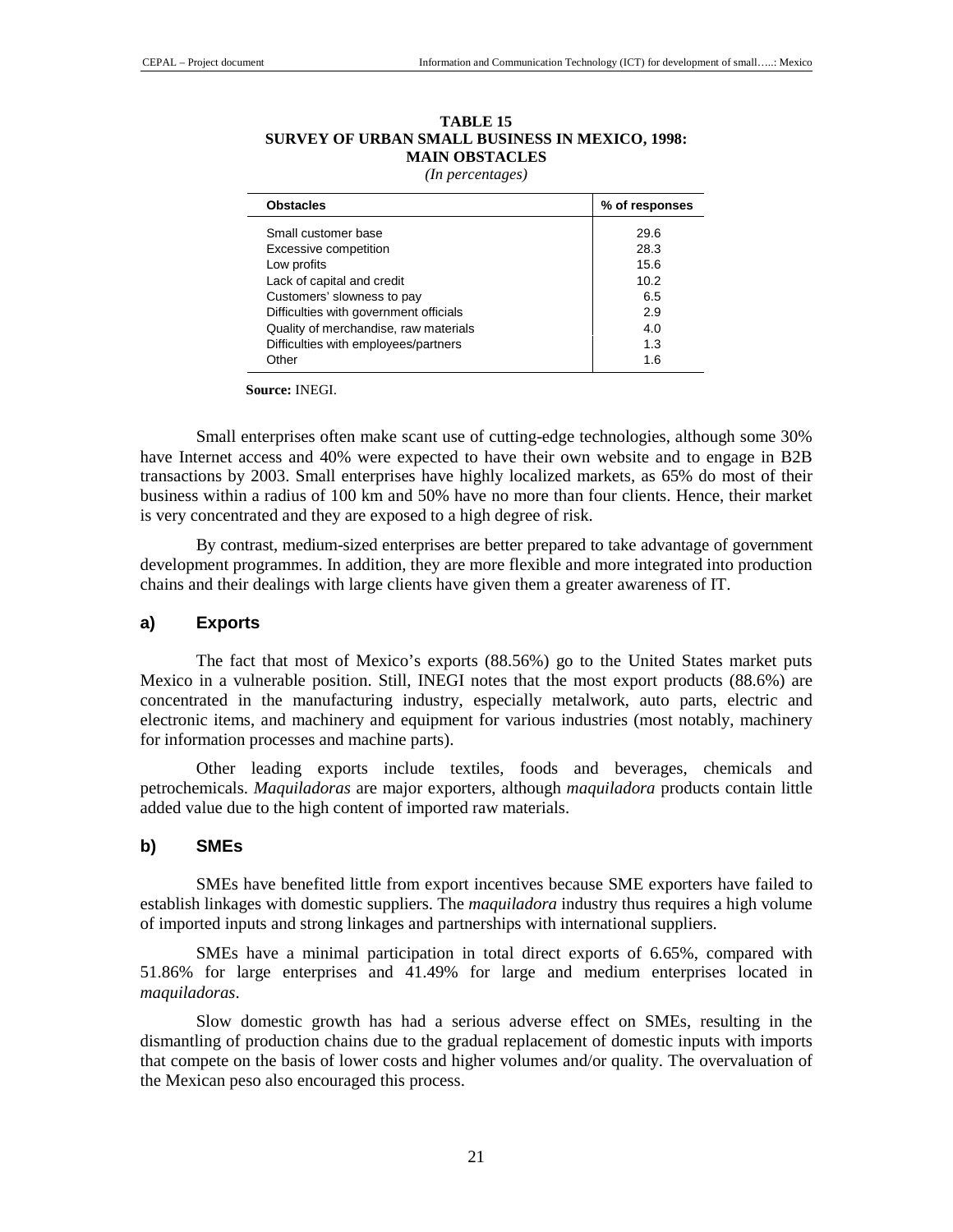In 1995, the situation for SMEs was exacerbated by the downturn in the economy, which included severe inflation and a sharp increase in interest rates. A large number of companies were forced out of business when they were unable to meet their financial obligations, disrupting recently established production chains. Although the devaluation of the peso created an opportunity for export-oriented companies that had weathered the crisis, the benefits were insufficient to improve overall economic performance.

The weakening of production chains due to the crisis is reflected in the low participation of domestic suppliers in various sectors. Although in appliances, domestic suppliers account for more than 50% of inputs and in automobiles they account for more than 40%, in the high-tech industry, such as electronic auto components and computers, their share is lower. In some sectors, domestic suppliers account for less than 5% of inputs.

#### **c) Factors that weaken SME growth**

In addition to macroeconomic considerations, other factors directly undermine the competitiveness of Mexican companies. The manufacturing sector points to the following causes:

#### **i) High costs of meeting regulatory requirements**

The excessive requirements entrepreneurs must deal with when opening and running a business often limit their ability to expand their output.

#### **ii) Lack of training in and development of entrepreneurial skills**

An entrepreneurial culture has not fully taken hold in Mexico. Companies, especially micro and small ones, often begin as subsistence enterprises without a strong awareness of basic management techniques.

#### **iii) Limited training in and development of human resources**

Entrepreneurial and human-resource training constitutes one of the keys to raising productivity. Nevertheless, this need is often neglected by companies, due to budget and time constraints, among other factors.

#### **iv) Lack of information systems and of an awareness of the market and marketing issues**

An INEGI survey of micro and small enterprises indicates that the main problems that adversely affect business operations are related to a lack of awareness of potential market opportunities.

#### **v) Lack of efforts to promote technological innovation**

Mexican SMEs are hampered by the lack of a suitable policy to promote technological innovation and the failure to make technology a high priority.

#### **vi) Lack of access to timely, affordable, and appropriately targeted financing**

By and large, Mexican companies lack access to lending from —the generally risk-averse banking sector— since lending is mostly limited to large manufacturers and technology-related companies. Nevertheless, SMEs are sometimes able to obtain working capital through commercial agreements with suppliers. In fact, the Banco de Mexico reports that more than the 52% of the SMEs in the country obtain commercial loans from their suppliers.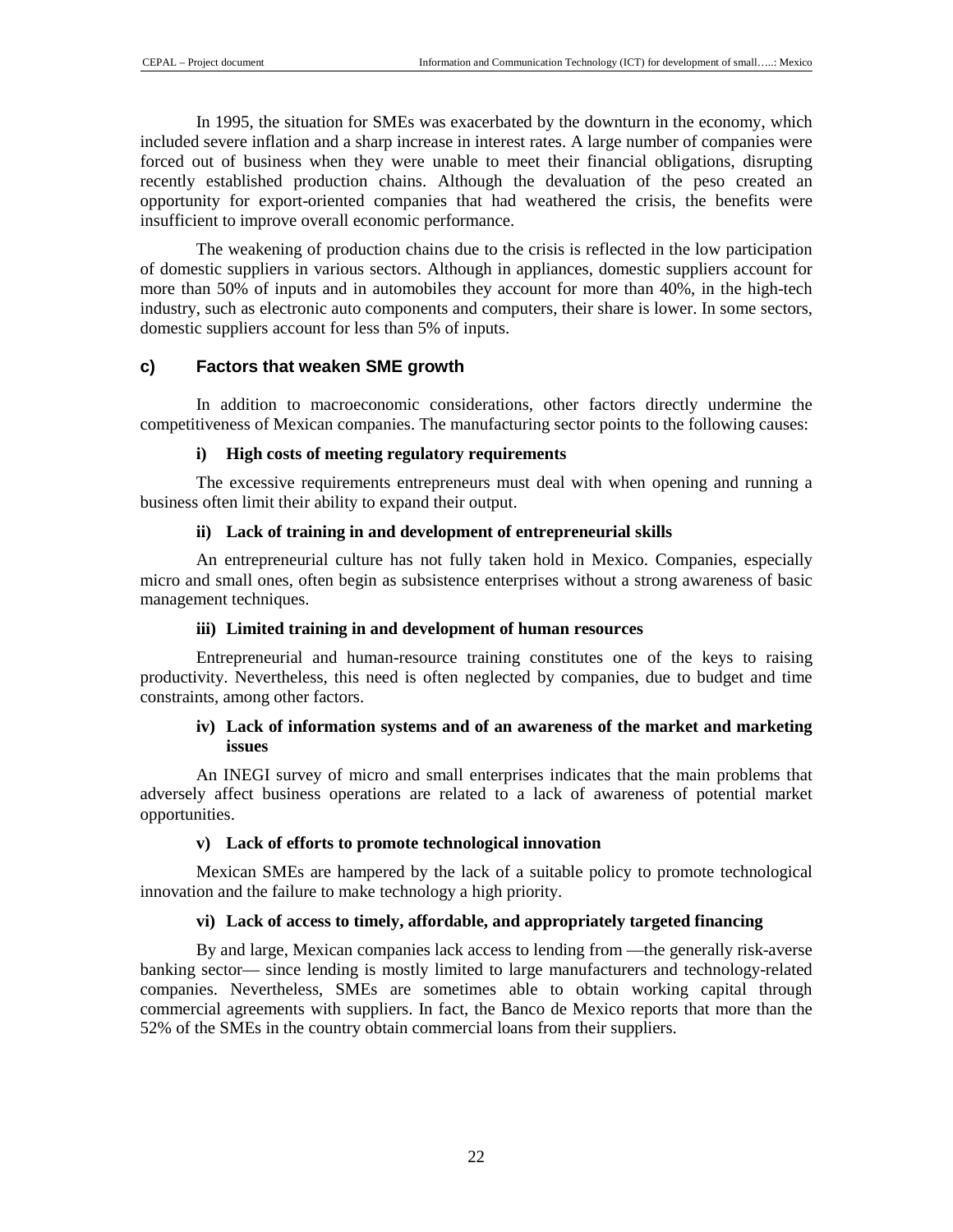$\overline{a}$ 

### **3. Mexico's business structure**

The following tables contain data from the Ministry of Economy on the breakdown as of 2002 of companies in Mexico by size, sector and number of employees:

| TABLE 16                                                               |
|------------------------------------------------------------------------|
| <b>CLASSIFICATION OF ENTERPRISES BY SECTOR AND NUMBER OF EMPLOYEES</b> |

| <b>Size</b>                             | <b>Manufacturing</b>                                             | <b>Commerce</b>                           | <b>Services</b>                                  |  |
|-----------------------------------------|------------------------------------------------------------------|-------------------------------------------|--------------------------------------------------|--|
| Micro<br>Small<br>Medium-sized<br>Large | 15<br>$0 -$<br>$16 -$<br>- 100<br>- 250<br>101<br>$\sim$<br>>250 | $0 - 5$<br>$6 - 20$<br>$21 - 100$<br>>101 | $0 - 20$<br>$21 -$<br>- 50<br>$51 - 100$<br>>101 |  |

**Source:** Ministry of Economy, February 2002

Using these classification criteria, the 1999 INEGI economic census counted 2.84 million business units, of which 99.7% were SMEs. Overall, this group accounted for 42% of GDP and 64% of employment.

**TABLE 17 BREAKDOWN OF ENTERPRISES BY SIZE** 

| <b>Size</b>  | <b>Number</b> | % of total |
|--------------|---------------|------------|
| Micro        | 2 722 365     | 95.7       |
| Small        | 88 112        | 3.1        |
| Medium-sized | 25 3 20       | 0.9        |
| Large        | 8474          | 0.3        |
| Total        | 2844308       | 100        |

**Source:** INEGI, economic census, 1999.

Some 52% of the companies counted in the 1999 economic census<sup>1</sup> were engaged in commerce, 36% in services and 12% in manufacturing. Of total output of large firms, 43.7% was related to services, 34.3% to commerce and 21.9 to manufacturing. For SMEs, the respective figures were 52.1%, 35.3% and 12.5%.

The geographic centralization of production should be noted: forty percent of Mexico's productive units are located in the Federal District and in the States of Mexico, Jalisco, Veracruz and Puebla, reflecting the rapid growth and high share of GDP of the country's northern and central areas, in contrast to the south, characterized by very low growth.

In terms of size, the distribution of companies is as follows: The States with the highest percentage of medium-sized and large companies include Nuevo León, Sonora, Baja California, Chihuahua and Coahuila, and the Federal District. A higher percentage of less developed companies is found in central and southern States of the country, including Chiapas, Guerrero, Oaxaca, Puebla, Tabasco and Veracruz, where micro and small enterprises predominate.

<sup>1</sup> It should be noted that in May 2004 the INEGI began gathering information on enterprises for its new economic census, which will be available by mid-2005.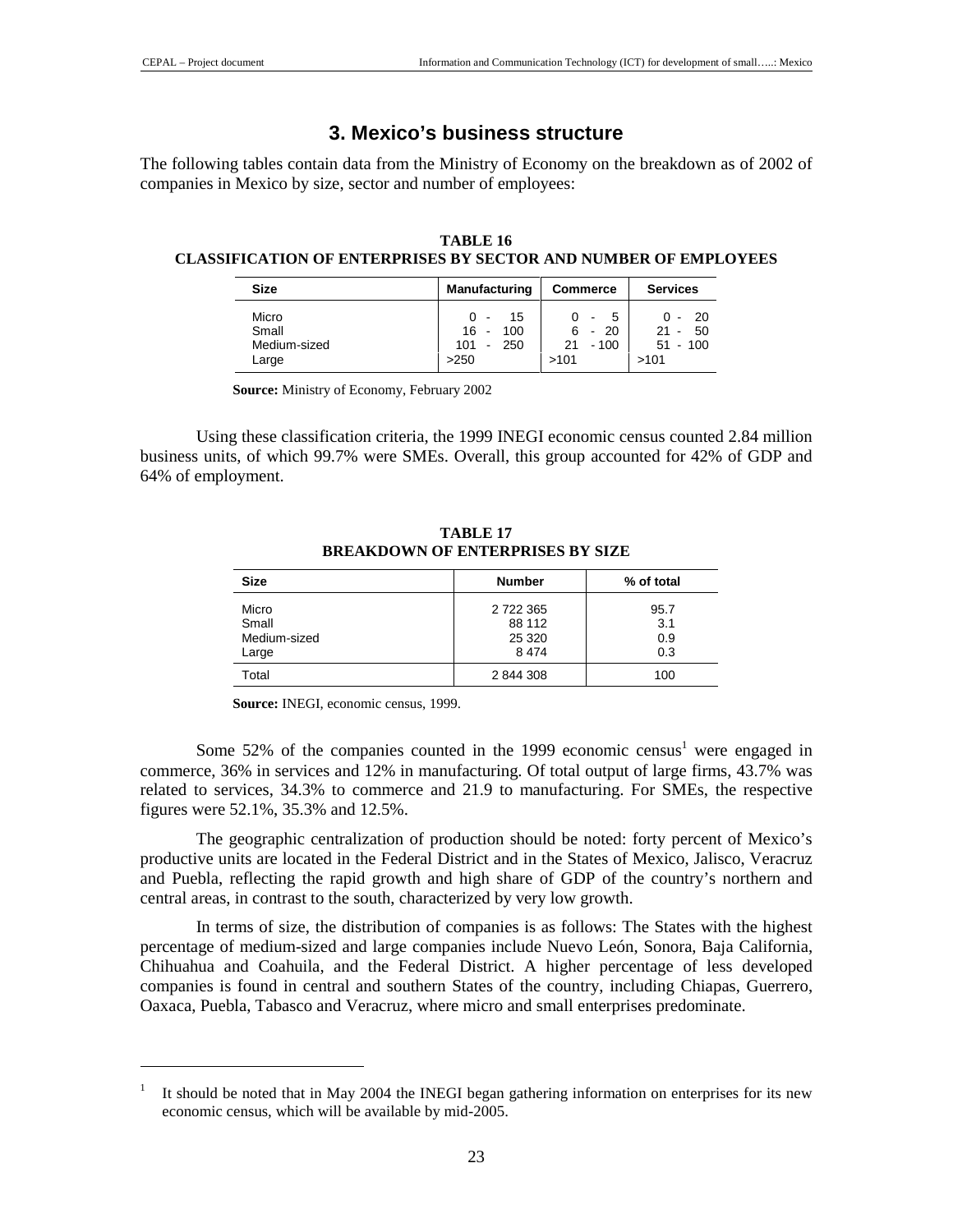## **4. Business development programme**

For the Mexican economy to grow, the country must address its huge inequalities and respond to pressing social demands. Accordingly, the present Government has put forth the National Development Plan, the aim of which is to achieve growth with equality. The plan's five key goals are to:

- spearhead responsible economic growth in the country;
- enhance the level of competitiveness throughout the country;
- ensure that development include the participation of all social sectors;
- achieve regionally balanced development;
- establish conditions allowing for sustainable development.

SMEs are the driving force of the Mexican economy, the pillar of development and the most important engine of wealth creation. They should receive special attention in order for them to take full advantage of opportunities in Mexico and in the global market and help the country modernize, by acting as job creators and as instruments for social development and a more equal income distribution.

The federal Government has introduced the 2001-2006 Business Development Programme, as part of the core strategy of the National Development Plan, to allow business to meet three major challenges.

The first challenge consists in promoting an environment conducive to enterprise development and a healthy macroeconomic climate through structural reforms and sound government management. The aim is to allow companies of all sizes and in all sectors to grow and to become more competitive, in addition to encouraging the creation of new enterprises.

The second challenge is to make SMEs competitive, by helping them develop the internal capacities they need to be successful players both domestically and internationally.

The third challenge is to identify economic opportunities in specific regions and productive sectors, all while enabling States and municipalities throughout the country to leverage their competitive and comparative advantages. This, in turn, should consolidate regions and sectors with local businesses that are striving to meet world levels of competitiveness and encourage the transformation of existing production chains and the formation of new ones.

## **5. The Mexican Government's strategies**

Mexico's Government has devised six strategies to meet these challenges:

### **a) Promoting a competitive environment for enterprise development**

The federal Government has promoted development to support competitiveness through its participation in different forums and through policies to encourage local government to take similar actions.

### **b) Giving companies greater access to financing**

Financing is an essential instrument of the Government's strategy to promote development by enhancing SMEs' competitiveness. Accordingly, the Ministry of Economy and State and municipal governments and development banks are coordinating their approach vis-àvis SMEs and encouraging lending institutions and funding agencies to operate as loans guarantee institutions and expand the access to credit.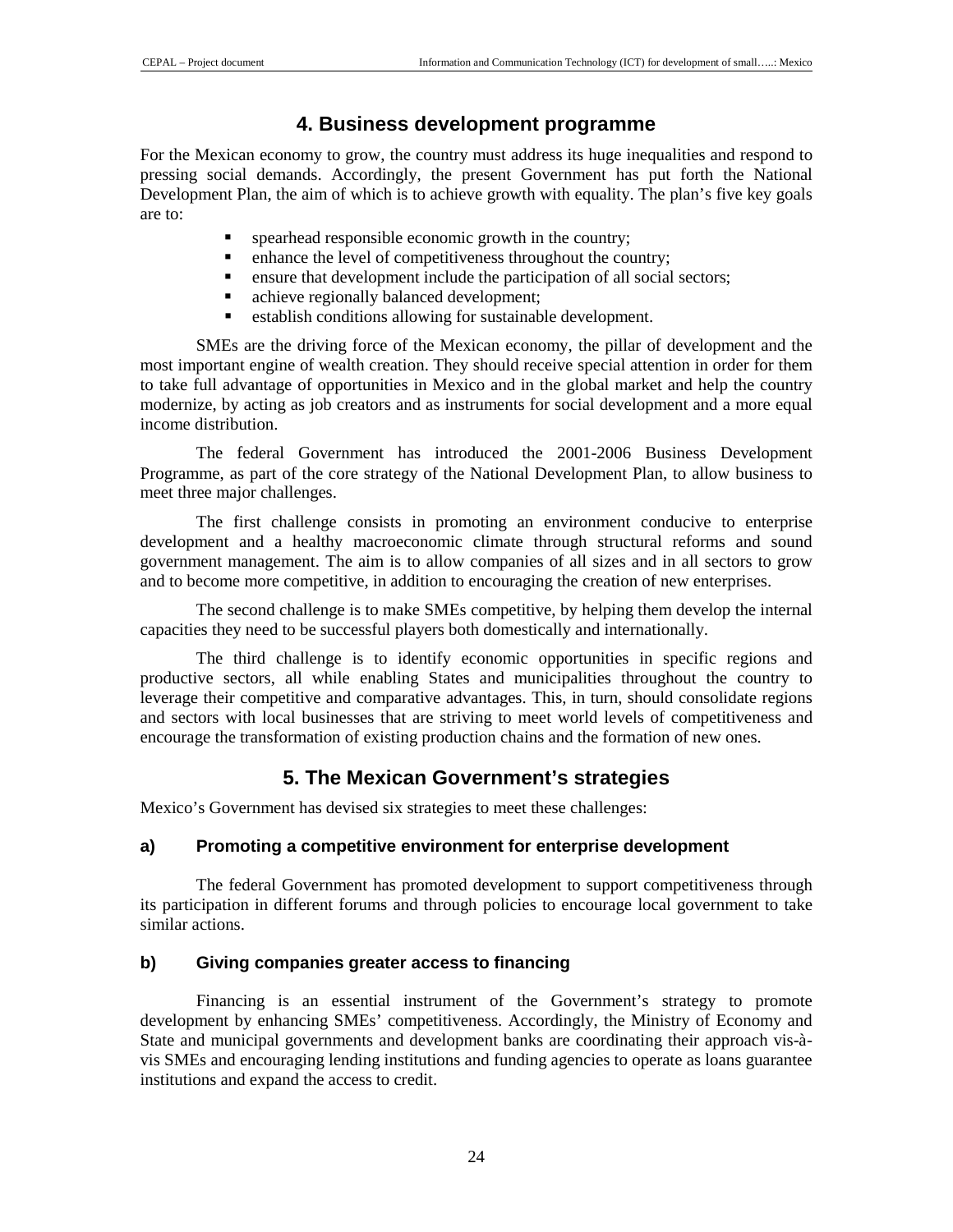#### **c) Promoting business creation, worker training and production techniques to raise companies' competitiveness**

The aim of this strategy is to strengthen the competitiveness of Mexican enterprises and encourage the creation of new SMEs able to meet world quality, service and productivity standards and to efficiently participate in global production chains.

### **d) Promoting better management techniques and greater technological innovation and development**

The aim of this strategy is to raise SMEs' awareness of technology by encouraging them to adopt sound management practices, to innovate and to employ modern technology so as to improve their production processes, enhance workplace safety, lower costs and raise the quality of their products and services. In all cases, the need to protect the environment and adopt practices consistent with sustainable development objectives is being stressed.

### **e) Developing regions and productive sectors throughout the country**

This strategy consists in creating business-development clusters and transforming agribusiness and agro-industrial chains, manufacturers, commercial television and radio units and services companies into authentic regional and sectoral networks, through cultural partnerships, the creation of permanent suppliers for industry and commerce, the reconstruction of production chains, as well as the attraction of multinational companies and large amounts of capital to regions and strategic sectors with new infrastructure projects.

## **6. Rebuilding and developing production chains to consolidate the domestic market**

The aim of this strategy is to promote and support the rebuilding and development of production chains with technical and financial instruments that make it possible to utilize information on business opportunities, and especially with instruments that focusing on marketing, combined with follow-up models, business assistance and consultancy systems specialized in marketing.

### • **Initiatives currently being carried out:**

In line with the six strategies outlined, in the Federal Government's Business Development Programme, actions are being planned at all three levels of government (judicial, legislative and executive) to implement the following initiatives related to SMEs, to municipal procurement procedures and to the monitoring of companies' performance:

- a system to streamline procedures for opening businesses, to be implemented by the Federal Regulatory Improvement Commission (Comisión Federal de Mejora Regulatoria (COFEMER));
- the Electronic System for Government Procurement (Sistema Electrónico de Contrataciones Gubernamentales, known as "Compranet") of the Civil Service Ministry (Secretaría de la Función Pública (SECODAM)); formerly known as the Ministry of Comptrollership and Administrative Development), and
- electronic portals to allow government agencies to provide services online.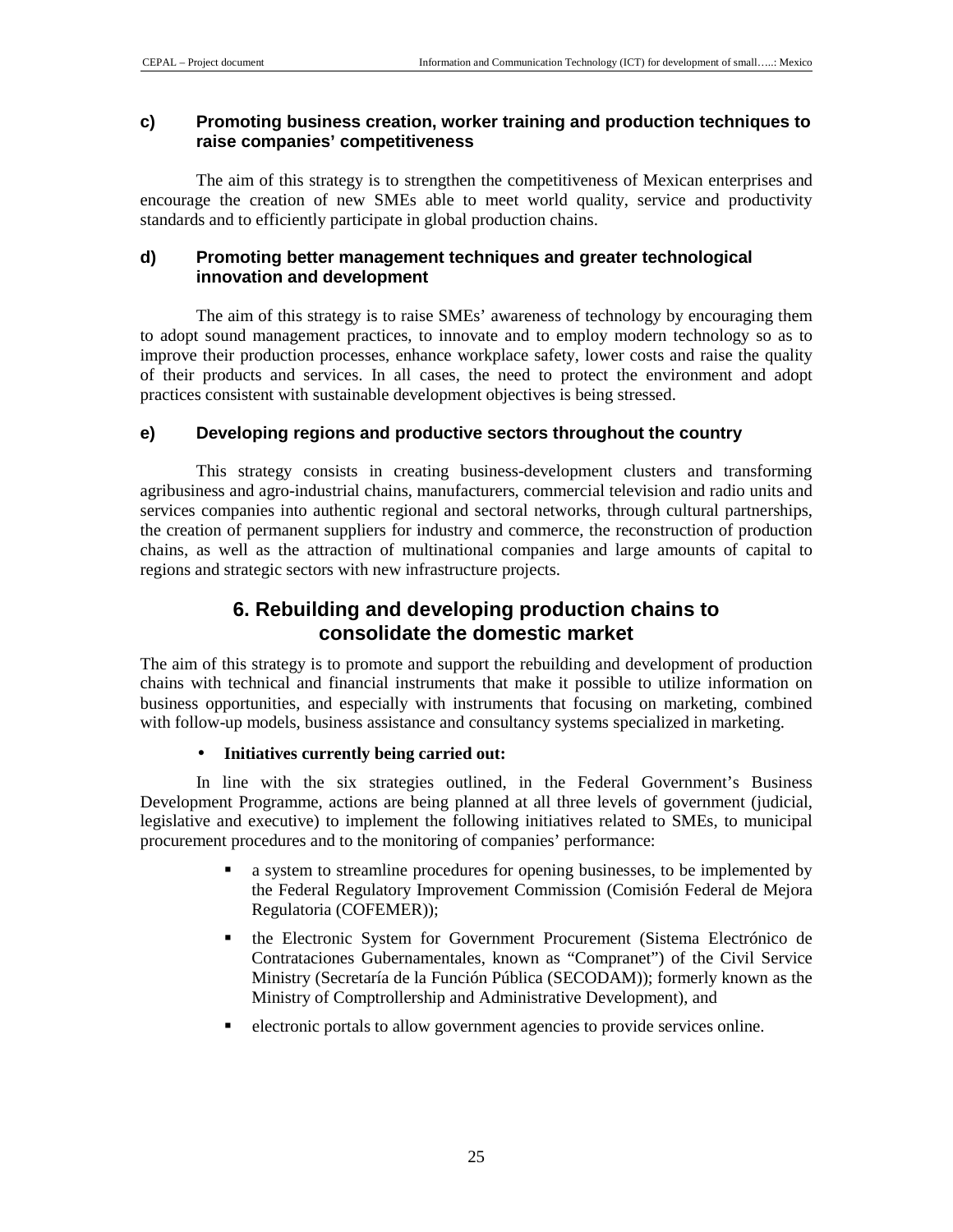## **B. Case studies on e-commerce and SCM in selected industries**

## **1. Case A: Infocentre of the Quintana Roo Hotel Association**

### **a) Project objectives**

The association's prime objective in establishing the Infocentre was to provide SMEs with a site to offer their services, through the coupling of IT with an innovative marketing channel Hence, the Infocentre was viewed as a way for suppliers to use IT to establish business models that would strengthen their commercial linkages with hotels through what was called a "Buyers Club".

### **b) Antecedents**

In 2000, the World Bank, NAFIN and the Quintana Roo Hotel Association devised a project to create a business centre bringing together services for supplier development, training, technical assistance and online commercial activities. The aim of the project was to encourage the adoption of best practices by SMEs and thereby strengthen suppliers of goods and services to the hotel sector in the State of Quintana Roo.

The project's principal objective was to develop local suppliers in the States of Quintana Roo, Yucatán, Campeche, Tabasco and Chiapas and thus promote regional development and job creation as well as higher incomes for the population at large.

- The first step in the materialization of the project was the 21 September 2000 signing by NAFIN and the Quintana Roo Hotel Association of an Agreement on Collaboration and Joint Action to Provide Training and Technical Assistance. The principal goals were to:
	- promote a new culture in the development of e-business though an interactive Internet page for information and transactions, thereby allowing micro, small and medium-sized enterprises to promote their products;
	- coordinate and strengthen existing private and public initiatives to provide SMEs with training and technical assistance;
	- disseminate experiences in improving the quality of training and technicalassistance services that would serve as an example and encourage SMEs to become more competitive;
	- develop new application models for Internet-based business;
	- encourage the development of direct networks among companies and their clients and suppliers, and
	- contribute to the development of interactive training as well as online and traditional technical assistance so as to encourage the creation of new enterprises.
- The second step was the signing of a loan contract between the World Bank and NAFIN on 21 March 2002, to support the Southeast Regional Development Learning and Innovation Project. The two institutions agreed to carry out the following activities: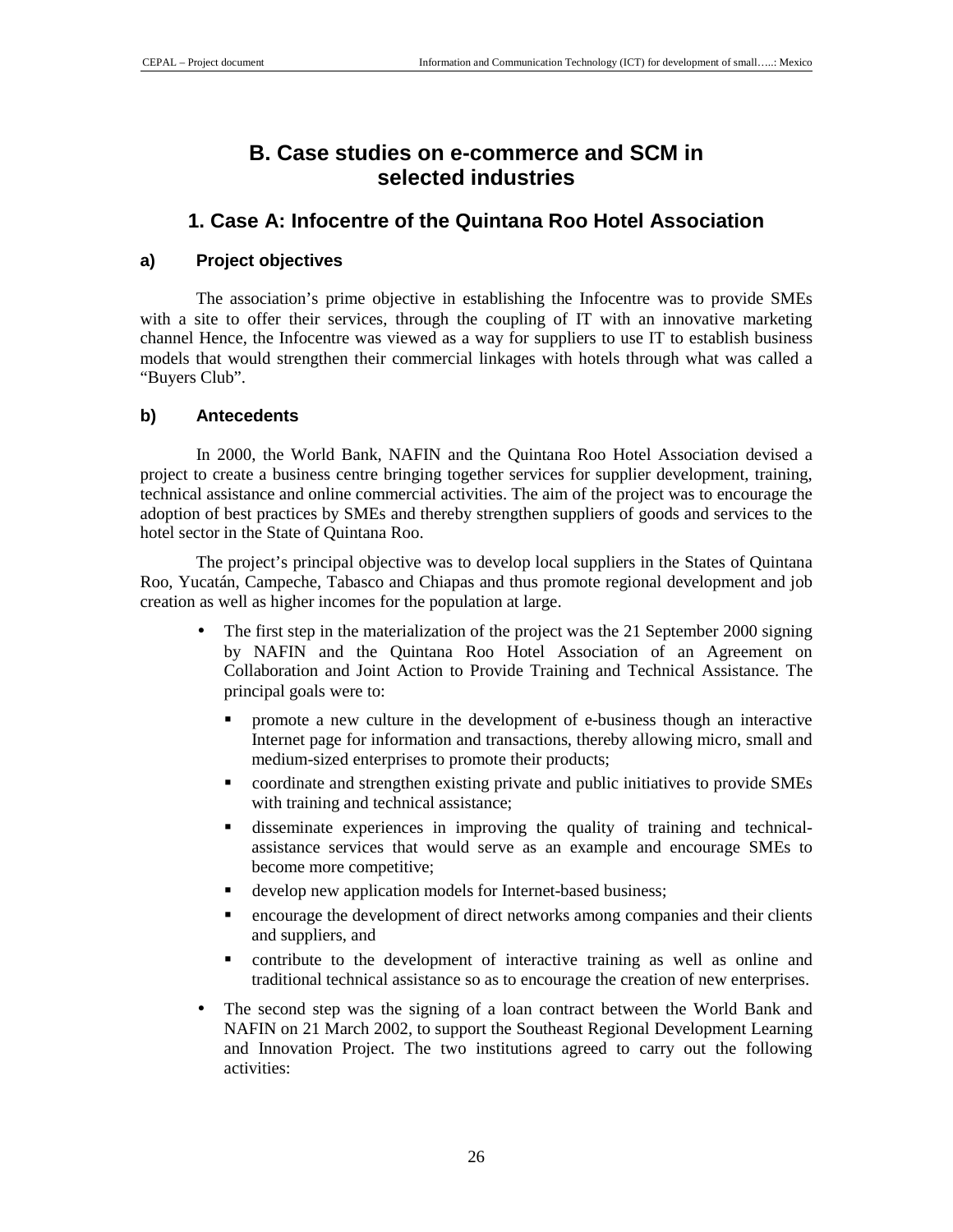- promote sustainable SME financing, thereby increasing the number of companies eligible for financial services, and
- use IT so as to optimize commercial services and give SMEs the most costeffective support possible.

It was felt that the best way to achieve these goals was through the creation a one-stop services and IT centre, to be called the Infocentre.

As a result of the two agreements, the Infocentre Cancún Trust Fund was created on 10 September 2002. NAFIN was named trustor, while the Quintana Roo Hotel Association was named trustee. Though the trust, the World Bank was to channel up to US\$ 100,000 to NAFIN for the development of the Infocentre project, with the hotel association matching that contribution.

### **c) General targets**

The cornerstone of the Cancun Infocentre is a purchases portal where associationaffiliated hotels can post their needs for goods and services and take bids from participating suppliers, in a framework intended to promote competition and e-business.

As it continues to develop, the Infocentre is expected to accomplish the following:

- support linkages between SME suppliers and the Quintana Roo hotel sector through a modern system that will provide information on, among other things, changes in the business environment, and, in particular, market needs, to give SMEs an opportunity to sell their products, effectively compete with foreign suppliers and raise their quality;
- utilize new types of financial, training and technical assistance programmes to support suppliers by allowing them to access the electronic network of Quintana Roo hotels, and
- facilitate local and regional initiatives by government and the private sector in Quintana Roo, so as to foster the development of production chains in the tourism sector through the upgrading of electronic infrastructure for SME promotion.

#### **d) Mission of the Cancun Infocentre**

The Infocentre's mission is to promote SME suppliers in Quintana Roo's tourism sector by establishing channels for products and services to be marketed and by providing advice on financial services, training and technical assistance.

- (i) Benefits
	- The Infocentre was expected to benefit hotels by encouraging:
		- the adoption of international best practices by suppliers, so as to ensure the quality of products and services;
		- streamlined decision-making regarding supplier identification and purchasing processes;
		- less duplication of efforts;
		- the establishment of a channel for automated communications with suppliers;
		- increased invitations for suppliers to participate;
		- $\blacksquare$ the curtailment of irregular practices;
		- reduced idle capacity;
		- improved purchases operations, and
		- an ongoing search for new suppliers;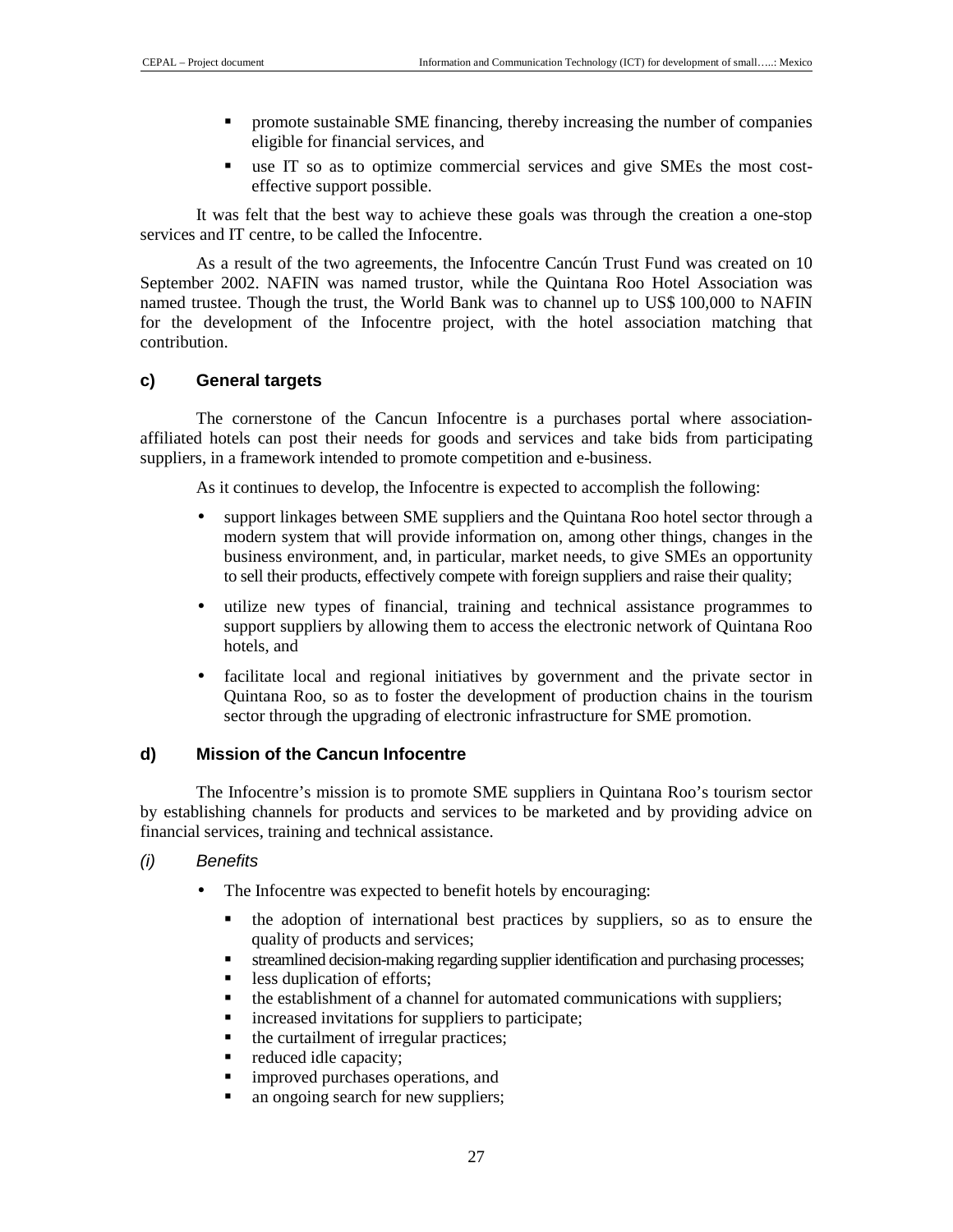- In turn, it was expected to benefit suppliers by:
	- creating new business opportunities;
	- encouraging increased professionalism;
	- making sales procedures more efficient;
	- reducing duplication of efforts;
	- establishing a channel for automated communications with the hotels;
	- curtailing irregular practices;
	- eliminating idle capacity;
	- improving sales-monitoring operations, and
	- encouraging the use of promotions.

#### (ii) Infocentre strategy

The Infocentre is a business development centre (BDC) that promotes information technologies and best practices to support SMEs and encourage them to improve their understanding of business and to commit to providing high-quality goods and services.

The Infocentre's strategy responds to the need to provide companies with one-stop specialized, complementary, practical services. Accordingly, the Infocentre has been structured to prioritize meeting the needs of hotel suppliers in Quintana Roo. It provides the following services for businesses:

| <b>Strategic service</b>                             | <b>Description</b>                                                                                                                                                                                     | <b>Benefits</b>                                                                                                                                                                                                                                                             |
|------------------------------------------------------|--------------------------------------------------------------------------------------------------------------------------------------------------------------------------------------------------------|-----------------------------------------------------------------------------------------------------------------------------------------------------------------------------------------------------------------------------------------------------------------------------|
| Rating of the<br>commercial channels'<br>performance | Development of technological<br>solutions to apprise potential<br>suppliers of hotel-industry demand                                                                                                   | Timely knowledge of the market and<br>business opportunities                                                                                                                                                                                                                |
| <b>Training and technical</b><br>assistance          | Provision of training for general<br>business development and on topics<br>related to the tourism sector                                                                                               | Transfer of best practices by<br>familiarizing SMEs with companies in<br>Mexico's most highly competitive States<br>and giving them practical knowledge of<br>strategies and procedures                                                                                     |
| <b>Information services</b><br>for the hotel sector  | Gathering of information relevant to<br>the sector and offering tourism<br>enterprises various forms of access<br>to IT                                                                                | Provision of information, and support for<br>businesses that use this information for<br>decision-making and planning                                                                                                                                                       |
| Development of<br>commercial channels                | Recognition of the role, perspectives<br>and needs of purchasers and<br>suppliers. Promote an understanding<br>of their problems and proposed joint<br>solutions                                       | Econometric models to promote win-win<br>solutions between purchasers and<br>suppliers.                                                                                                                                                                                     |
| Development of<br>consultancy<br>businesses          | Bringing together consultancy and<br>support efforts, valuable for<br>suppliers in any segment<br>(manufacturing, distribution, imports,<br>service providers)                                         | Pragmatic consultancy actions lead<br>businesses to discover opportunities and<br>needs for change in their organizations<br>and show them how to formulate<br>suitable business development<br>strategies and to implement best<br>practices and leverage their advantages |
| <b>Formulation of</b><br>business assessments        | Providing knowledge on the sector<br>and its needs, expectations and best<br>practices as well as benchmark<br>studies with which to gauge results<br>and the degree to which targets<br>have been met | Helping entrepreneurs modify their<br>practices to applying diagnoses (by<br>consultants) so as to facilitate their<br>understanding of business                                                                                                                            |

**TABLE 18 INFOCENTRE SERVICES FOR BUSINESSES** 

**Source:** Prepared by the author.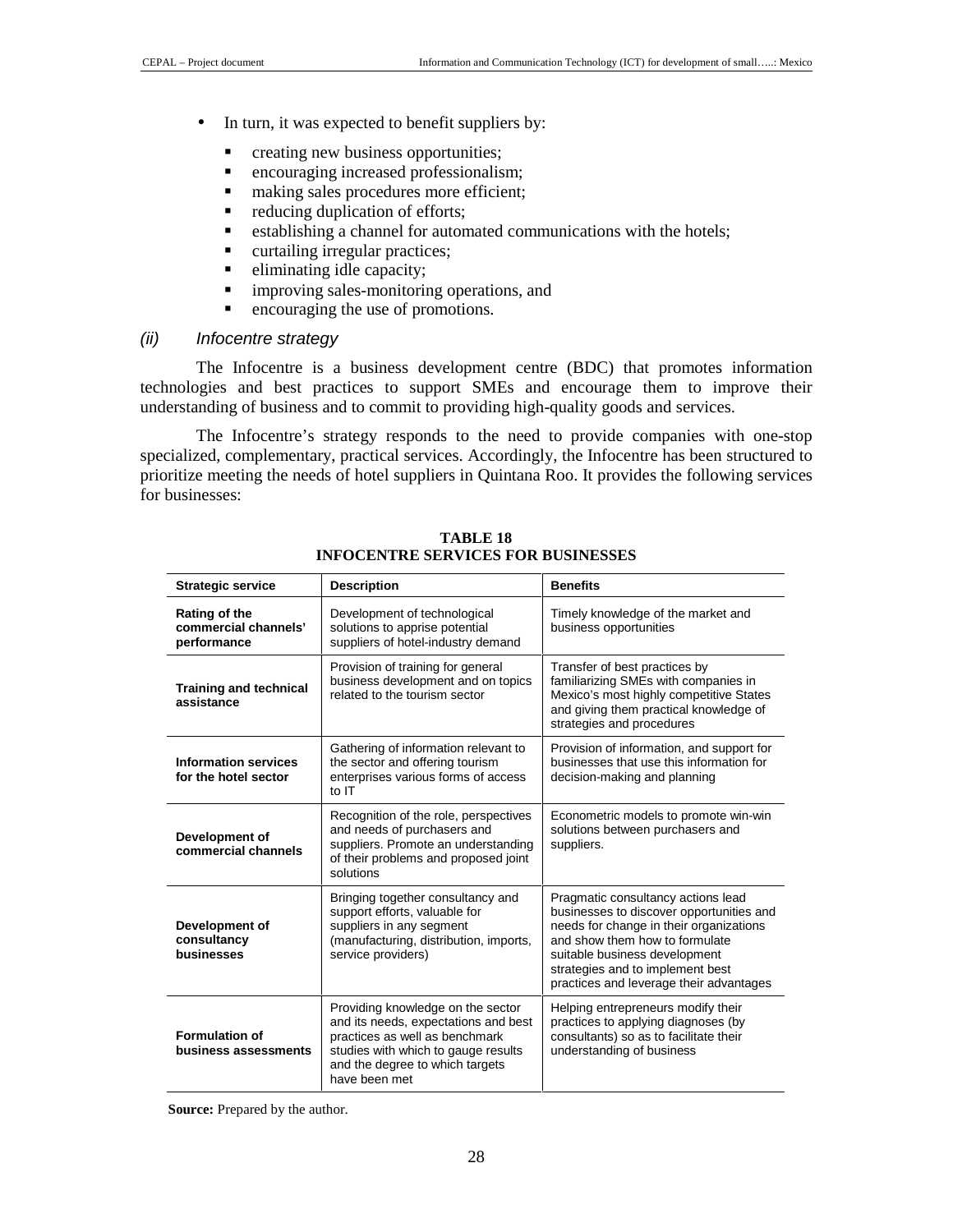Various studies in both Mexico and Central America have found that SME owners lack the tools to improve the management of their businesses. Such owners are reluctant to incur what they feel is an unjustified expense on training or consultancy services, and smaller businesses find the cost prohibitive.

Moreover, the way IT has been marketed in the region has led SMEs to question whether it provides a cost-benefit. SMEs have not brought their practices into line with strategic targets and technological developments. The real value of technological solutions has not been made clear to SMEs, which view technology more as an expenditure than as an investment.

The first step for the Infocentre was to establish commercial channels through the creation of an electronic market known as the "Buyers Club". The Infocentre's services provide a direct benefit to suppliers, who view joining the club as an investment, since the Infocentre brings higher sales and new business opportunities.

As the Infocentre has become known as a forum that aggressively promotes activities and provides solutions among companies in the hotel sector, other entrepreneurs have been prompted to evaluate the benefits of receiving professional management support from it.

Since the Infocentre was developed with the support of the Quintana Roo Hotel Association, it invites clients that want to know the needs and expectations of the hotel sector, which is the strongest link in the commercial chain. This has given the Infocentre an incentive to provide model solutions for SME development and has also encouraged partnerships among the suppliers in the region. Hence, the Infocentre has struck a balance between the needs of the hotels and those of their suppliers.

Experience shows that regional business development must be pragmatic. Hence, it requires a thorough understanding of local and regional markets as well as medium- and longterm planning. Without such elements, rather than promoting business development, such an effort could undermine existing advantages and reduce entrepreneurs' credibility.

#### (iii) Projected market

The evolution of services provided by the Infocentre indicates that the members of the Buyers Club find membership in it advantageous. Initially, the Infocentre was to have 106 member hotels and roughly 2,000 suppliers. The following table shows the market segmentation by type of client:

|                                                           | <b>Potential</b><br>market | Micro-<br>enterprises | <b>Small</b><br>enterprises | Medium-<br>sized<br>enterprises |
|-----------------------------------------------------------|----------------------------|-----------------------|-----------------------------|---------------------------------|
| <b>Suppliers</b>                                          | 2 0 0 0                    | 1 500                 | 420                         | 80                              |
| Percentage                                                | 100                        | 75                    | 21                          | 4                               |
| % of suppliers with suitable Internet access <sup>a</sup> | 58                         | 45                    | 95                          | 100                             |

#### **TABLE 19 MARKET SEGMENTATION**

**Source:** Survey on Infocentre project conducted by Nacional Financiera, 2002.

<sup>a</sup> "Suitable" access is defined as Internet service that can easily be used by the company's staff in charge of answering inquires from hotels or sending quotes and that is available at all times.

The geographical distribution of suppliers working for Cancun hotels is as follows: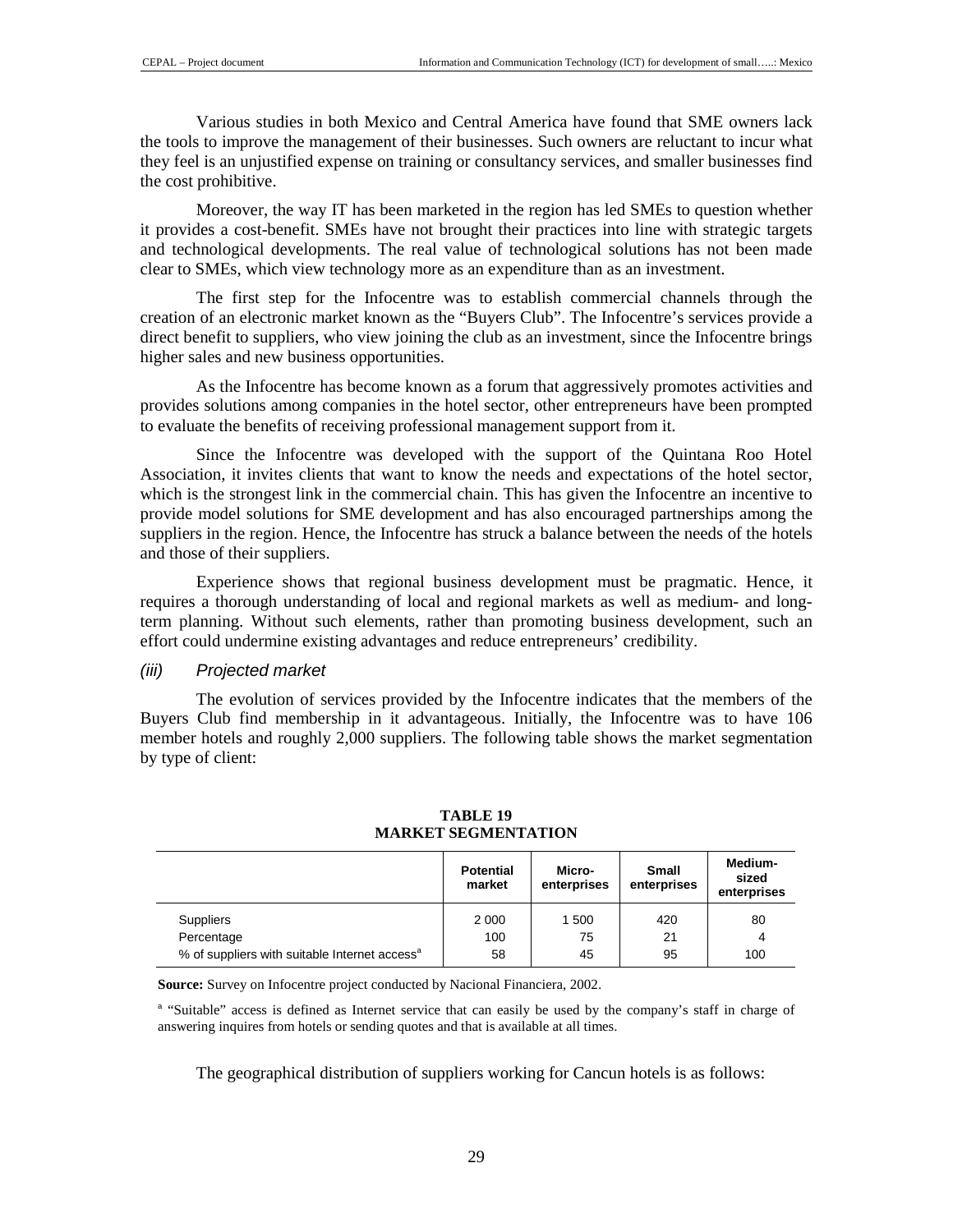| (In percentages)                 |     |  |
|----------------------------------|-----|--|
| Quintana Roo                     | 36  |  |
| Federal District-State of Mexico | 31  |  |
| Yucatan                          | 22  |  |
| Others States in Mexico          | 10  |  |
| <b>United States</b>             |     |  |
| <b>Total</b>                     | 100 |  |

**TABLE 20 GEOGRAPHIC DISTRIBUTION OF SUPPLIERS** 

**Source:** Survey on Infocentre project conducted by Nacional Financiera, 2002.

#### • **Infocentre goals**

Using the foregoing information as well as data provided at meetings between hotel managers and the Quintana Roo Suppliers Association, the Infocentre set the following targets to meet the needs of hotels and suppliers:

### **TABLE 21 INFOCENTRE TARGETS: MEMBERSHIPS**

*(Number of participating enterprises)* 

| <b>Segments</b>                | <b>Potential</b><br>market | <b>Jul-2003</b><br><b>Jun-2004</b> | <b>Jul-2004</b><br><b>Jun-2005</b> | <b>Jul-2005</b><br><b>Jun-2006</b> |
|--------------------------------|----------------------------|------------------------------------|------------------------------------|------------------------------------|
| Hotels                         | 106                        | 106                                | 106                                | 106                                |
| <b>Suppliers</b>               | 2 0 0 0                    | 600                                | 400 new                            | 200 new                            |
| Suppliers (membership renewal) | $\overline{\phantom{a}}$   | -                                  | 540                                | 846                                |

**Source:** Survey on infocentre project conducted by Nacional Financiera, 2002.

The expectation was that 100% of the hotels would use the system to some degree —at a minimum, to search for suppliers and request quotes.

#### (iv) Operational results of the Infocentre

The Infocentre began a trial phase in the second quarter of 2003. Formal operations began in May of that year, and the software needed for the Buyers Club (website), was brought online soon after that, and the results were:

| TABLE 22                                   |  |  |  |
|--------------------------------------------|--|--|--|
| INFOCENTRE RESULTS: MEMBERSHIPS, JULY 2003 |  |  |  |
| (Number of enterprises)                    |  |  |  |

| Segment          | Target July 2003 | Result | Result/target (%) |
|------------------|------------------|--------|-------------------|
| Hotels           |                  |        | 50                |
| <b>Suppliers</b> | 100              | 102    | 102               |

**Source:** Survey on infocentre project conducted by Nacional Financiera, 2003.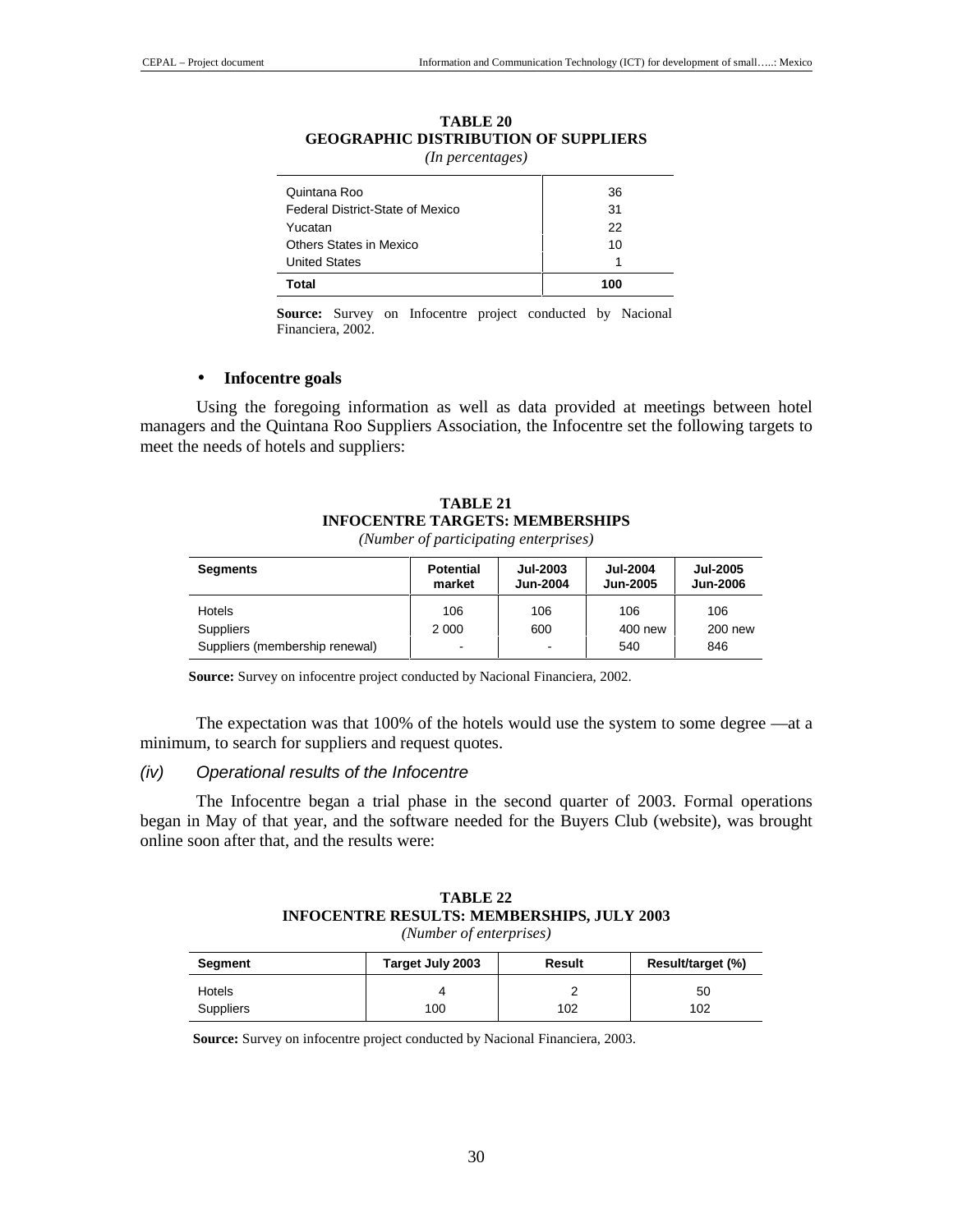| (Number of enterprises) |                     |  |
|-------------------------|---------------------|--|
| Segment                 | Survey, 7 June 2004 |  |
| Hotels                  | 272                 |  |
| Suppliers               | 991                 |  |

### **TABLE 23 INFOCENTRE RESULTS: MEMBERSHIPS, JUNE 2004**

*(Number of enterprises)* 

**Source:** Survey on infocentre project conducted by Nacional Financiera, 2004

These figures indicate that the number of suppliers using the Buyers Club has increased faster than originally expected. It is very likely that many Quintana Roo hotels are waiting for a critical mass to emerge before placing orders through the Buyers Club. Experience thus far suggests that new market needs have been detected, while services for the development of a commercial cycle are defined for suppliers and hotels. Other specific services should now be offered from both hotels and suppliers at the time, so that the IT use culture may grow.

### **e) Buyers Club**

This electronic portal was designed to serve as a venue for "specialized clearinghouses". With the "buyers clearinghouse" now well established, a "suppliers clearinghouse" and a "news" clearinghouse" are to be set up. In this manner, the portal will provide the Buyers Club services described below:

#### (i) Buyers (hotels) can:

- Search for suppliers, using either an alphabetical directory or keywords related to:
	- line of business,
	- product,
	- trademark,
	- other relevant information;
- Ask for quotes on products or services from as many suppliers as they choose.
- Check quotations from suppliers, ordered automatically by price in a table to facilitate purchasing decisions.
- Directly access offers posted by suppliers on the corresponding bulletin board, thereby matching hotels' demand with supply.

#### (ii) Suppliers can:

- access buyers' names and the names of their managers in the hotel directory;
- reply to requests from buyers;
- announce special promotions, which are posted on a bulletin board;
- post their product and services catalogues (including, optionally, prices).

### (iii) Services provided by the Buyers Club

#### **(a) Portal registration**

-Buyers:

 Members of the hotel association are automatically registered in the system and are sent a username allowing them to update their information in the portal. In addition, all hotel staff responsible for procurement, including comptrollers, purchasing managers, housekeeping managers and employees of food and beverages and other departments, are also assigned usernames.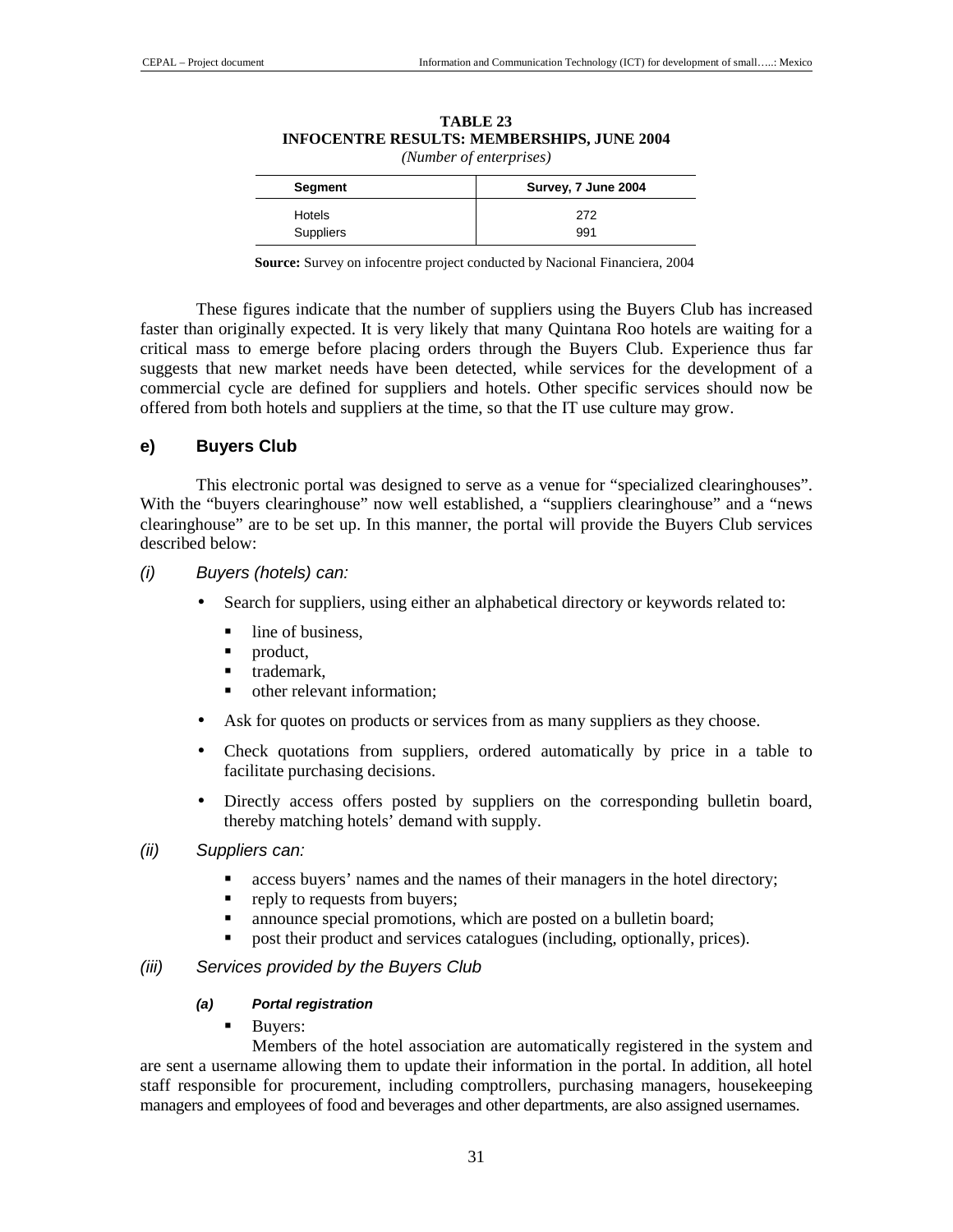#### -Suppliers:

 Suppliers register for the portal by paying an annual membership that allows them to access the system, including the directory of affiliated hotels, and to receive and reply to requests for quotes.

In addition, they are eligible for value-added services offered by the association and NAFIN. Their listings in the supplier directory include their commercial name, type of business, address, phone numbers, e-mail addresses, products and services and the brands under which they sell.

#### **(b) Other relevant information**

This is a space in the portal that allows suppliers to pay a fee to post additional information on their products and services, and thereby attract the attention of purchasers more quickly. The information in these postings is controlled by suppliers.

#### **(c) Hyperlinks to web pages**

Hyperlinks take member hotels directly to a supplier's web page.

#### **(d) Micro-sites**

These are single-page websites with special information on companies and their products and services. Micro-sites are especially useful for companies lacking a conventional website, and in fact can supplant the need to have such a website.

#### **(e) Discount coupons**

This is a novel classified-ads type service that allows suppliers to post special discounts on a bulletin board, where they are ordered by category. These special offers can be arranged according to hotel, product or service. The purchase of a coupon allows five, ten or twenty special offers to be posted. An additional fee is charged for this service, to limit its use to the posting of authentic discounts —for example, in the event of inventory surpluses, clearance sales, one-time markdowns, manufacturer rebates, and so on. Hence, this prevents excessive use of the space and ensures that searches for products and services will not become cumbersome.

#### **(f) Advertising**

Advertising is conducted through banner ads, buttons, hyperlinks, sidebars, direct mailings and advertising reports for clients.

• Training on using the portal

The Infocentre has a space where hotels and suppliers can learn how to use the Buyers Club.

Technical support and trouble-shooting are provided either by phone or by e-mail. In addition, customer service related to the Infocentre is provided over the phone or on-site.

• Infocentre training and technical assistance

One of the goals for the Infocentre is to provide training for hotels and their suppliers ensuring that they fulfil their commitments stemming from transactions handled through the portal.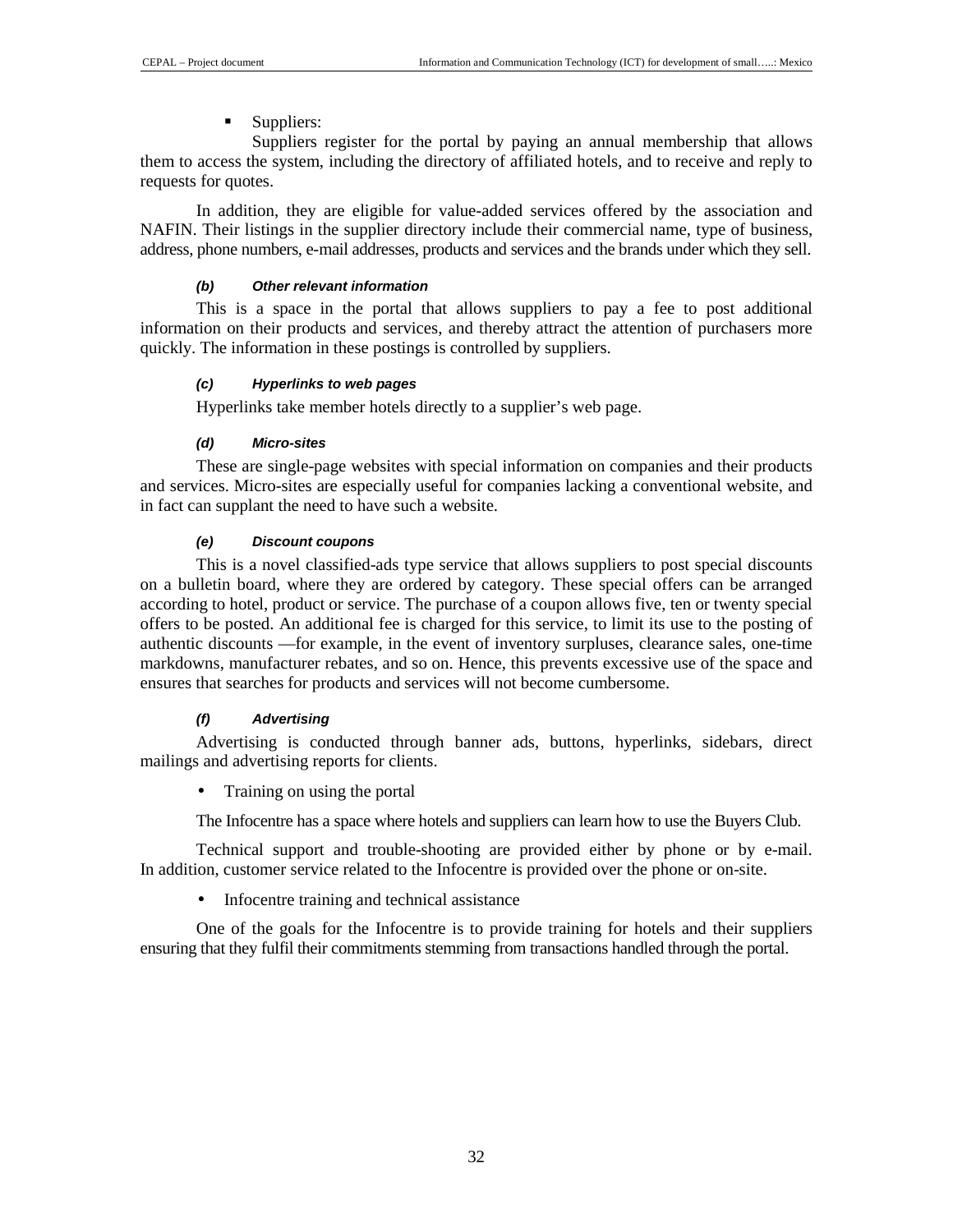| <b>Entrepreneurial culture</b>                                                                                                                                                                                                | <b>Marketing and selling</b>                                             |
|-------------------------------------------------------------------------------------------------------------------------------------------------------------------------------------------------------------------------------|--------------------------------------------------------------------------|
| Investment projects<br>Family-owned businesses                                                                                                                                                                                | How to sell to the government:<br>Marketing<br>Selling                   |
| <b>How credit works</b>                                                                                                                                                                                                       | The importance of quality                                                |
| ABCs of credit access:<br>Qualifying for a loan<br>Self-evaluations<br>Electronic factoring                                                                                                                                   | Quality in services<br>Ongoing progress                                  |
| Information technologies <sup>a</sup>                                                                                                                                                                                         | <b>Production chains</b>                                                 |
| Using information in the planning processes<br>Basic office software suites (for word processing,<br>spreadsheets, presentations and information management)<br>Introduction to the Internet, with a focus on commercial uses | Training in the use of the NAFIN<br>application for electronic factoring |

#### **TABLE 24 MAIN TOPICS COVERED IN THE TRAINING**

**Source:** Author.

<sup>a</sup> Modules being developed.

#### (iv) Model solutions for the Buyers Club:

The Buyers Club was designed on the assumption that it would grow; the strategy behind the Club is for it to reach a critical mass. The development of the Buyers Club can be divided into various stages of growth.

• Product and services catalogue

The catalogue of products and services is the starting point of the Buyers Club. The goal is to allow suppliers and hotel managers to obtain basic information on different products, services, companies and sector representatives.

Infocentre members can access the Internet-based catalogue and database to retrieve information on:

- use of advertising by hotels and suppliers;
- bulletin board requests for quotes;
- suppliers and pricing at the Buyers Club;
- supplier selection: by price, by timeliness, etc.;
- regulatory framework governing the Buyers Club;
- dissemination and marketing of the Buyers Club.

#### (v) The technological-solution model

The Buyers Club is based on an open-architecture technological model compliant with IT standards.

- Scope of the solution:
	- -Based on a conceptual model
	- -ITs used
	- -First stage came online 2 July 2003; the second stage is expected to be ready in 2005

### **2. Case B: Cemex**

In recent years, IT has become the most important tool for companies to gain a competitive advantage through efficient, effective and innovative production and management processes.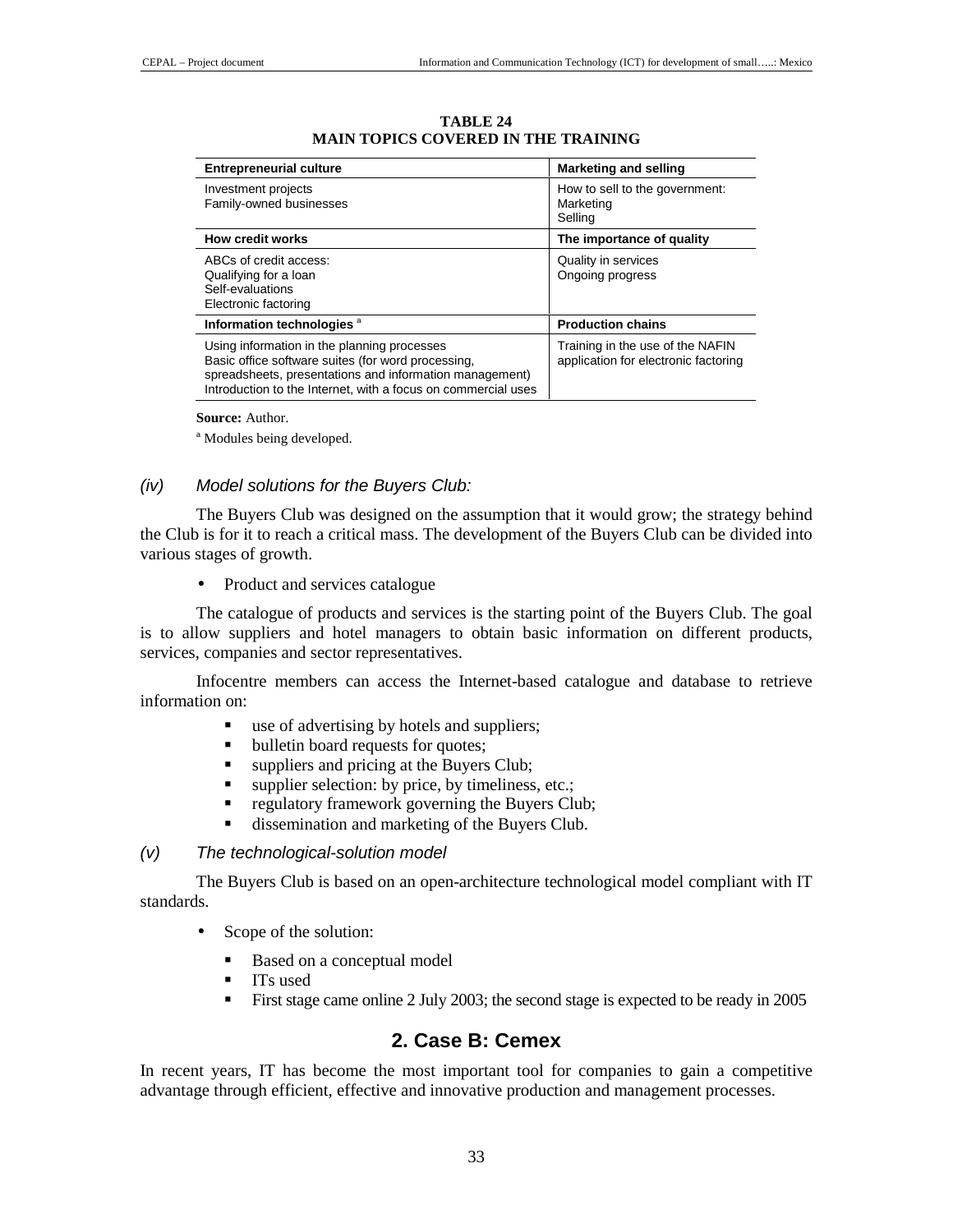Many large companies have made sizeable investments in software and hardware and for the construction of digital networks, infrastructure, personnel training, system upgrading, application integration, and platforms for the migration of server infrastructure, among other things. In addition, some organizations have received support from consultancy and technological-development firms to create strategic alliances, mergers and procurement chains.

Both domestic and foreign companies, in all lines of businesses, have used IT to successfully compete in world markets. One noteworthy success story, Cemex, is Mexico's leading cement and concrete maker and the world's third-largest cement maker.

Cemex's chairman and chief executive officer (CEO), Lorenzo Zambrano, is a firm believer in the importance of IT. Accordingly, he has guided Cemex's large investments in hardware and software and the development of portals. The company has made strategic alliances and incorporated firms from the technological sector as subsidiaries.

#### **a) IT, from Cemex's perspective**

Investment in IT has allowed companies to increase their competitiveness as a strategic tool for developing new ways of selling, improving customer service and expanding plant capacity. IT has also had a strong impact through quality control and process optimization; the reduction of management and operational costs; and the improvement of online customer service, SCM, e-commerce and manufacturing operations.

IT has transformed a number of business practices by promoting a common vision among clients, associates and suppliers in productive chains. The management of information flows among departments and within organizations leaves little opportunity for information to be distorted. Such a system requires the backing of the entire organization and the board of directors, and especially the CEO.

Due to the importance of integrated information systems, IT investments of more than US\$ 120 million are expected at the end of 2005 in Mexico, in particular in integrated technological solutions and services such as ERP, CRM, SCM or business intelligence.

Cemex and its daughter company, CxNetworks, signed an agreement with the School of Engineering of Mexico's Instituto Politécnico Nacional (IPN) to jointly create a network development laboratory for the training of 300 to 400 telecommunications specialists and teams to research and test routing technology, virtual local area networks, wireless networks, virtual private sector networks and network security technologies. This undertaking highlights the importance of IT for Cemex.

#### **b) The Cemex case**

Over the years, Cemex has demonstrated its proficiency at using IT to optimize its operations. The first step consisted in implementing the "Cemex Way", a philosophy that encourages the company to adopt new technologies and meet world-class standards. By rationally developing IT, Cemex has standardized computer processes throughout the company, integrating new subsidiary companies into its system in less than four months and obtaining earnings results two days after the end of each quarter. Francisco Garza, General Manager of Cemex México, notes that IT has allowed the company to dramatically improve information management, achieving direct communication throughout the corporation by using Lotus Notes and JD Edwards System and allowing up-to-date inventory information to be obtained from each Cemex plant (Marrufo Vega, 2003).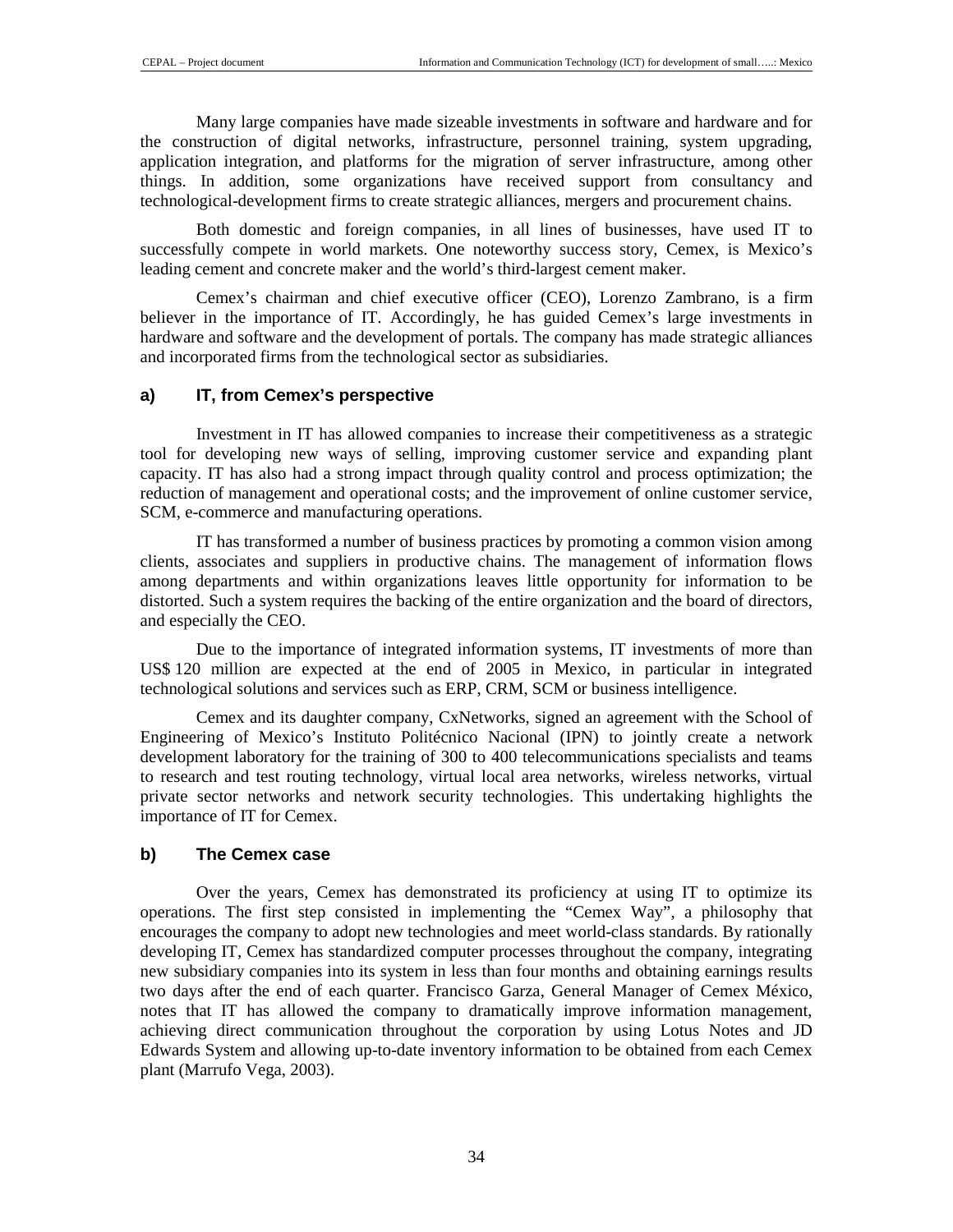According to Garza, by using satellite communications, Cemex has networked its computers, telephones and videoconferencing equipment, allowing management to access market information on operations throughout the world. However, these achievements —considerable as they are— pale in comparison to what Cemex expects to achieve in the future. To help the company make the transition to fully computerized operations, Cemex has created a subsidiary, CxNetworks, which has promoted the company's e-enabling process, as described below.

### **c) CxNetworks**

CxNetworks has created alternative sources of sustainable growth for Cemex by supporting the starting up of new and innovative market-oriented businesses to leverage Cemex's strengths. CxNetworks' initiatives are focused on the knowledge industry and its logistic capabilities, and have a global scope and a solid technological platform. CxNetworks is expected to support the transformation of Cemex by investing in the most highly skilled managerial talent, by leveraging and disseminating its technology and by improving on good ideas in profitable companies.

CxNetworks has a global outlook, promoting unlimited connectivity to provide information technologies and encourage innovation. Its business model is based on the creation and promotion of networks of individuals, associates, suppliers, clients and technologies. For example, the Construrama portal (www.construrama.com) was designed to meet the needs of the entire construction industry, especially SMEs, by serving as a one-stop site for posting purchase requests and finding technical advice.

CxNetworks' team comprises more than 1,600 professionals working in Argentina, Brazil, Chile, Mexico, Portugal, Spain, the United States and Venezuela. The company has an ever-growing portfolio of clients, as described below.

#### **d) Neoris**

Neoris provides innovative business solutions based on a consultancy model that combines optimum technology and design. These solutions run the gamut from the strategic analysis of business problems to comprehensive approaches. Neoris offers its clients tools for creating competitive advantages through value chain management, human capital optimization and CRM.

Neoris, with a team of 1,400 professionals, belongs to the Arthur Andersen consultancy group, which was hired by Cemex to support its operations in Argentina, Brazil, Chile, Mexico, Portugal, Spain, the United States and Venezuela by addressing the needs of more than 150 clients, including leading TNCs and their subsidiaries. Neoris has two subsidiaries, Neoris Financial Services and Neoris Logistics.

Neoris Financial Services provides consultancy services and IT-based business solutions through a strategic alliance with PVA International, a New York-based financial consultancy firm. This daughter company also provides and technological solutions to financial organizations in Latin America by relying on the experience of 30 consultants.

Neoris Logistics (formerly Cosite) develops Internet-based logistics products. Its leading product is ActiveTrac, a scalable inventory-management system with a proven track record that helps companies lower costs by optimizing the delivery times of items with a high inventory value. ActiveTrac was developed jointly by Neoris and Ryder, a United States logistic services supplier.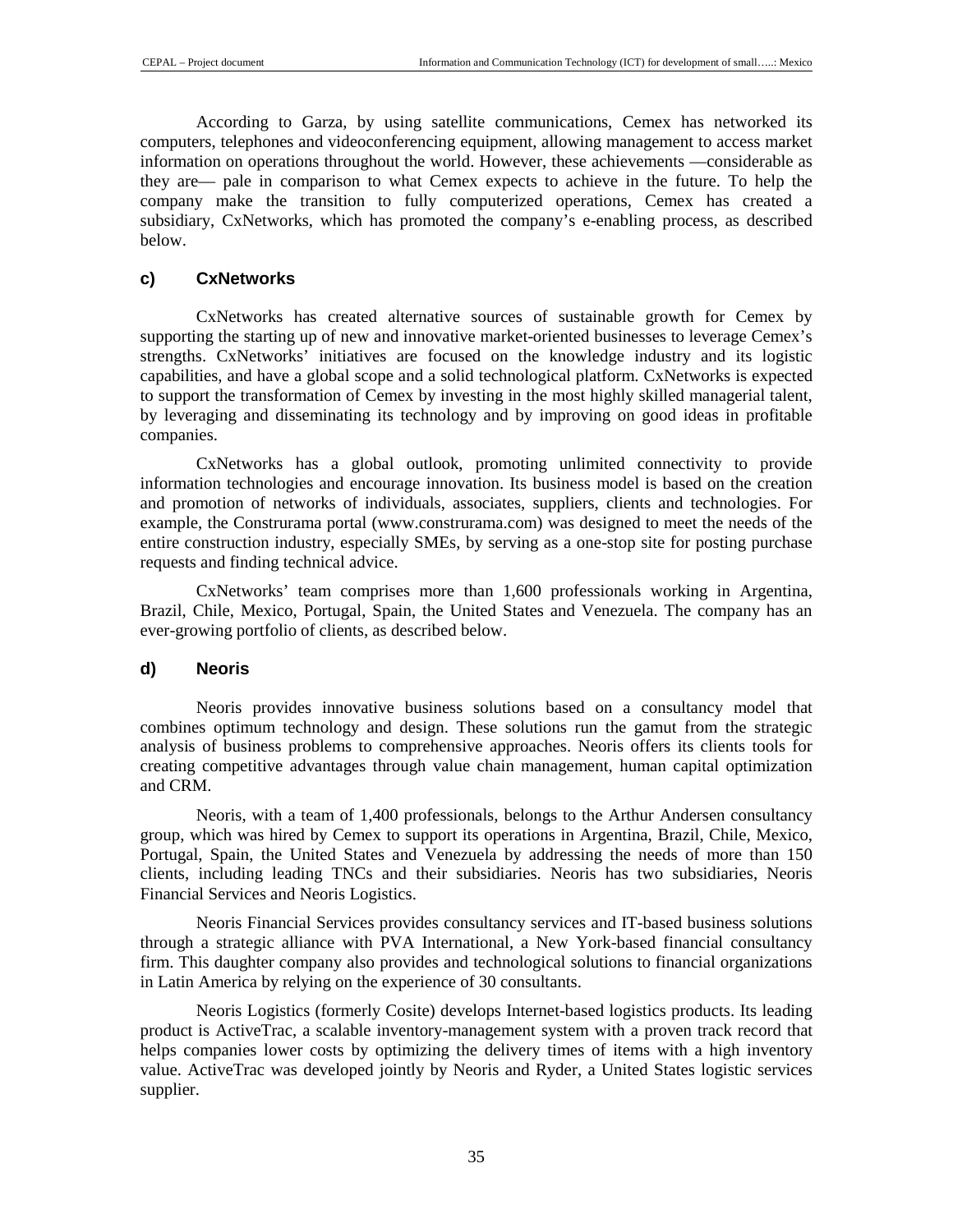#### **e) Arkio**

Arkio is an innovative one-stop shop for the distribution and sale of construction materials to satisfy every need of construction professionals. Its site offers a wide selection of materials made by industry leaders, guarantees on-time deliveries and offers value-added services to support its clients during every step of their projects. It has four principal channels for clients to contact it, including a website that allows its clients to manage all aspects of this relationship by computer. Another of these channels relies on a communications network that combines wireless and Internet technologies to connect clients with suppliers in real time, allowing users to send purchase orders for building materials to a store where there are readied for shipment. In addition, the network notifies suppliers of inventory levels and provides support and services to clients in real time. The network is named Arkionet.

#### **f) Latinexus**

Latinexus offers a set of services to optimize the purchase and distribution of goods and indirect services by SME associated companies. In comparison with traditional outlets, Latinexus has lower administrative costs and offers lower prices and a larger supply of goods and services as well as faster supply-cycle times.

Its services include purchases analyses, negotiations with suppliers, management of supply and support. SMEs can use this type of technologies online to optimize the purchase of goods and indirect services. Latinexus also offers Internet-based solutions such as electronic catalogues for clients and suppliers, auctions, reverse auctions, requests for bids, quotes, purchases and management of contracts. With the support of world-class practices and technologies, these services allow clients to develop a successful e-procurement strategy.

#### **g) E-enabling Cemex**

Cemex is being transformed into a digital company through the establishment of a structure based on open corporate information, which gives all parties concerned access to the company's information, resources and networks. Through this high-priority process, called "e-enabling", complementary initiatives are implemented to ensure that all parties and processes may take full advantage of the benefits offered by the Internet. E-enabling also offers the human skills, hardware and networks needed to take advantage of these possibilities. This process is promoted by multifunction teams that identify Cemex's best practices, incorporate them into standard platforms, and execute them throughout the organization.

The components of e-enabling are listed below.

#### (i) E-selling

Client satisfaction is a top priority at Cemex. To provide an efficient service, SME suppliers have to clearly understand their clients' needs as well as the means to meet those needs. One of Cemex's tools is based on Internet technology, specifically a commercial portal that has helped the company increase its orders and sales. The most important advantages offered by this portal for the final client include:

- easy access to information, from account balances to new products and services;
- tools for SME providers to improve their business management, such as online courses, systems to solve critical issues affecting clients and business management applications;
- online orders and order planning;
- order status information;
- technical assistance.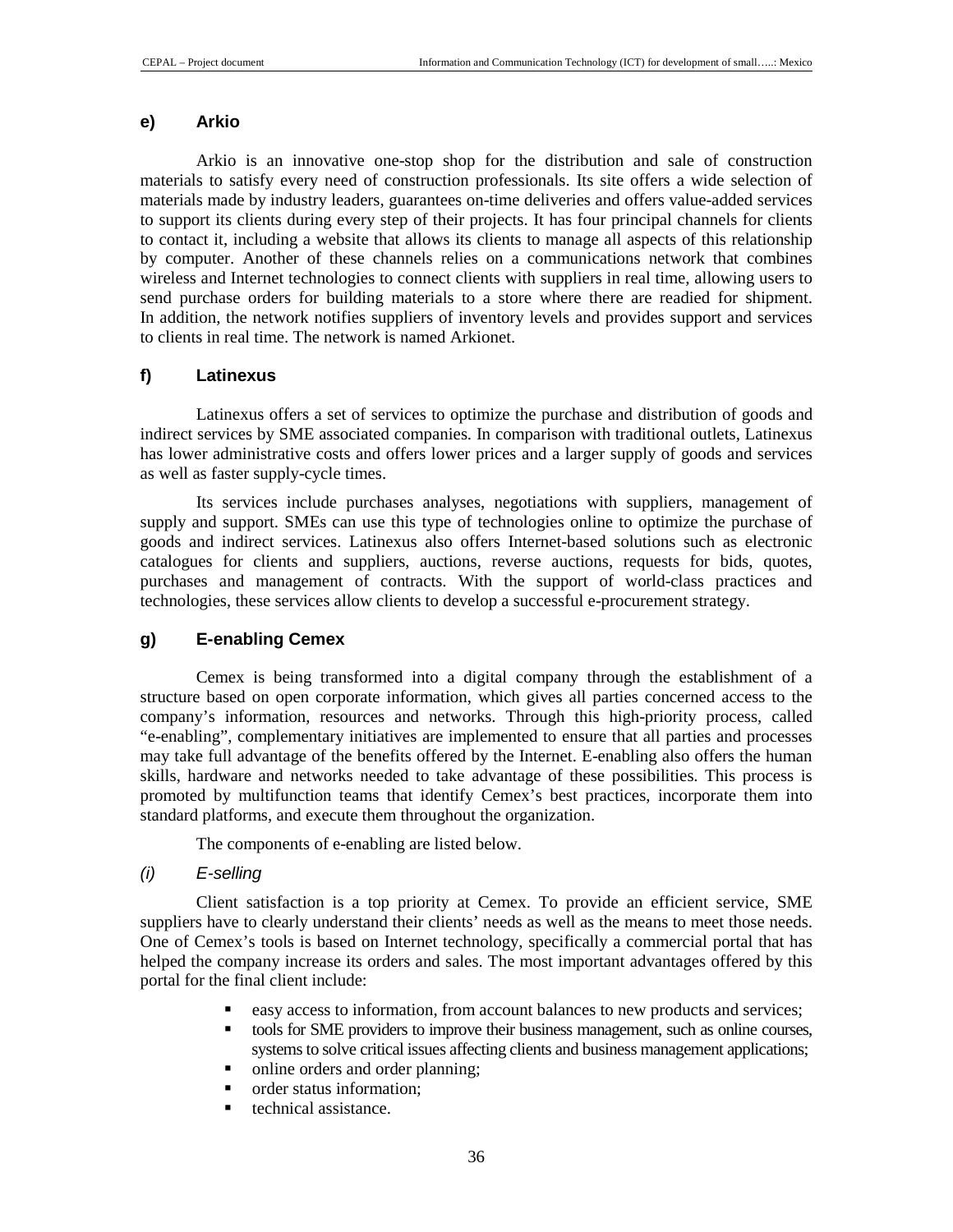This initiative's various benefits include:

- greater efficiency in processes, reducing management, transaction and marketing costs;
- better SCM, optimizing transportation and inventories;
- new interactive communication channels, such as e-mail, Internet messaging and online courses.

As SMEs adopt this new way of doing business, electronic services will improve, leading to the introduction of new services both for their clients and for their sales force.

#### (ii) E-procurement

E-procurement allows SMEs to quickly and efficiently buy articles and materials online. Because of its capacity for customized user interfaces and convenient access, e-procurement can help users eliminate bottlenecks in the approval process, more efficaciously manage relationships with their suppliers and achieve effective coordination and faster response times.

Cemex's suppliers offer information catalogues in Cemex's standard format and are responsible for updating the information in them. To ensure the smooth operation of this system, the company has devoted significant resources to preparing its employees and SME suppliers, through training, orientation, consultancy and support to allow them to take advantage of this new electronic environment.

Savings are expected from improvements in the supply process and from greater access to information, as well as from lower prices from suppliers. E-procurement allows Cemex to standardize its processes throughout the world as well as its software, hardware and information. Regarding purchases, version 7 of the ARIBA electronic purchasing software has been implemented and integrated into the company's ERP system.

#### (iii) E-workforce

To facilitate the exchange of knowledge among its staff, Cemex has created a corporatewide intranet with tools to improve efficiency and productivity. Together with these tools, training and incentives been provided to accelerate the development of the system and transform Cemex into a learning-oriented organization.

To create a new culture throughout Cemex's global organization, all employees have received training in the hardware and software they need and given incentives to raise their productivity through the automation of workflows and the accelerated, routine sharing of knowledge and information. To meet these goals, Cemex has promoted:

#### • **Independent decision-making:**

The staff is authorized to negotiate deals and has access to the relevant information and professional hardware across the portal.

#### • **Personnel services:**

The Human Resources Contact Centre offers the company's employees individualized orientation on how to further their career inside the corporation and raise their earnings.

#### • **Development of competencies:**

Training is given to CEMEX personnel through an electronic centre, kiosks and a user portal.

#### • **Flexibility to change:**

A strategy to change management is being carried out through job descriptions that are subject to change. This project is the key component of this programme.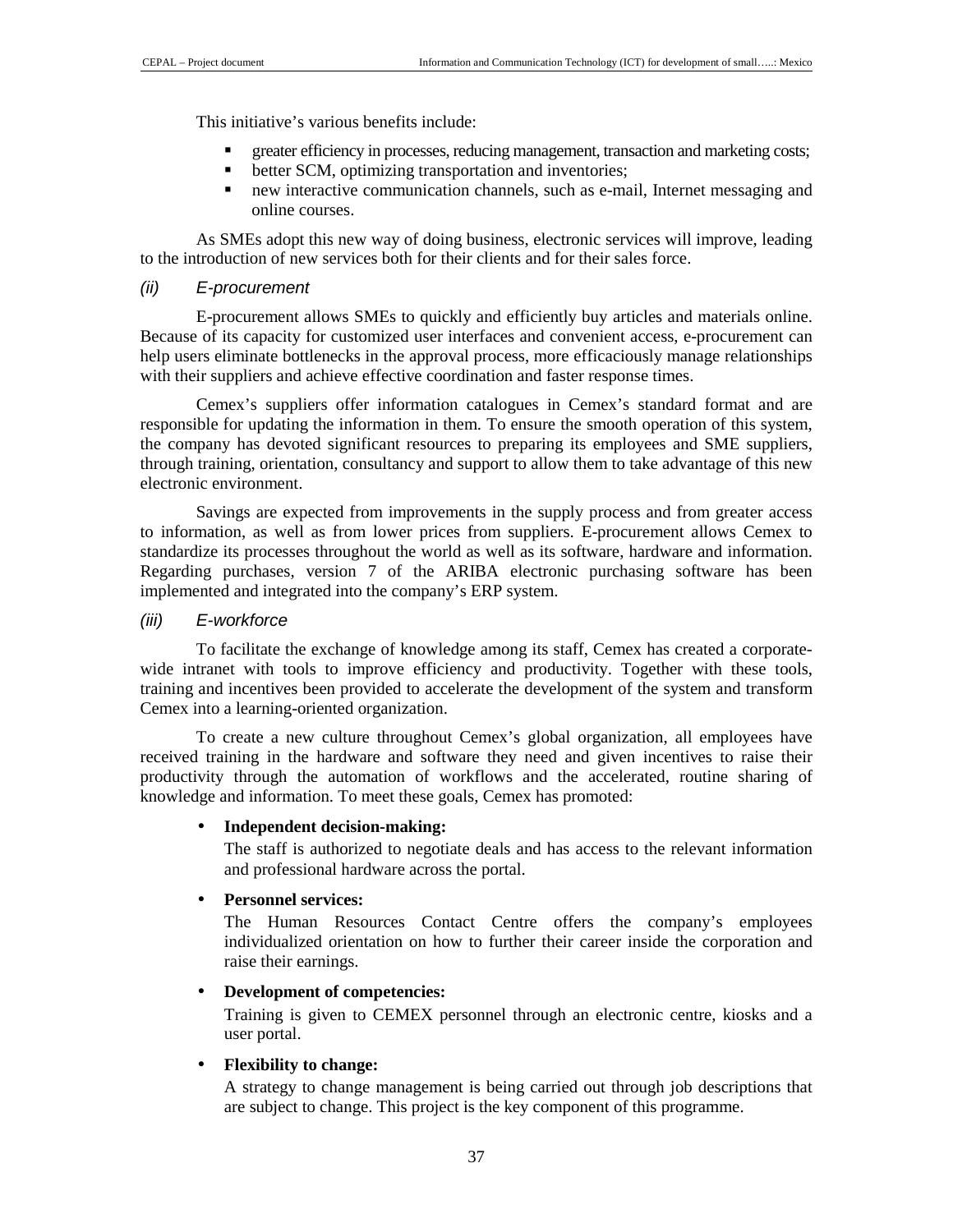Cemex's "e-workforce" initiative refers to its ongoing efforts to attract and retain managerial talent in order to strengthen its position in a dynamic business environment.

In 2003, Cemex was shown to be highly dependent on foreign markets, which at the time were experience a downturn. This led Cemex to implement a short-term strategy to mitigate the negative effects of its lower cash flows. The most important element of this strategy was the reduction in IT expenditures. Low investment in IT might however have negative consequences in the long term, since technology is moving forward at a rapid pace.

#### **h) Conclusions from case study**

Cemex has incorporated IT into its strategic plans, transforming it into a tool to meet targets. Through resource optimization and cost reduction, as well as constant innovation in products and processes, Cemex's subsidiary companies have become more efficient, effective and profitable. A well-known company with a global reach, Cemex has shown its ability to use IT as the driving force behind its considerable growth and expansion by continuing to optimize and streamline its operations.

IT management at Cemex is based on the implementation of the "Cemex Way", a philosophy to utilize new technologies and meet demanding world-class standards that has allowed the company to incorporate procurement operations in record times. In recent years, Cemex developed a corporate-information structure through "e-enabling", which focuses on improving interaction with clients, optimizing the supply process and putting the entire organization online. In addition, through CxNetworks, Cemex has created alternative sources of sustainable growth by founding new and innovative businesses and by relying on an everexpanding business portfolio.

All of these efforts have been made possible through the support of strategic alliances and consultancy firms focused on IT. The most important of these consultancy firms is Arthur Andersen México. The new IT platform is expected to support the transformation of Cemex through more investment in and the extension of its technology, as well as through the fine-tuning of good ideas and the innovative management of departments and businesses to make them profitable.

## **3. Case C: FreightMinds**

FreightMinds' motto, "Changing the way you think about freight", underscores the company's enthusiasm over its innovative approach to creating, managing and handling freight-forwarding and cargo-handling processes.

The company was founded by a group of Mexican and Columbian investors and developers devoted to providing web-based solutions, specifically logistics for the freight-forwarding and cargo-handling industry. The aim of the company is to meet import and export companies' need for a systematized approach to shipping, tracking and performance measuring and for a comprehensive industry- and customer-database management tool based on warehouse operations visibility. All of these operations are to be handled over the Internet.

Recent technological progress, including improved Internet access, has made it necessary for many companies to upgrade their internal systems and to improve the management of their operations and customer service and their overall performance. FreightMinds has developed a modular system to facilitate international trade by SMEs.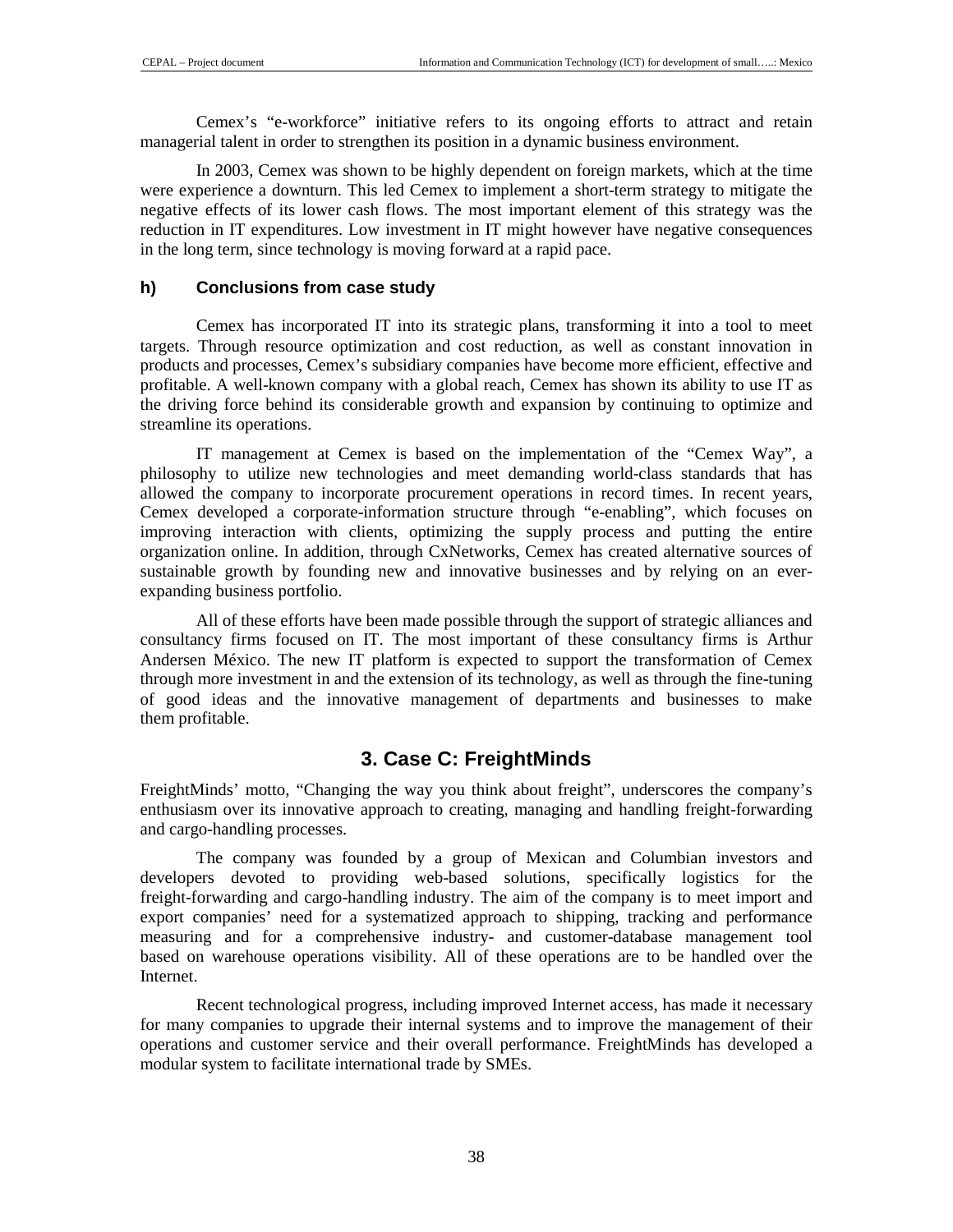#### **a) E-CRM module**

This solution was designed as a tool to assist with sales and marketing management, the creation and maintenance of a customer database, sales and marketing surveys and sales planning and to measure productivity.

The module serves as the foundation for all the remaining modules. It provides access to the customer database and customer information, handles customer relations and assigns tasks to the marketing and sales personnel. It is also a mechanism for internal communication and for sharing and posting customer-related information.

- Benefits of the e-CRM module:
	- -Improved customer service
	- -Interdepartmental information sharing
	- -Improved management of the entire sales process
	- -Sales and marketing management
	- -Telemarketing/sales generation
	- -Proactive teleservicing functions
	- -Task assignment and management
	- -Generation of standard and customized reports
	- -Fully centralized databases
	- -Mobile/remote access
	- -Uploading and downloading of functions

#### **b) Electronic freight operations module (e-FOM)**

This module was designed to improve automated air, ocean and land shipping services, and simultaneously manage operational requirements and monitor shipment tracking and service performance. Technological advances require automation to raise productivity and improve client services. In keeping with technological advances, the core of this module is a simple, costeffective approach to upgrading customer operating systems.

- Benefits; This module permits:
	- automated generation of shipping documents;
	- access to the International Air Transport Association (IATA) airport database;
	- access to the seaport database;
	- access to the IATA/cargo accounts settlement system (CASS) and airline payables;
	- pro-forma invoice generation;
	- management of accounts receivables;
	- invoice issuance;
	- other customized reports and functions.

#### **c) Electronic-warehouse operations module (e-WOM)**

This module was designed to automate warehouse and inventory processes, distribution and order tracking as well as to allow processes, inventory levels and locations to be monitored over the Internet. This was achieved through the integration into the system of virtual warehouses, which, in turn, allows for a more accurate and efficient management of all warehouse and distribution matters related to customers' business requirements.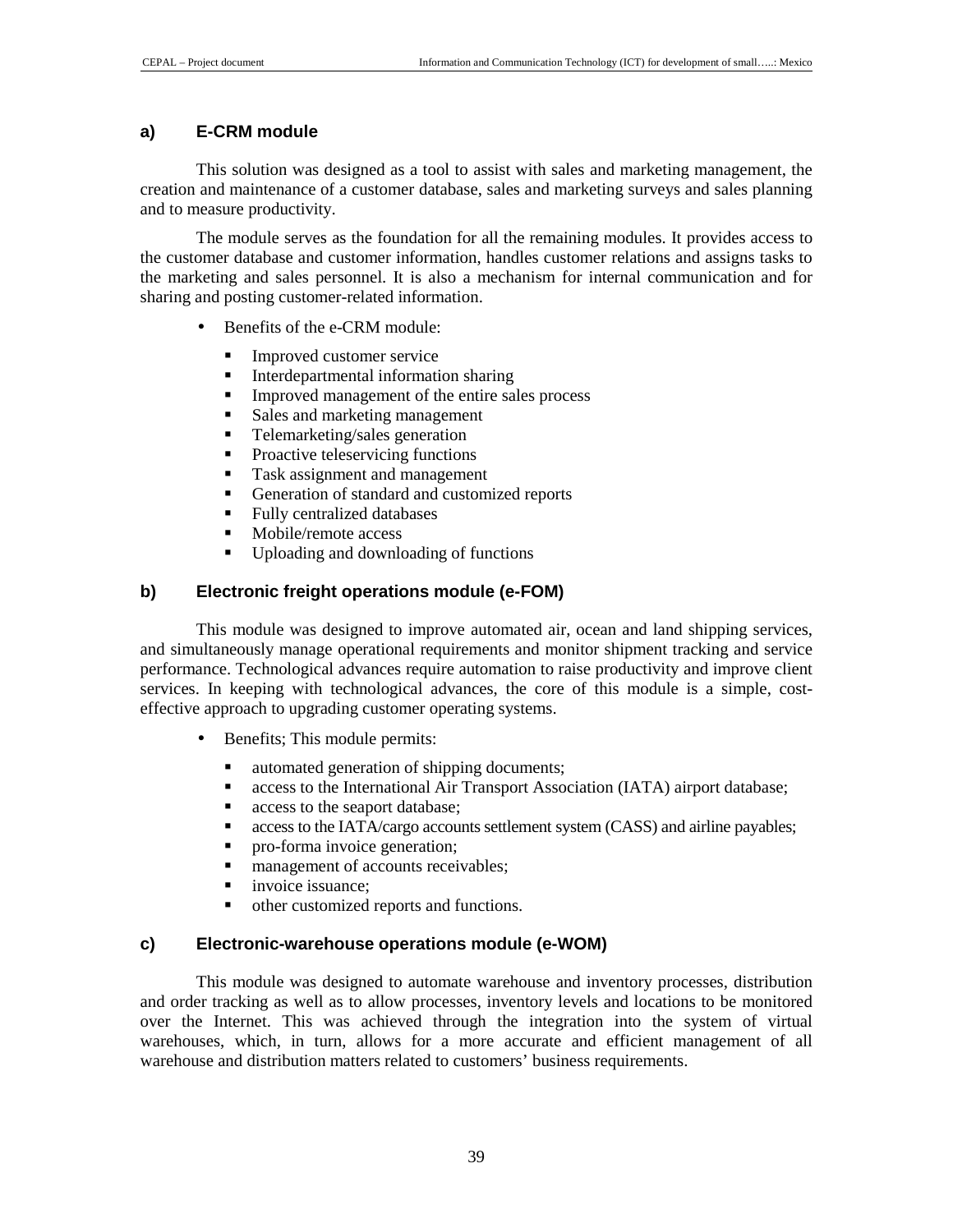Among its many features, the module offers real-time access to information from anywhere in the world, 24 hours a day. This permits the immediate tracking and distribution of goods sent to or from any geographic location and, thereby, the immediate shipping of inventories at any time and to any location in the world.

- In addition, the module:
	- is a fully Internet-based solution;
	- $\blacksquare$ has barcode/radio frequency identification (RFID) capabilities;
	- allows extended mark-up language (XML) data transfers;
	- permits tracking of incoming and outgoing shipments;
	- permits inventory management from any location via the Internet;
	- is compatible with a virtual warehouse environment;
	- generates standard and customizable reports;
	- offers additional service features.

#### **d) Electronic business intelligence module (e-BIM)**

The e-BIM was designed to allow Internet-based access to customers' key performance indicators and balanced scorecards relative to productivity and performance. It also contains a special feature that enables users to go a step further and obtain real-time information from any of business department at any time.

Handling shipments and issuing freight, sales and management documents and reports does not provide the business performance visibility needed by the user; hence, FreightMinds has developed a module specifically focused on giving customers the tools they need to effectively and efficiently manage their day-to-day business activities. Moreover, this allows for immediate corrective actions in areas where performance does not meet expectations, from a company's upper management down to its operations level.

- The system provides the following benefits:
	- -Immediate access to company performance data
	- -Breakdown of daily, monthly and annual business results
	- -Identification of sales and service items that are in line with budget targets
	- -Assistance with maintaining historical data needed for budget preparation
	- -Customized reports

#### **e) E-FreightMinds Consulting (e-FMC)**

Many Mexican SMEs need professional advice on how to use the best available logistics and systems in order to export.

To meet this need, FreightMinds has developed a complementary support service to work with customers and help them identify and analyze opportunities and determine the possible solutions to their operational and management requirements. In addition, the company evaluates and recommends best industry practices drawing on case studies of similar companies and its own expertise. This allows it to formulate a combination of solutions and tools ranging from its own operational modules platform to platforms already used by clients as well as others available on the market.

The main goal of these consulting services is to make customers' business processes and activities more efficient and profitable while raising the level of expectations of their services.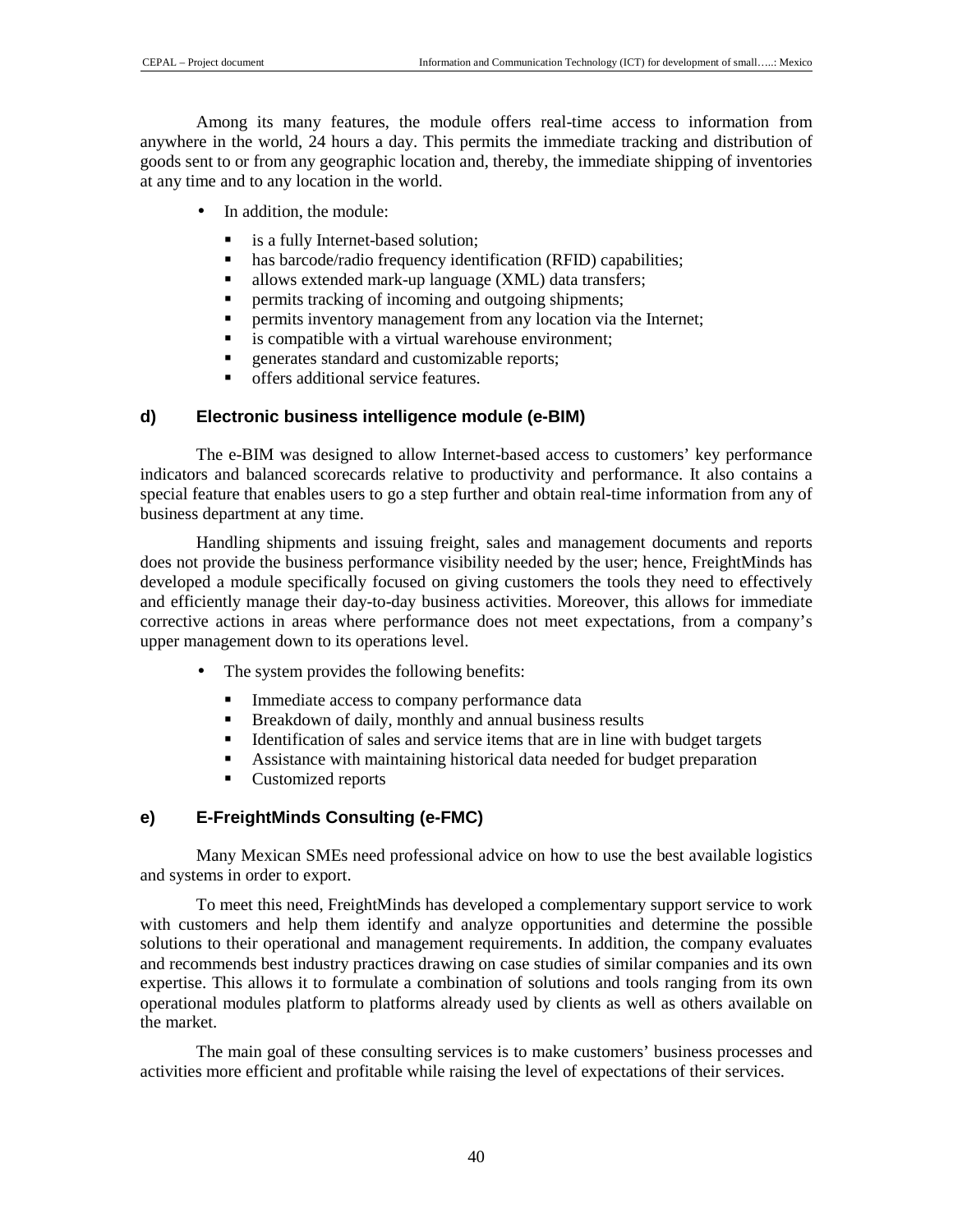- The module provides the following benefits:
	- -Expertise in freight-forwarding, logistics and cargo-handling operations
	- -Expertise in sales, finance and accounting within the freight industry
	- - The capability to understand, develop and implement the most advantageous business solutions
	- -Development of interfaces allowing a single database tool to be used
	- -Full consulting services regarding all aspects of the freight industry

## **C. Problems encountered by SMEs in participating in export-oriented value chains**

The most common concerns for IT sector development and promotion of IT usage by SMEs have to do with basic business issues: inadequate access to financing, complex and time-consuming government procurement requirements, high training costs (obtainment of tax breaks to offset costs), labour laws, a lack of support for marketing, a lack of tax incentives and high communications costs. One major issue mentioned by nearly every company was the enforcement of intellectual property laws.

## **1. Mexico's IT sector**

Although there are development programmes to strengthen the IT sector, Mexico still lacks a long-term, shared vision of the priorities for and of importance of the IT industry. The following general statements describe the IT sector in Mexico:

- The competitiveness of international companies based on government support results in market distortions.
- The quality of Mexican products prevents them from competing in global markets.
- The public sector's procurement system hinders SME growth.
- More programmes are needed to raise companies' performance and improve their competitiveness.
- Existing financing models have not been tailored to meet the needs of the IT sector.
- Financing for new ventures is practically non-existent and financial conditions are not conducive to the promotion of projects by established companies.
- Mexican industry has a low share of total domestic sales.
- Human resource training is insufficient.

There is a need for an in-depth analysis of basic issues (infrastructure-development policy, content and application, human resources; entrepreneurship) related to the development of Mexico's IT sector. On the basis of such an analysis, a proposal could be presented on how to encourage the development of the sector. Until now, this potential has been tapped only in some regions of the country, whereas in others work still needs to be done. Some of the issues affecting the sector are briefly examined below.

### **2. Infrastructure**

The deregulation of the telephone sector paved to way to increased competition, to the widespread use of mobile telephones and to the growing popularity of the Internet. By 2000, there were 13.7 fixed lines and 21.7 mobile phones per 100 persons (ITU, (http://www.itu.int/ITU-D/ict/statistics). In addition, the country had 98,112-km of fibre-optic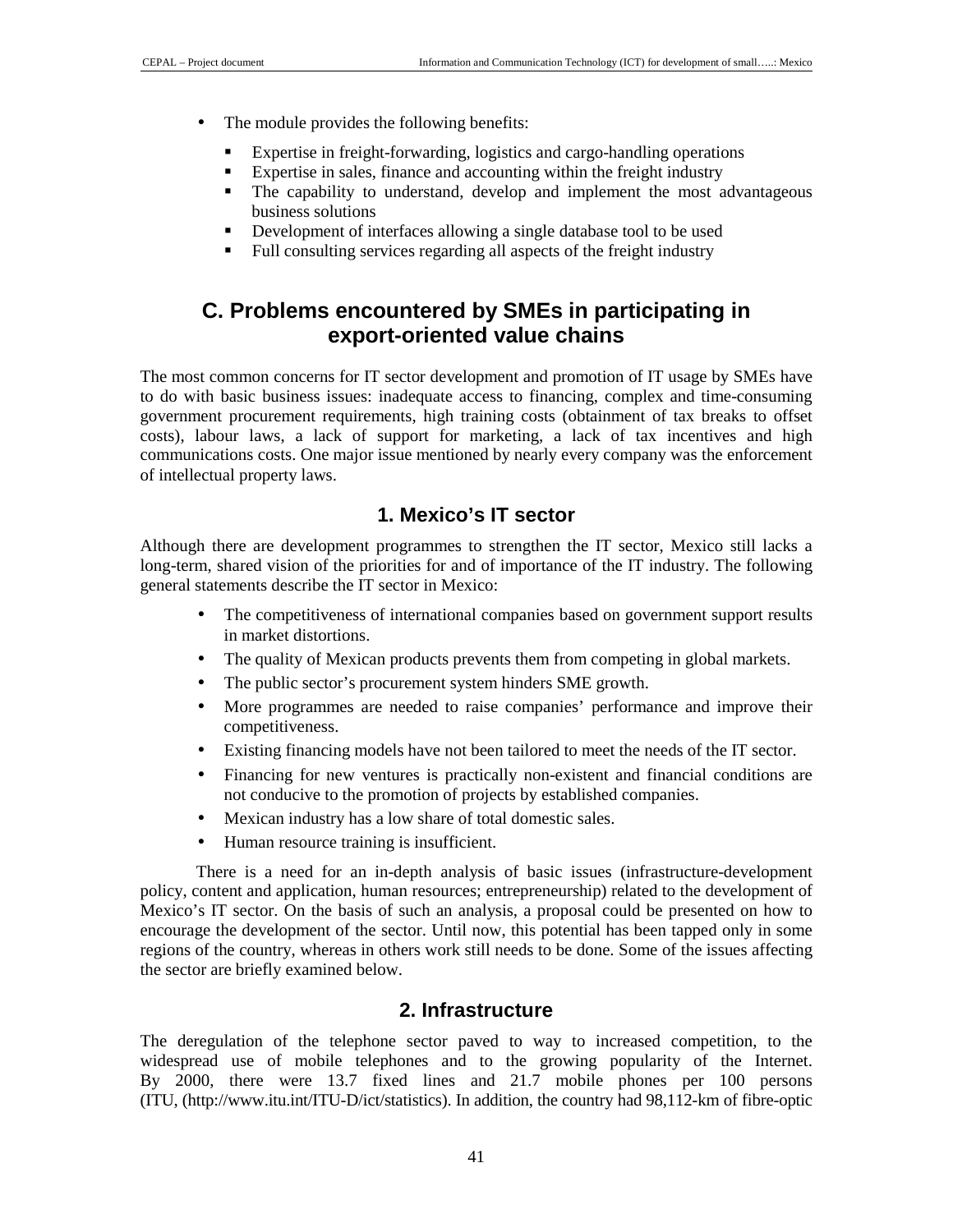network (COFETEL, www.cofetel.gob.mx). By 2001, some 918,000 computers were connected to Internet network servers, and by 2003, 1.3, million were connected. The number of Internet users reached 7.4 million in 2001 and 12.3 million in 2003 (ITU's website).

• Regulatory framework and policy support

As a result of the new regulatory framework introduced in the 1990s, the burgeoning electronics industry generated about US\$ 35 billion per year in sales in 2001 and 2002. Importantly, software development alone represented 12% of the total.

The Government has taken steps to stimulate growth of the IT industry, for example, the electronic signature law recently passed by Congress. The legal framework is being brought up to date and promotion policies are being strengthened, because without such efforts the telecommunications sector will continue to stymie the growth of the IT industry.

## **3. Contents and applications**

Mexico's software industry continues to be weak, as it is hamstrung by enormous obstacles in exporting its products. A breakdown of the 206 companies registered in the Association of Information Technology Industry is given in the following table.

|                                                      | $\cdot$                                                                   |                           |                       |
|------------------------------------------------------|---------------------------------------------------------------------------|---------------------------|-----------------------|
| <b>Company size</b>                                  | <b>Employees</b>                                                          | Average<br>employees      | <b>Companies</b>      |
| Micro<br>Small<br>Medium-sized<br>Large<br>Corporate | $<$ 15<br>16<br>100<br>to<br>250<br>101<br>to<br>to 1 000<br>251<br>>1000 | 60<br>175<br>600<br>1 500 | 63<br>117<br>14<br>11 |

## **TABLE 25 SOFTWARE COMPANIES IN MEXICO**

*(In number of)* 

**Source:** Association of Information Technology Industry, 2004.

Most software companies have fewer than 250 employees. Size may considerably limit companies' ability to compete in international markets. A study by ESANE Consultants S.C. on IT services companies found 556 micro-enterprises, 512 small enterprises, 116 medium-sized enterprises, 103 large enterprises and 9 corporate enterprises.

### **4. Entrepreneurship**

The definition of the IT sector used in Mexico includes both hardware and software firms. There are few integrated companies providing business solutions. Most IT firms are very small, and only a handful is technology developer. Most companies in this sector lack methodologies to determine their real costs or the capacity required to develop applications.

A business culture is only beginning to take hold in the country. Still, many established companies hire highly skilled human resources. Establishing a company requires dealing with red tape and overcoming hurdles to receive support from government agencies and the financial sector. Since growth in Mexico's software market has been and is expected to remain low, software promotional policies are needed.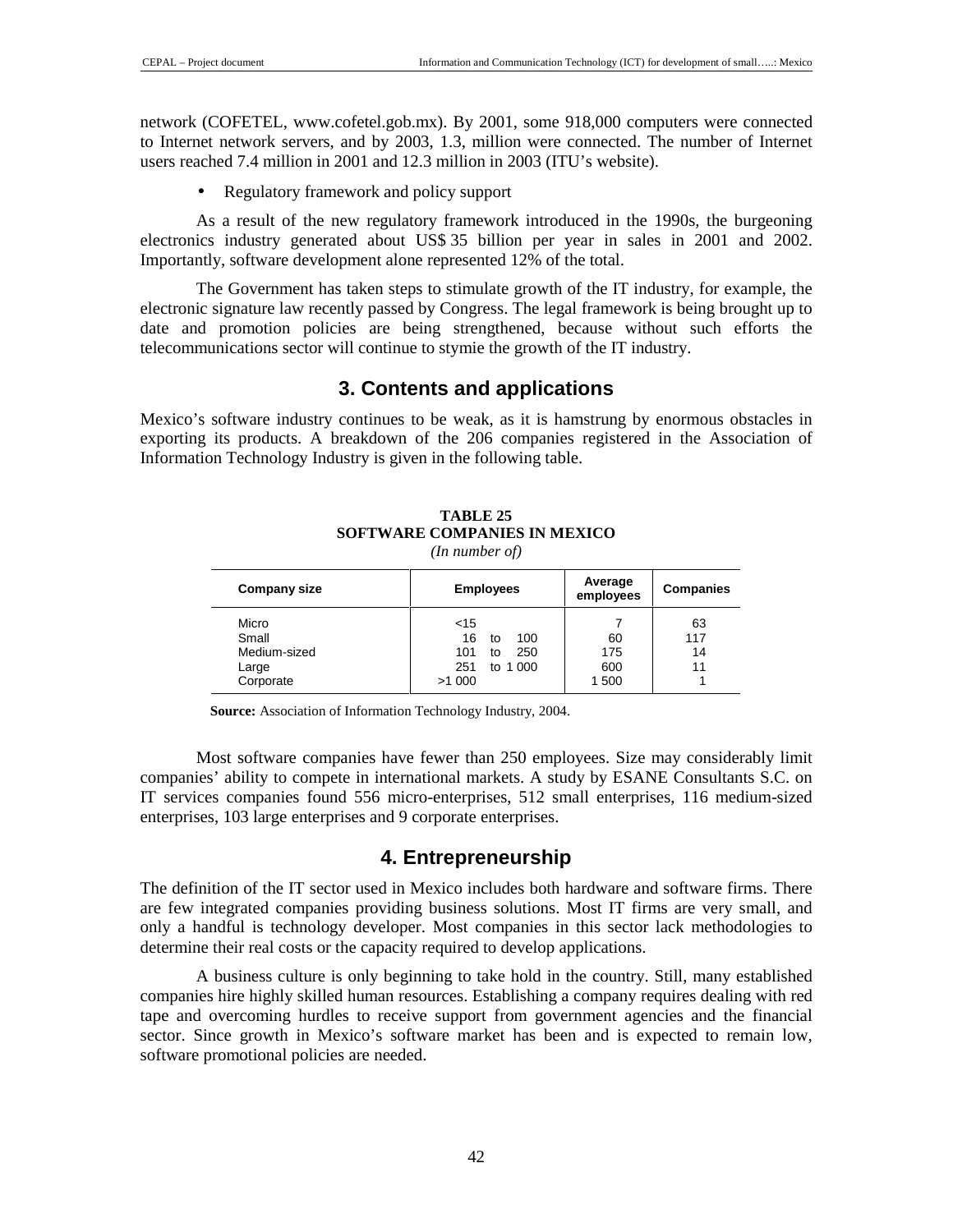# **III. Government policies to promote SMEs, IT, and foreign trade**

In the past 15 years, Mexico has made progress in deregulating and in improving the business environment, with important reforms in strategic areas like property rights, basic physical infrastructure, telecommunications and the establishment of competition-promotion agencies (World Bank, 2001b). However, follow-up actions are needed to reduce institutional red tape. Some areas where simplification is needed are municipal requirements for obtaining or renewing registrations, operating permits and licenses; for registering with the tax authorities and for complying with tax regulations; and for labour-authority and Social Security registration. These factors rank among the most important constraints on business innovation and growth.

## **A. IT policies in the country's development strategy**

To encourage IT development in Mexico, a law was passed creating the Software Industry Development Programme (Programa para el Desarrollo de la Industria del Software (PROSOFT)). This programme provides grants to encourage IT product developers to enter new technological markets.

The objective of PROSOFT is to give Mexico an internationally competitive software industry with strong long-term growth. The programme was designed in line with a consensus of opinions from the software industry, the public and academia. PROSOFT is executed by the Ministry of Economy with the support of the Mexican Association of Information Technology Industry. Some of the most relevant actions taken by PROSOFT, which began working on 3 September 2004, are described below.

#### **1. Export and investment promotion**

• A mechanism for the industry to promote its products and services in external markets and to facilitate business among suppliers and clients in this sector has been established.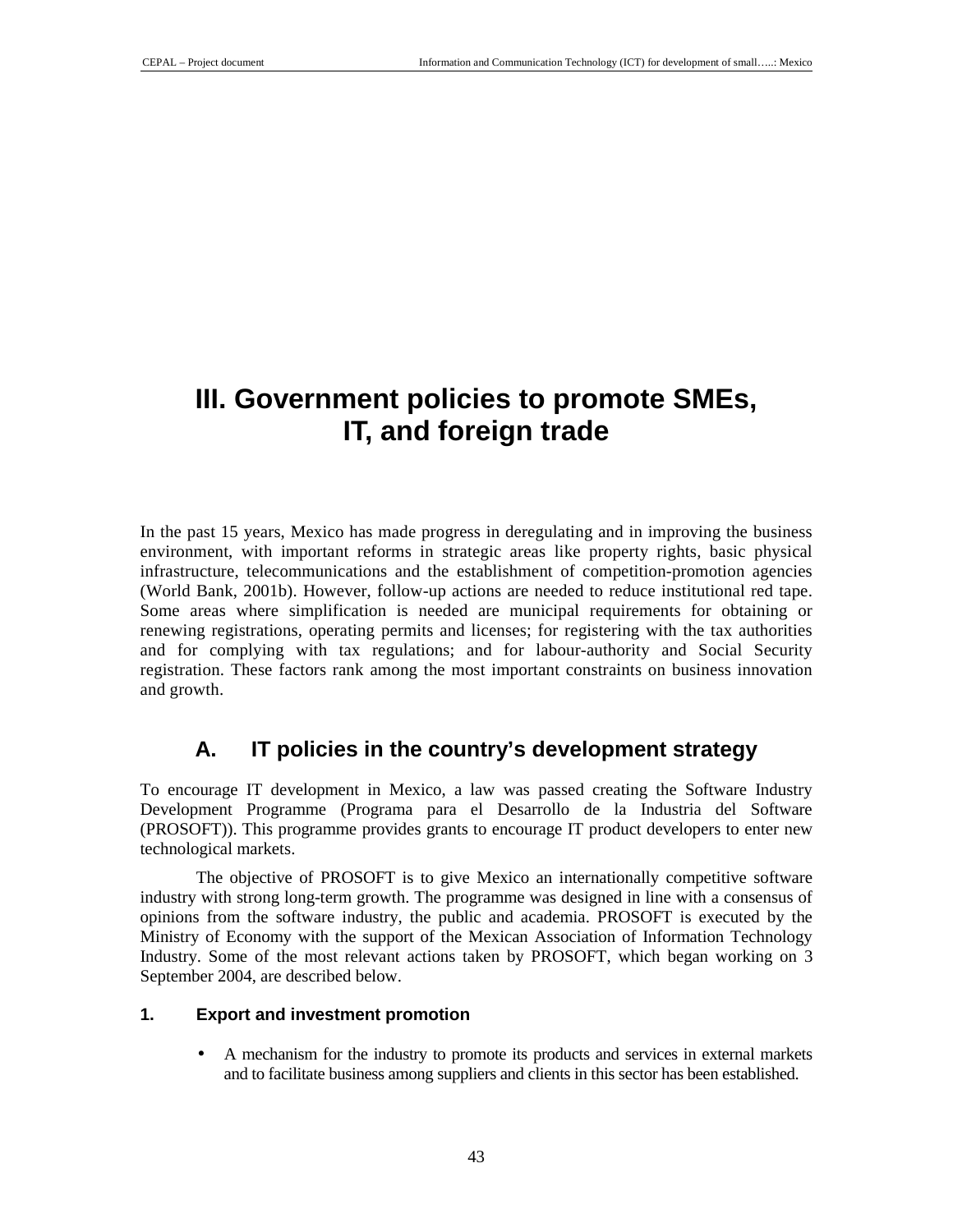- A one-stop information portal (www.software.net.mx) has been developed. The promotion of the portal was financed by the industry and the portal itself was launched by the Office of the Presidency. The portal's community comprises more than 4,100 registered users, 6% of whom are located in other countries.
- Value-added services have been provided for the export industry and for potential investors abroad. Such services include information on the capacities and services offered by companies in Mexico; the publication of value content; discussion forums; mechanisms to bring buyers and sellers together; an electronic job bank, among others.

### **2. Export-promotion actions in niches where Mexican industry has comparative advantage**

• A study by the Ministry of Economy and ESANE detected potential market niches for Mexican industry in Europe, the United States and Latin America. This should be complemented with a strategy to allow Mexican industry to penetrate those niches.

### **3. Sufficient, quality education and worker training in software development**

- To narrow the gap with commercial partners, trainers have been hired to reduce training costs and the time needed to incorporate skilled workers into productive plant.
- The Ministry of Education, in conjunction with the National Association of IT Education Institutions, has adapted computer science curricula to conform to industry needs and the type of support given by PROSOFT. Also, one of the financial instruments of PROSOFT is being used to design extracurricular courses in specific technologies (in-service training).
- Large-scale training of human resources has been given.

### **4. Developing the domestic market**

- The domestic IT market has been expanded though the adoption of technology in specific productive chains.
- The Fundación México Digital (FMD) was recently created, with 11 private partner agencies. The objective is for it to contribute to the development of the domestic IT market through the execution of digital integration projects in value chains.
- A project is underway to promote digital integration by grocery-store and fast-food chains, *maquiladoras* and the tourism industry in general with the support of the FMD.

### **5. Determination of the IT penetration in different economic sectors and identification of sectors where adoption could be accelerated**

- A study commissioned by the Ministry of Economy identified cargo transport, auto repair and auto parts, hardware, pharmacies and other businesses as niche sectors with a high impact on IT adoption. The value of the IT market in these niche sectors is expected to be between US\$ 18 and US\$ 54 million from 2003 to 2006.
- A supply-side strategy and a demand-side strategy are being used to promote IT penetration in the niche sectors identified.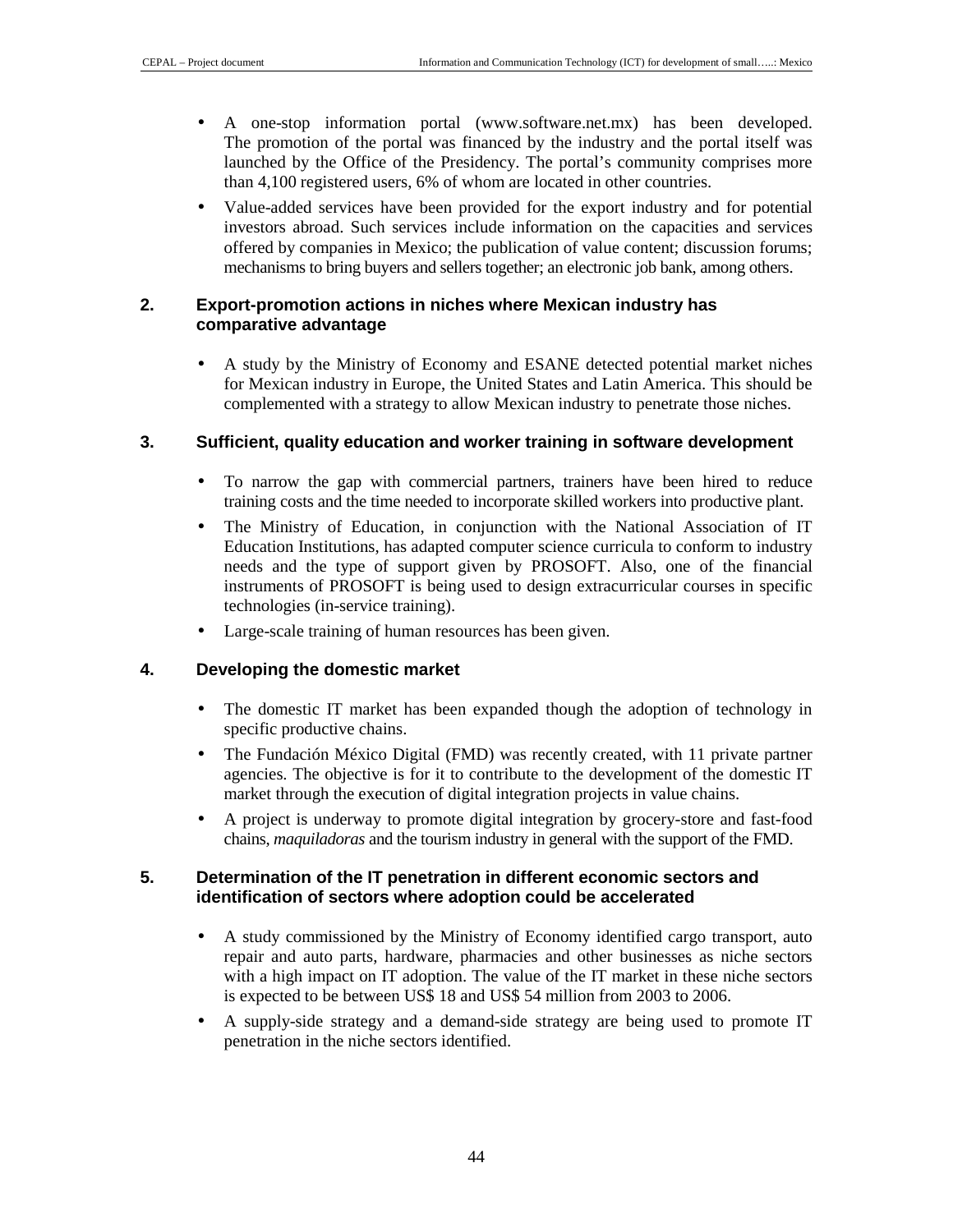### **6. Promotion of the domestic IT market**

- A methodology to detect IT use in various productive sectors of the Mexican economy is being used.
- IT success stories based on the development of computer applications for specific economic sectors have been disseminated.

### **7. Strengthening of local industry**

- New software companies have been created and the capacities of existing firms have been strengthened. Software financing needs are being identified, and a businessincubation methodology attuned to conditions in Mexico is being devised.
- Incubators are being operated, and their skills are being enhanced so as to promote new businesses, with the support of State governments and universities.

#### **8. Opening up government procurement to Mexico's software industry**

- Government demand for domestic software and related services has been promoted and negotiations have been held on this topic with Mexican IT enterprises.
- One objective is for US\$ 50 million to be allocated for national competitive bidding over the next three years, mainly by the Mexican Social Security Institute (Instituto Mexicano del Seguro Social (IMSS)), the Institute of Social Security and Services for State Workers (Instituto de Seguridad y Servicios Sociales de los Trabajadores del Estado (ISSSTE)), and e-Mexico.
- The Civil Service Ministry has agreed to monitor the procurement guidelines for government agencies.
- The Civil Service Ministry express its agreement or and design guidelines that will have to be conducted by the agencies in conducting procurement.

#### **9. Attaining international levels in process capacity**

- Mexico's software industry is seeking to become more competitive in domestic and international markets.
- The Universidad Nacional Autónoma de México (UNAM) has developed a processes model for the software industry. Known as MoProSoft, it helps meet needs related to quality, costs, case of adoption, and SME best practices. The model, which is available to the general public, complies with Mexican Standards ("NMX") on quality in software development. A dissemination methodology and certification of the NMX have been completed.

#### **10. A model based on MoProSoft to allow organizations to assess the quality of their processes and their overall performance**

- The UNAM has designed a MoProSoft evaluation method to evaluate an organization's processes for a specific period of time.
- MoProSoft pilot projects were being implemented by an SME volunteer team in the second half of 2004.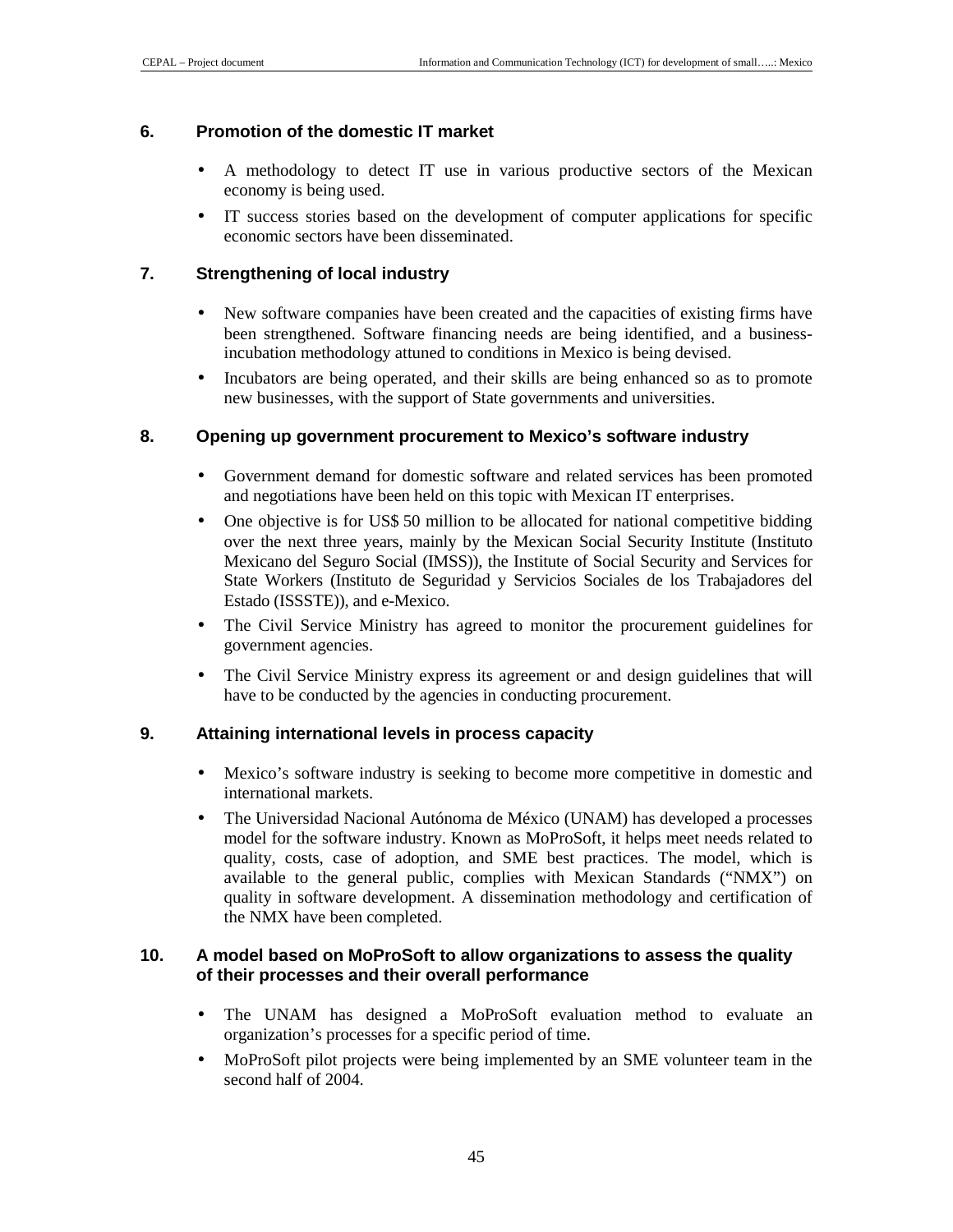#### **11. Creation of a National Technology Award in the category of information technologies**

- A technology-management model was developed for the software industry with a view to creating an award in the category of IT for the 2004 National Technological Awards.
- Promotion and training courses have been conducted in 20 States to encourage IToriented SMEs to compete for the award in this category.

### **12. Promotion of construction-infrastructure and telecommunications clusters**

- An assessment of the strengths and weaknesses of the States has been conducted, so as to promote investments and projects with federal and State-government support, particularly in the construction and telecommunications sectors.
- A quantitative study by the School of Economics of the UNAM classified States into two broad categories: those with a high potential (above the national average) for developing digital-economy clusters and those with a low potential (below the national average). The two groups were further subdivided according to their interest in promoting regional development of the IT industry and the related actions they have taken.
- A methodology has been devised to integrate the qualitative results of the first phase.
- An analysis was made of the joint projects carried out in State IT clusters.

### **13. Establishing IT initiatives at the State level and in business associations so as to bring the country's IT industry up to world-class standards**

- Cooperation agreements were signed with States willing to commit to investing in projects co-financed by the federal Government and in line with the rules governing PROSOFT.
- High-impact finance projects have been carried out according to specific agreements.
- Private investment has been promoted vis-à-vis broad-based projects in line with federal Government strategies for the States.

### a) The goals for PROSOFT for 2013 are to:

- achieve annual software sales of US\$ 5 billion;
- ensure that Mexico reach the world average for IT investment;
- make Mexico Latin America's leader in software development and Spanishlanguage digital content

To meet these goals, strategies were identified in eight business areas (investment, exports, human capital, legal framework, domestic market, local industry, quality and business associations.

#### b) The following specific targets were set:

- - By 2003-2004, the elements needed for industrial quality should be in place, to support the development of human capital, financing and a regulatory framework and encourage the widespread adoption of IT by SMEs, including those active in international markets.
- - By 2005-2006, Mexican SMEs should have a larger share of the domestic IT market and be viewed as reliable suppliers of the Government and large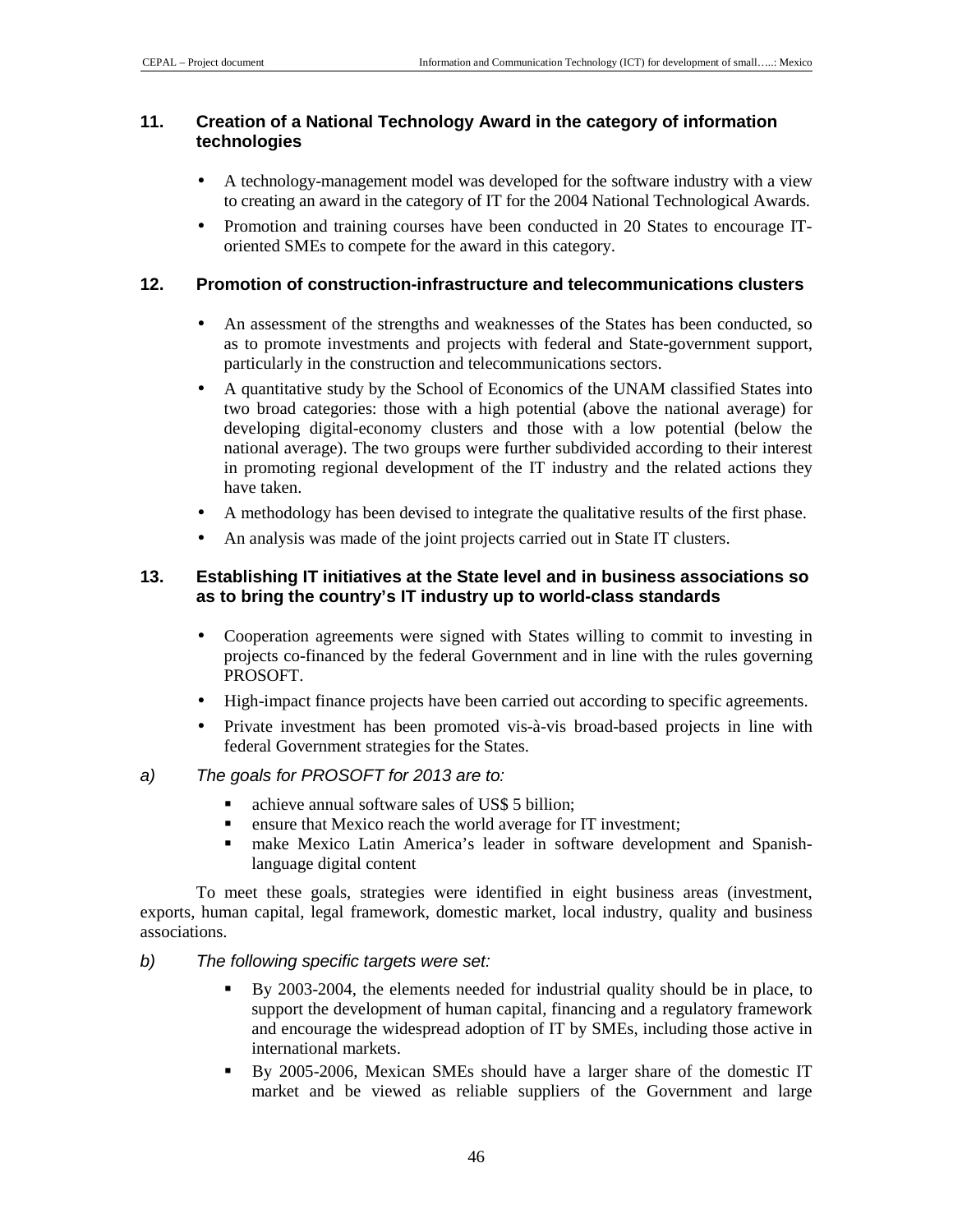industrial users. Likewise, it is expected that SMEs will have modernized technologically and increased their share of exports.

- - Between 2007 and 2009 there should be a significant increase in the number of companies and a diversification of the products and services offered by them. Research and development (R&D) should increasingly focus on the creation of new IT solutions to promote knowledge-based applications in diverse disciplines.
- -By 2013, Mexico's software industry should be recognized as a world-class player.

One partnership to facilitate SME access to IT solutions is an agreement between Intel, the Ministry of Economy, NAFIN and Banco Santander. The aim of the agreement is to provide technical assistance and government-backed credit guarantees to allow SMEs to adopt IT solutions.

In addition, to promote new IT start-ups, the National Council on Science and Technology (CONACYT) and the Ministry of Economy established a programme to create IT incubation models with entrepreneurs. The programme will provide grants to universities who work to disseminate this model, participate with angel investors during the start-up stage and provide guaranteed loans.

A growing number of entrepreneurs, universities, industrial and commercial associations and private companies are interested in using these new development instruments, instruments that were lost 10 years ago when Mexico embraced neoliberalism and adopted an industrial policy whose guiding principle was "do nothing; the global market will provide incentives to SMEs; it is better to purchase technology than to produce it". Now, however, Mexico is constructing a new long-term policy that views R&D and IT growth as high priorities and strategic issues.

## **B. Policies to support SMEs**

The fact that software expenditures account for a low share of GDP —0.1% from 1992 to 1999, for example— reflects the absence of a State policy to promote this sector. Moreover, statistics indicate that products in this industry —an infant industry in Mexico— have a high price elasticity.

In the same period, expenditures on IT-related products (hardware, software, services and communications peripherals, among other items) accounted for less than 2% of GDP, compared with more than 6% or 7% of GDP in the United States and Canada.

The National Association of the Computer Program Industry (Asociación Nacional de la Industria de Programas de Cómputo (ANIPCO)) was founded in 1985. This can be viewed as the year when a critical mass of SMEs first emerged. Seventeen years later, in the absence of a government-promotion policy, this industry is still far less consolidated than are traditional industrial sectors, as support for it has been insufficient.

Countries that have successfully promoted their IT industries have done so, firstly, by using the State's economic resources to strengthen domestic companies and, secondly, by using fiscal policy to encourage those companies to proliferate and become geographically decentralized. Though this has required short-time fiscal sacrifices, in the medium term these sacrifices have paid off as the amounts spent on subsidies have been recovered and these countries' IT industries have contributed to stronger trade balances.

In Mexico, public policy instruments to support SMEs need to be more focused, as the actual recipients of assistance are mainly medium-scale enterprises rather than small ones.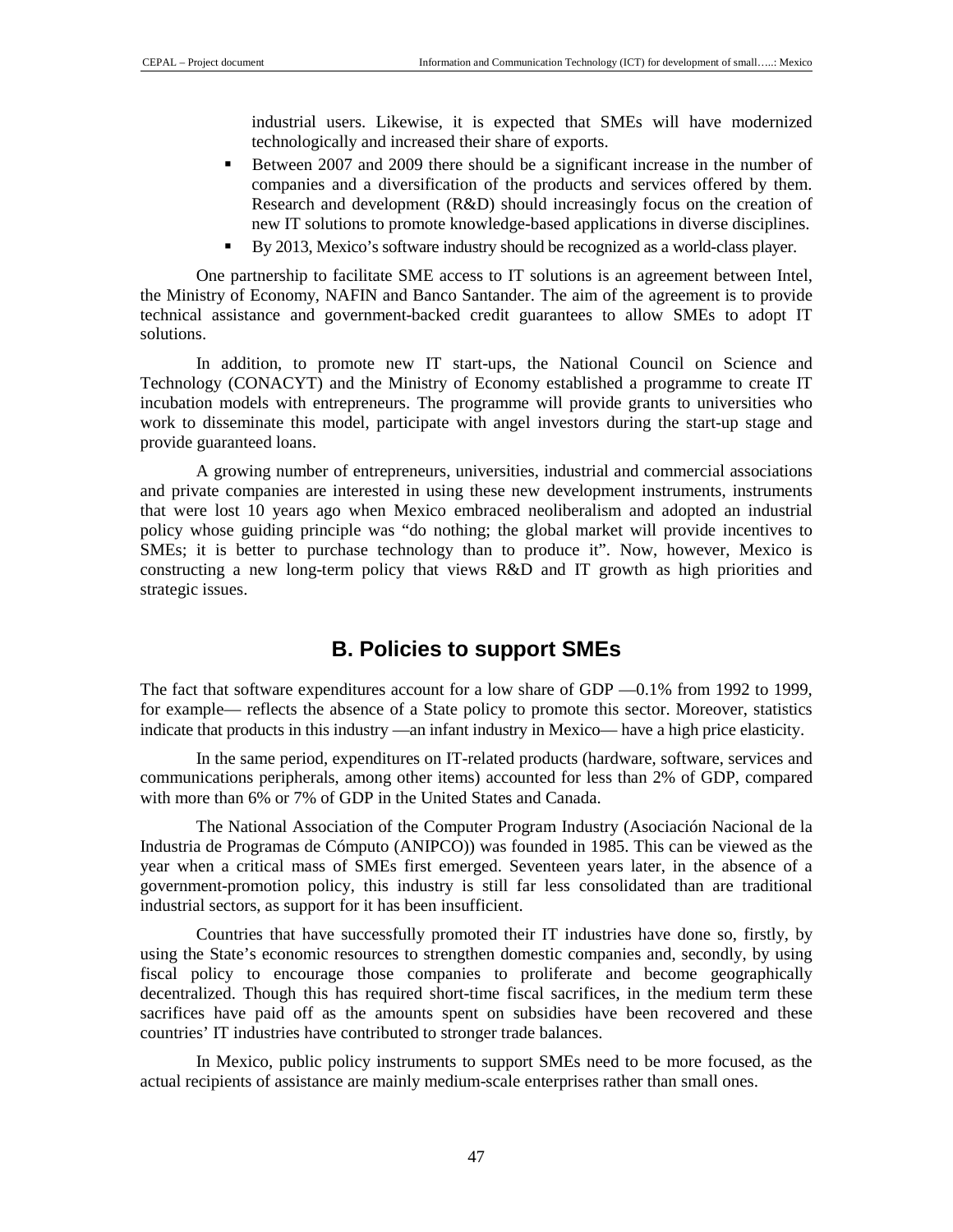The number of firms applying for assistance through development programmes is still low, due in part to a lack of information on these programmes, particularly among firms outside of major urban areas. There is also a lack of programmes structured to meet SMEs' needs. In twothirds of the development programmes studied by World Bank experts, client users were very small.

Some programmes have introduced or plan to introduce client recovery fees. Many project managers do not place a high priority on loan repayment and most SMEs expect the government to cover most of the bill for their investments. The execution of federal programmes is often centralized, despite the growing participation of State or municipal institutions, NGOs and the private sector. Most federal programmes, rather than using external private service providers, hire outside experts and promoters.

In many cases, programme management and assessment are inadequate. Programme managers' compensation does not usually depend on improvements in efficiency and the fulfilment of programme objectives. Also, internal evaluations of programme performance are usually keyed to a programme's outcomes (e.g., number of firms served) rather to its impact (e.g., increased sales and employment).

The federal Government aims for the country's competitiveness ranking to rise. Mexico ranked 53rd in the world in an Organisation for Economic Co-operation and Development (OECD) survey in 2000. In 2003, it stood in 45th place, and the Government expects the country to climb to between the 35th and 45th position in the next two years.

In the National Development Plan, the software industry is viewed as one of the 10 most important strategic sectors for the country's long-term economic growth. In October 2002, the Minister of Economy presented a 78-page action plan titled "National Software Industry Development Plan" to promote the local software industry. The plan gives a detailed analysis of worldwide success stories and a description of Mexico's potential in this market and sets forth concrete objectives for developing the software industry and for achieving the objectives set forth in the plan.

The plan calls for seven key actions:

- Promoting software exports and attracting related investments
- Encouraging training to give the country top-level human resources for software projects
- Creating a legal framework to foster growth in the industry
- Developing the domestic market
- Promoting growth among existing software makers
- Attaining international levels in software-development capacity
- Developing infrastructure in all States that support the software industry

Software companies of all sizes, nationalities and areas of expertise have the potential to contribute to Mexico's economic growth and to the development of a strong local software industry. During a visit to Mexico in August 2001, Microsoft CEO Steve Ballmer formally announced a three-year US\$ 56 million donation from Microsoft to the Ministry of Economy. Of this amount, US\$ 1.5 million was to be used to create Spanish-language content and the rest to develop licensing packages (Visual Studio, Project, Office Developer, etc.) (Microsoft Corporation, 2001). Microsoft is now launching a second initiative, a software-industry development portal, to help Mexico meet the objective stated in its Software Industry Development Plan of training "top-level human resources for software projects".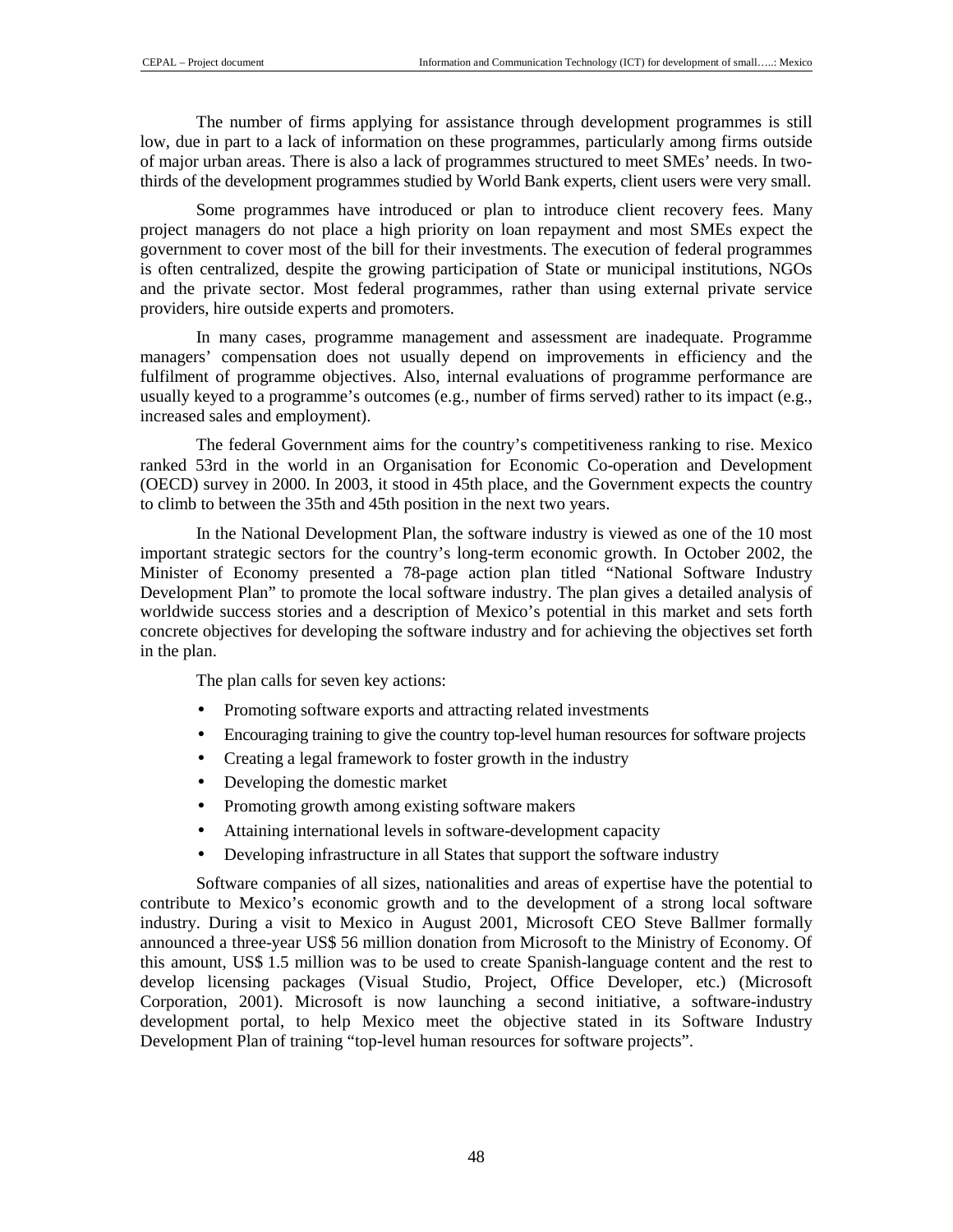$\overline{a}$ 

## **1. Export promotion**

One of the main objectives of the Software Industry Development Plan is to raise Mexican software exports —and ultimately to make Mexico a world leader in software services (Mexico, Secretaria de Economía, 2004, p.26). One of the areas where government support is most needed is with basic marketing to promote exports, and this area may be targeted for such support as export promotion programmes develop.

The plan calls for increased efforts involving several institutions, including the Ministry of Economy, the National Exports and Imports Development Bank (Banco Nacional de Comercio Exterior (BANCOMEXT)), the Association of the Information Technology Industry (Asociación Mexicana de la Industria de Tecnologías de la Información (AMITI)) and the Jalisco State-based Electronic Productive Chain Centre (Cadena Productiva de la Electronica A.C. [CADELEC]).

Since 1985, when Mexico first began to export software, several successful software exporters have emerged. Sinapsis Technologies México has been in business for 12 years, has a workforce of 180 and exports approximately 5% of its products. Other successful exporters include GE Dem, Seguridata and Softtek. These companies have the potential to make a significant contribution to Mexico's trade balance.

As part of the efforts to enhance the competitiveness of Mexico's IT industry and boost its exports, many IT development companies are examining the Capability Maturity Model for Software (CMM) process; indeed, six firms have now obtained CMM2 certification, eight have CMM3 certification and one has received CMM5 certification.

## **2. Trade facilitation**

There are many trade mechanisms by which IT sector growth can be stimulated. These mechanisms including: bilateral agreements; free trade areas, such as the Free Trade Area of the Americas (FTAA) and NAFTA; and common-market approaches, such as the Southern Common Market, or the Southern Common Market (MERCOSUR).

Because Mexico has generally recognized the negative impact of tariffs on consumers' ability to purchase computer hardware and software, Mexico now has a zero tariff on such imports, to encourage the use of IT by the entire population. Similarly, Mexico's two NAFTA partners and the 38 countries in the other 11 FTAs that Mexico has signed have eliminated tariffs on Mexican computer exports.

Mexico should take the lead in encouraging its free trade partners to reciprocate its low tariffs. High tariffs on components and software imported from non-NAFTA member states are a burden for Mexican producers to export finished products to the NAFTA region.<sup>2</sup> Mexico's IT industry stands to benefit from Mexican efforts to lower import tariffs and value added taxes (VAT) in the region —particularly as Mexico vies to become an leading software exporter.

Importantly, the World Trade Organization's (WTO) Government Procurement Agreement (GPA) contains national treatment provisions as well as a requirement that technical specifications "not be prepared, adopted or applied with a view to, or with the effect of, creating unnecessary obstacles to international trade". The Agreement is a set of useful global rules on the implementation of non-discriminatory procurement processes worldwide.

<sup>2</sup> Import tariffs are typically lower on software than on hardware. However, value added tax tends to be applied to all computer-related products and to be high. Hence, the result is the same: access to technology is restricted.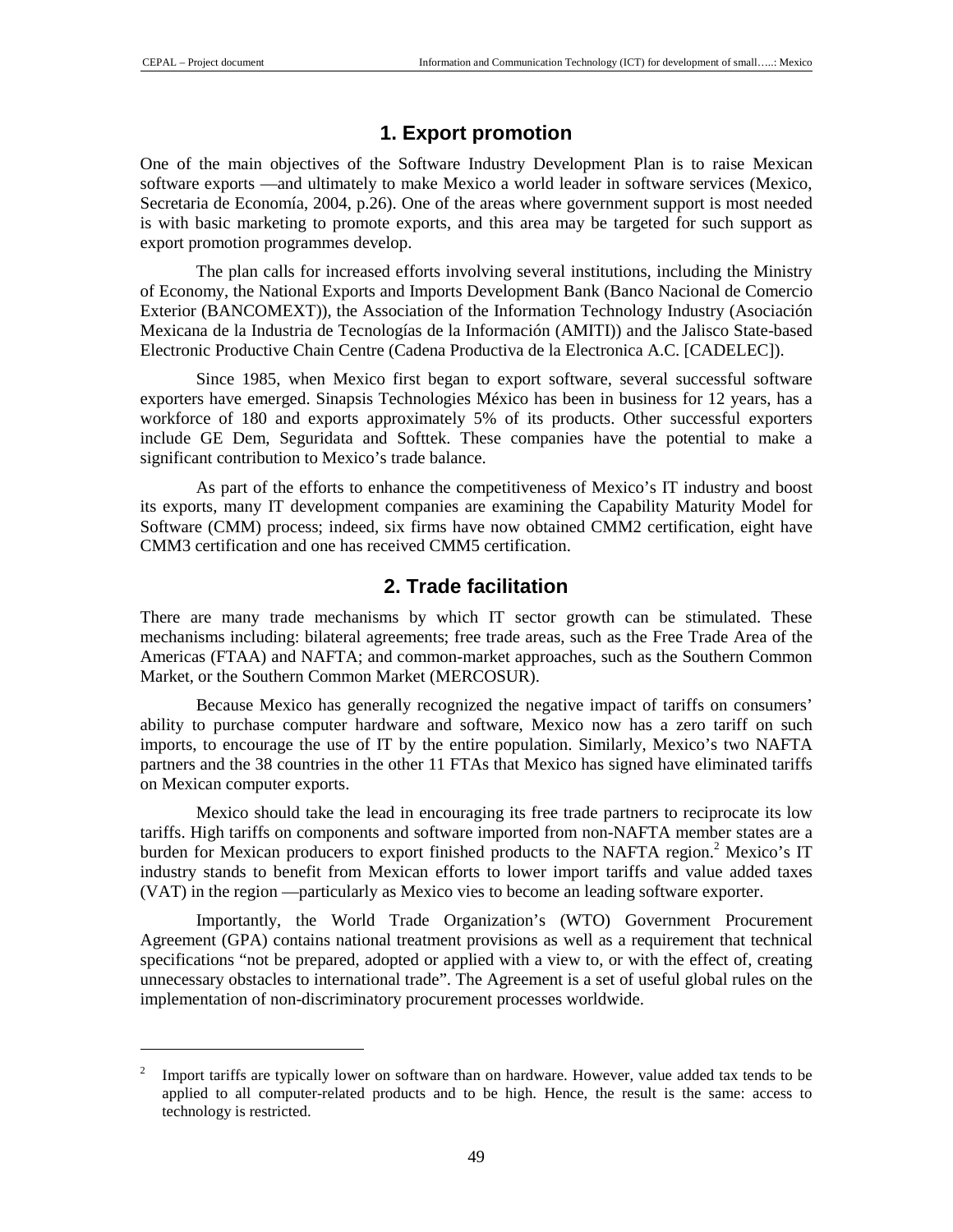The Mexican Government could do much to help Mexican companies export software products by taking a more active role in negotiations in favour of opening up governmentprocurement processes and facilitating SME participation.

### **3. FDI promotion**

In 2003, FDI accounted for nearly 9% of gross capital formation in Mexico. The need for capital and access to it in Mexico will play an important role in determining software industry capacity. Thus, work needs to be done in this area, as is acknowledged in the federal Government's Software Industry Development Plan.

## **4. Business promotion (new businesses, incubation, entrepreneurship)**

The Government has launched more than 200 business-promotion programmes over the last ten years. These programmes have relied excessively on public institutions to provide business development services, contrary to the precepts set forth in international best practices (World Bank, 2001a). In addition, the programmes have drawn heavily on scarce fiscal resources and they frequently have lacked a fee-for-service policy to recover costs, limiting their market scope and sustainability. The quality of these supply-driven services has often suffered from an insufficient orientation to meeting client needs. Overall, little specific attention has been paid to building product and delivery systems with a strong focus on service and financial sustainability.

To address these shortcomings, CONACYT and the Ministry of Economy have redesigned business incubator programmes, restructured tax incentives for technology developers and revised grants for the commercialization of ICT projects. AMITI has worked closely with the Government to promote the establishment of software factories, while the Mexican Association of Incubators and Enterprise Networks (Asociación Mexicana de Incubadoras de Empresas y Redes Empresariales (AMIRE)) has promoted new incubators and ICT projects throughout the country.

## **5. Mexican immigrant nostalgia market**

Mexican immigrant entrepreneurs, an increasingly important social actor in the communities in the United States where they have taken up residence, also play a significant role in the development of their communities of origin.

The immigrant nostalgia market (in Spanish, "mercado de la nostalgia") (Millán, 2004) is increasingly important for Mexico. It consists of Mexican products in demand by millions of immigrants in the United States, and largely reflects the cultural traditions of those immigrants' regions of origin —for example, the furniture, food and clothing that they buy. By purchasing these products, Mexican immigrants are able to keep their ties to Mexico.

The United States has a Hispanic population of some 35 million, of which more than 25 million are of Mexican origin. This population increases by some 300,000 each year. Various estimates put the value of the nostalgia market in the United States at more than US\$ 12 billion per year and estimate that it is growing at more than 8% annually.

Products such as Tex-Mex food have already considerable shelf space in grocery stores, influencing consumption patterns of the general population as well. In coming years, this influence is expected to continue to grow gradually. However, paradoxically, the nostalgia market is not sufficiently exploited by Mexicans; often it is businesses belonging to citizens of the United States, China, Canada or other countries that provide this type of products and services.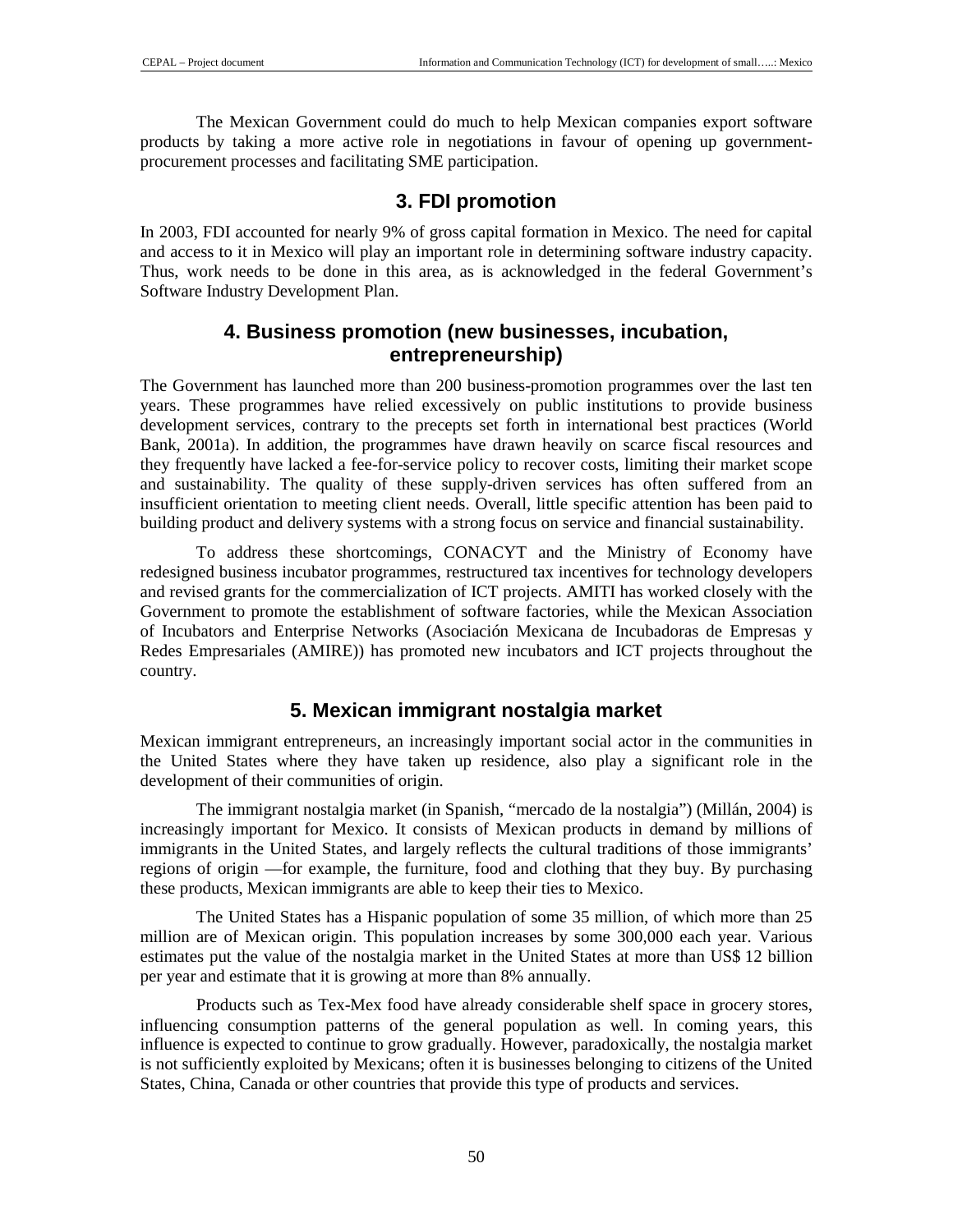Information technology can play an important role in connecting suppliers with nostalgia market consumers. One Internet site allows brokers and suppliers of Mexican products to use B2B applications to promote a diverse group of regional brands, foods and handcrafts. Most of the companies that bring nostalgia market producers and consumers together are located in California, Texas, Illinois, New York and New Jersey. Behind these success stories are complex logistics models and transportation systems owned by Mexican immigrants who act as distributors.

The nostalgia market provides Mexico with the opportunity to develop an authentic binational market. To take advantage of this opportunity, Mexico needs policies specifically designed to make it easier for companies to sell their goods and services in this niche market. In the medium and long term, such policies should translate into higher investment and employment in Mexico, since immigrant entrepreneurs can be investors in their country of origin. There should be incentives to attract long-time immigrants with resources to invest.

Some highly educated immigrants in the United States have established high-tech businesses, mainly in California and Texas. For example, Roberto Medrano, president of the Silicon Valley chapter of the Hispanic Net Association, is promoting a binational incubator in San Jose, California, and a second one in Austin, Texas, with support from the United States– Mexico Science Foundation (FUMEC) and Mexico's Ministry of Economy.

In sum, since the binational market offers Mexico substantial advantages and market opportunities, information on the topic should be analyzed and disseminated to benefit Mexican companies and the country overall.

## **C. Special measures to narrow the digital divide**

To narrow the digital divide among companies, policies must be devised in line with the specific needs of and challenges faced by Mexicans and the obstacles that hinder the growth of the Mexican market. The Government has taken an important step in this direction through President Vicente Fox's E-Mexico initiative.

E-Mexico's mission is "to serve as an agent of change in the country, bringing together the efforts of various public and private actors to eliminate the digital divide and socioeconomic differences among Mexicans through a system whose technological and social components offer basic services such as learning, health, commercial exchange and a place for complying with Government requirements, all while spearheading technological development in Mexico" (Mexico, Secretaría de Comunicaciones y Transportes, n.d.; Sallstrom 2003). Academia, government and industry, by working in partnership day after day, could bring about surprising results for Mexican SMEs.

### **1. Human resources**

Mexico does not have a large number of computer-science specialists. By 2006, the number of persons employed in Mexico's IT industry is expected to reach 396,100. Of these, 25,200 will be employed by IT hardware, commercial software, and IT services companies. Another 29,900 will work for IT solution providers and distribution companies. The remaining 341,000 will be employed throughout the economy as IT professionals —in occupations requiring skills in designing, developing, implementing or supporting IT products or services. Examples of IT occupations include IT manager, network architect, web designer, computer programmer and systems design engineer.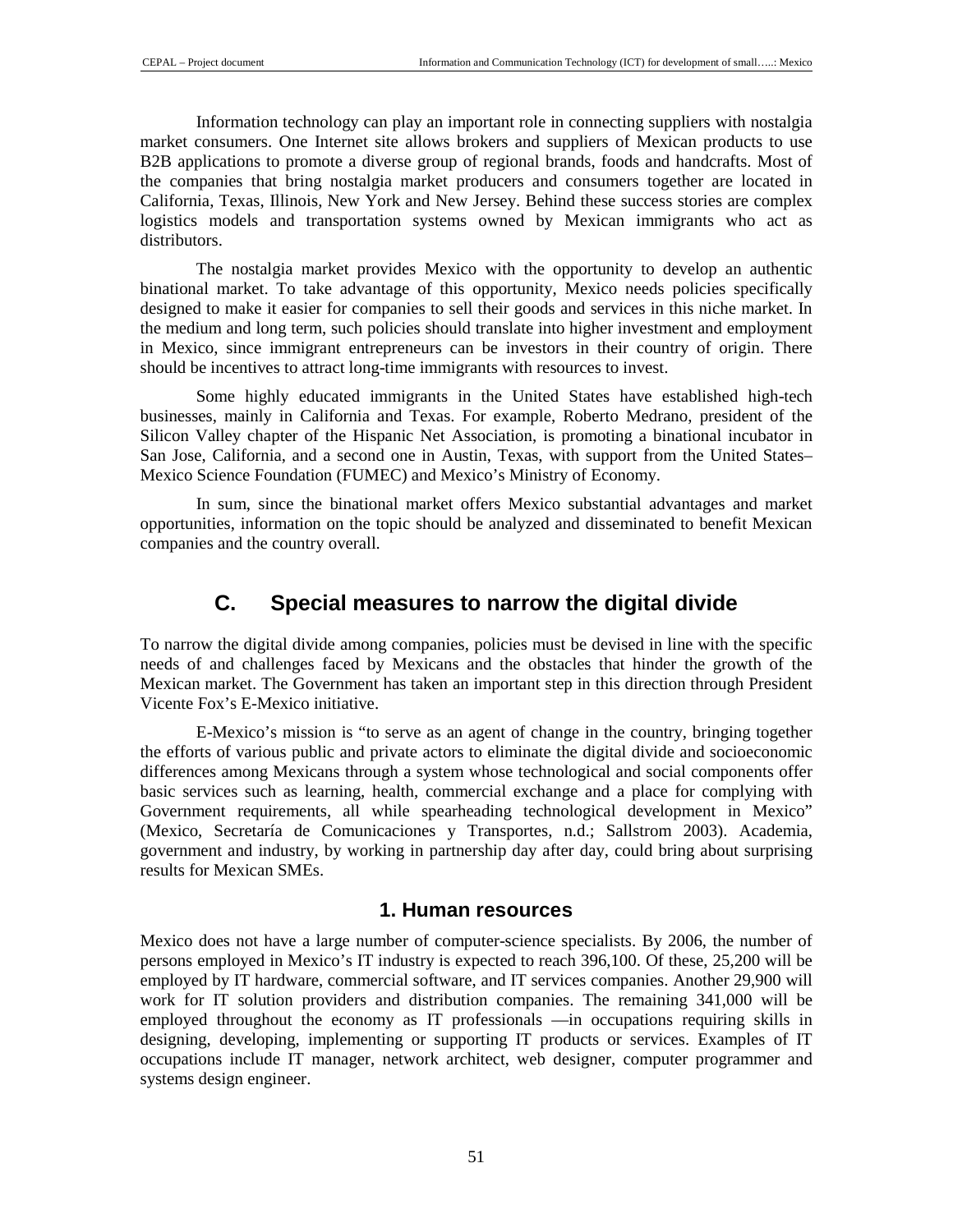On the surface, Mexico's IT industry appears to have an adequate supply of human resources, but a closer look reveals that the changing composition in IT investment —away from commercial software— will result in fewer total IT jobs. Historically, investment in hardware and commercial software has generated more jobs than has investment in IT services. According to IDC data, for each US\$ 1 million invested in hardware, 3.25 jobs have been generated, and for the same amount of investment in commercial software, 3.14 jobs have been created. In contrast, this amount of investment in IT services has led to the creation of only 2.97 jobs.

IT capital investment is expected to total US\$ 9.6 billion in 2006. If the composition of this investment among hardware, commercial software and services were to remain the same as it was in 2002, IT industry employment would be 20.3% higher in 2006 than it was in 2002, equivalent to an additional 80,419 jobs.

Prior to the e-Mexico initiative, the government had launched its "programa Telesecundaria" (distance secondary education), which allows students to attend class by watching satellite TV broadcasts and videotapes of their courses. Mexican universities are using IT extensively to offer a wide range of degree courses and expand the number of distance learning courses. A more recent initiative, e-education, uses technology to provide primary and secondary adult education. Indeed, education and human-capacity building are two of the cornerstones of the National Software Programme. Ongoing efforts in this area should help train human resources needed by the software industry as well as contribute to demand for specialized workers by increasing the number of qualified software engineers and creating a more e-savvy and highly skilled workforce.

Nevertheless, distance education takes much longer to mature than does traditional education. Experience in other countries has shown, unfortunately, that because of cultural obstacles to using IT in education, government will need to support and promote distance education. The maturation time of this sector is as unpredictable as are policies to promote it.

Since 1995, various policy instruments have been introduced to raise the educational level of employees in technology sectors. One such instrument is a programme to train between 500 and 700 teachers with the purpose of establishing software-development enclaves in educational institutions and thus, generate a critical mass for the training of human resources in software development.

As part of the programme to promote the training of human resources, consideration has been given to proposals to provide financial aid to needy students, to encourage students to enrol in advanced courses of study abroad, to promote project development in the industry, to encourage teachers to receive in-service training and become certified and to encourage the private sector to contribute with software mining technologies for the establishment of projects with educational institutions.

The Instituto Tecnológico y de Estudios Superiores de Monterrey (ITESM) and other universities offer continuing education courses to allow SME employees to receive IT training, as well as conventional and online master's degree programs in which they can improve their ability to use IT tools. National universities such as the UNAM and the IPN are making important strides in this regard, for example, through the establishment of IT R&D centres. Technological universities throughout the country, which have been networked following the French educational model, have been preparing IT professionals for 13 years. Many foundations and private and public universities offer accelerated undergraduate and graduate degrees in IT. The percentage of students majoring in IT and communications rose from 0.5% to 10.7% between 1979 and 2002.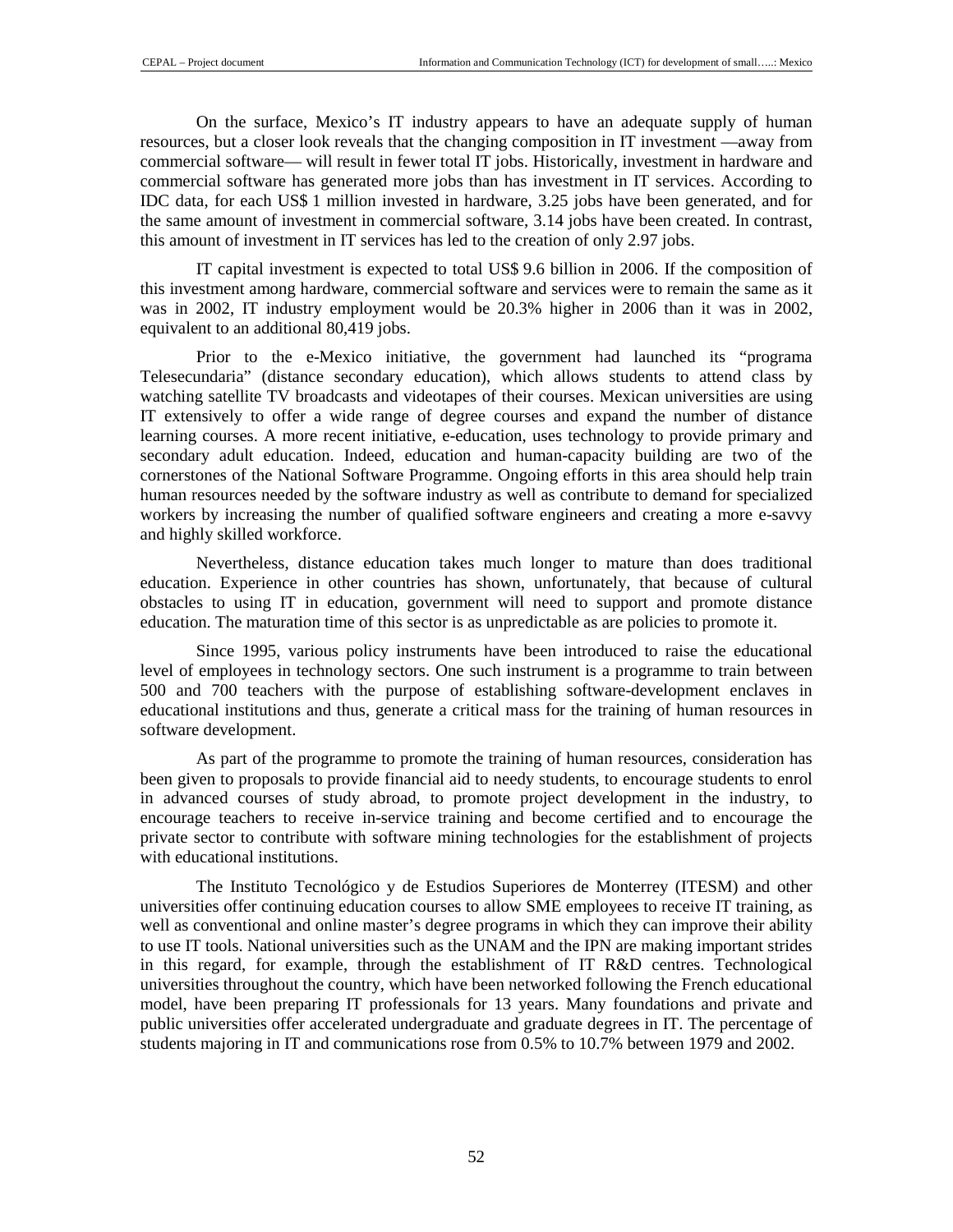| Period    | <b>University enrolment</b><br>nationwide | IT and ICT<br>majors | $%$ of<br>total |
|-----------|-------------------------------------------|----------------------|-----------------|
| 1979-1980 | 694 727                                   | 3412                 | 0.5             |
| 1980-1981 | 725 837                                   | 5 4 5 4              | 0.8             |
| 1981-1982 | 777 262                                   | 8 1 5 7              | 1.0             |
| 1982-1983 | 829 942                                   | 10 4 26              | 1.3             |
| 1983-1984 | 866 339                                   | 12 901               | 1.5             |
| 1984-1985 | 921 975                                   | 17 538               | 1.9             |
| 1985-1986 | 944 669                                   | 21 7 15              | 2.3             |
| 1986-1987 | 958 223                                   | 29 855               | 3.1             |
| 1987-1988 | 953 179                                   | 36 235               | 3.8             |
| 1988-1989 | 990 969                                   | 42 238               | 4.3             |
| 1989-1990 | 1 016 941                                 | 52 624               | 5.2             |
| 1990-1991 | 1 014 217                                 | 63 974               | 6.3             |
| 1991-1992 | 1 022 469                                 | 68 855               | 6.7             |
| 1992-1993 | 1 057 612                                 | 69 193               | 6.5             |
| 1993-1994 | 1 066 653                                 | 74 915               | 7.0             |
| 1994-1995 | 1 183 151                                 | 85 925               | 7.3             |
| 1995-1996 | 1 217 431                                 | 100 257              | 8.2             |
| 1996-1997 | 1 286 633                                 | 109 253              | 8.5             |
| 1997-1998 | 1 310 229                                 | 121 174              | 9.2             |
| 1998-1999 | 1 392 048                                 | 133 925              | 9.6             |
| 1999-2000 | 1481999                                   | 153 283              | 10.3            |
| 2000-2001 | 1 585 408                                 | 157 642              | 9.9             |
| 2001-2002 | 1 660 973                                 | 177 110              | 10.7            |

**TABLE 26 IT AND ICT MAJORS, 1979-2002** 

**Source:** INEGI/National Association of Universities and Institutions of Higher Education (Asociación Nacional de Universidades e Instituciones de Educación Superior (ANUIES)).

### **2. Technical issues**

Steady growth of IT use requires high-speed broadband Internet infrastructure in industrial parks as well as in remote rural areas, trunking, radio Internet links, DSL through Teléfonos de México's (Telmex) network and cable-modem connections. The Mexican Government needs to ensure that access to the basic telecommunications infrastructure is expanded. (The country in 2003 has 15.97 fixed phone lines and 29.47 mobile lines per 100 inhabitants).

SMEs can choose from a wide range of management products sold by TNCs, including ERP and CRM systems, but implementing these systems is costly. There is a large potential market for IT developers and professional consultants to provide technological solutions for SMEs by working together in areas such as enterprise and software assessment, system development, pilot testing and implementation. In many cases, developers and consultants provide comprehensive solutions to meet industry needs. Some of the fields in which there is a high potential for IT to raise competitiveness are tourism, exports, hospitals, finance institutions, international trade, manufacturing and public services. IT can also be put to use in more specialized areas such as quality assurance, production planning and control, logistics, project monitoring, maintenance, services performance and banking management. ASPs can help SMEs reduce the cost of obtaining licenses and investing in hardware. In Mexico, although there is growing demand for this type of business services, SMEs find it difficult to upgrade their IT systems because their computer equipment is often obsolete. Some small IT businesses support SMEs by upgrading their IT equipment for a modest fee.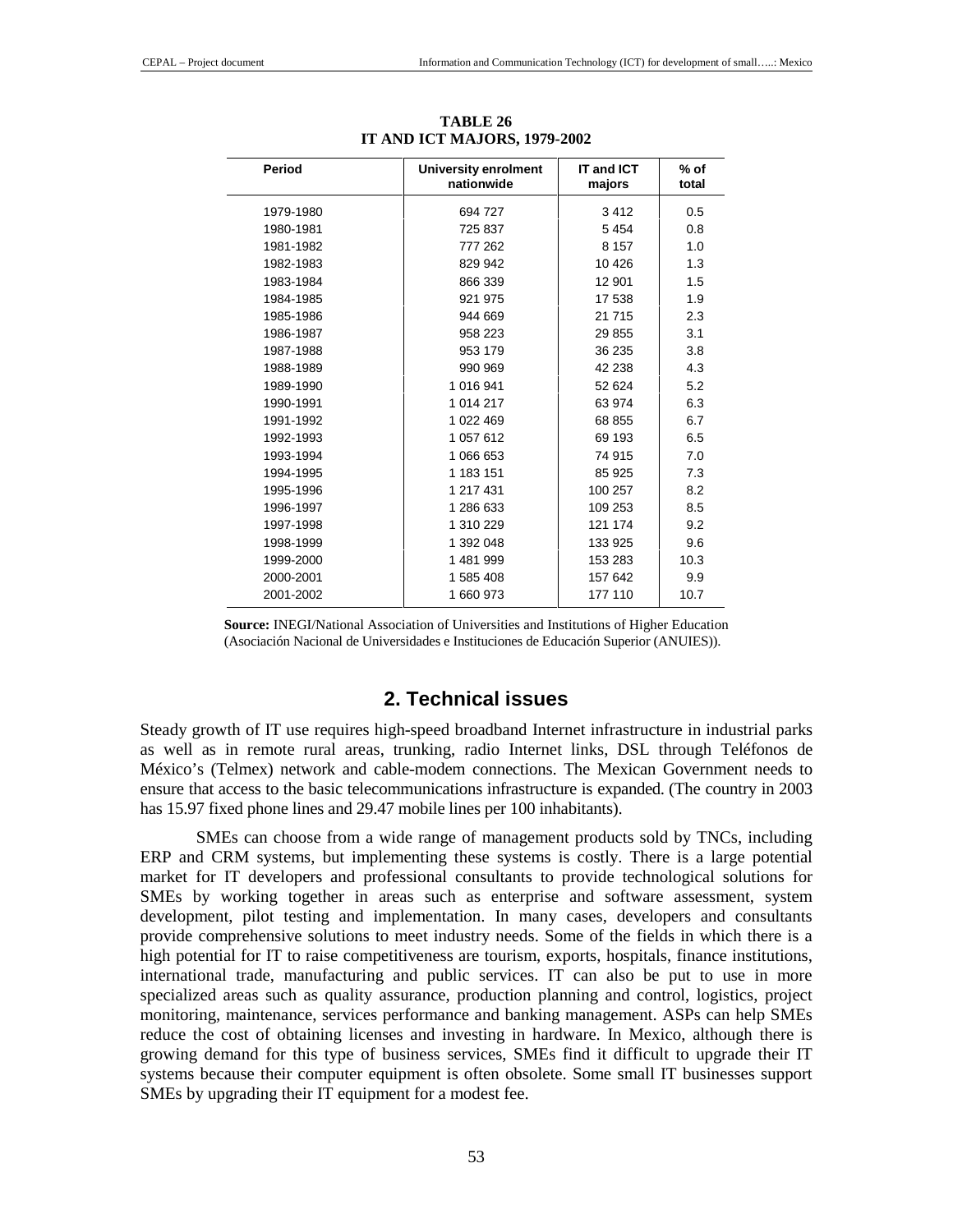Technical support is basic for IT developers, from templates and programming tools to commercial platforms for launching new technologies on the market. Many of these tools are quite affordable.

### **3. Financial aspects**

Among countries with a similar level of development, Mexico has the lowest rate of venture capital investment, the lowest availability of world-class engineers and scientists and the lowest ratio of IT investment to GDP. This is a clear example of the failure of Mexican companies to use technology to raise their competitiveness.

The former head of the Ministry of Economy's Office for SME Development once stated, "35% of the problems faced by Mexican companies are due to a lack of financing, but 65% are caused by poor management". To help SMEs overcome this shortcoming in developing ICT support projects, the Government created Angel Capital programme. It has a particularly important role in promoting IT-based industries. NAFIN and CONACYT are implementing an entrepreneur programme to support new ventures, with a mix of angel financing and government loans with terms of up to five years.

As noted by the OECD, "Angel capital plays an important role in bridging the financing gap for innovative projects by new firms and providing business advice to start-ups. Governments need to modify legal and fiscal provisions that impede the supply of private capital for risky undertakings and address funding gaps where access to financing is a major business constraint" (OECD, 2002, p. 122).

Since 2003, NAFIN has contacted 2,000 potential angel investors in what are known as "National Entrepreneur Committees" and in angel capital groups in the United States interested in investing in new ventures. NAFIN is promoting this initiative through an Internet site that provides information on new ventures and technological solutions for potential investors. Mexico also has an agreement with the European Union to promote business through a mixture of credit and venture capital. Although the number of IT ventures is still small, these initiatives may prove to be another source for financing for ICT projects.

IT solutions such as ERP appear to be gaining acceptance among SMEs; nevertheless, in many cases they are inadequate, as they are cumbersome and not easily adapted to a Mexican SME's specific needs. Moreover, they often lack documentation geared to management and operating procedures common in most Mexican companies.

Another recent government initiative is a credit-guarantee programme designed by NAFIN in conjunction with the Ministry of Economy, CONACYT and commercial banks. The programme guarantees up to 85% of the amount of a loan. Banks sometimes prefer to assume part of the risk when a company has been in business for more than three years and has performed well. However, banks rarely approve loans to new companies.

Most IT projects require financing but it is difficult for them to qualify for lending because the value of such projects is "intangible", from the standpoint of a commercial bank analyst. In the case of venture capital projects in technology, the market value of a new technology is difficult to determine a priori; hence, SMEs are required to provide convincing data when negotiating with investors.

NAFIN is working with the Ministry of Economy, the banking sector and the National Securities Commission (Comisión Nacional de Valores) to create a self-regulated, over-thecounter stock exchange where investors can freely trade in shares not listed on the Mexican Stock Exchange (Bolsa Mexicana de Valores).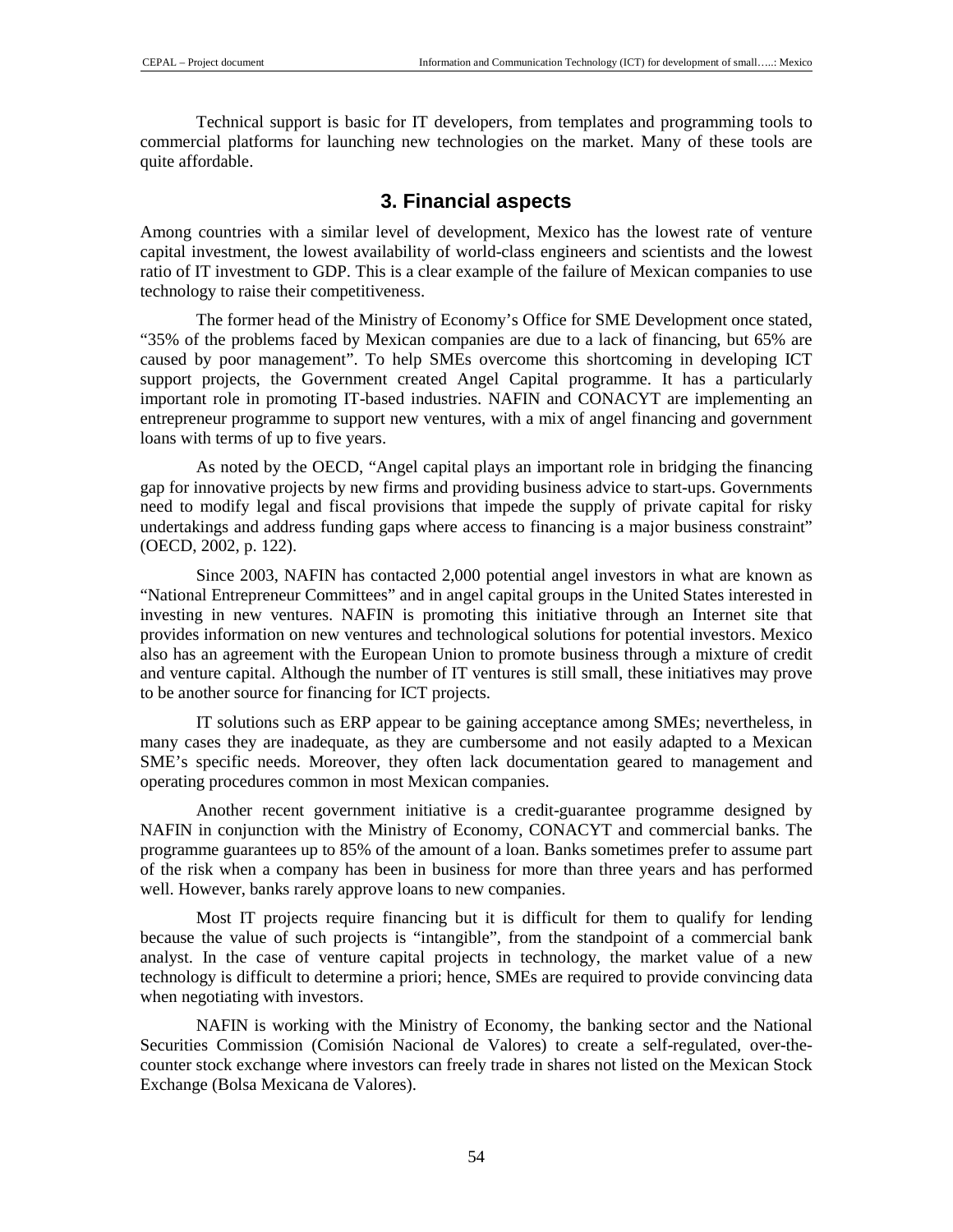As noted by NAFIN general deputy director Federico Patiño, "The idea is to work over the Internet and allow business people to freely sell shares in their companies, to register them, and to make public offerings on projects or companies. A firm's partners will offer shares on the Internet, and potential investors will be able to see a firm's characteristics and buy a percentage of the public offering without the intervention of the financial authorities. This is a face-to-face arrangement, a physical operation" (Patiño, 2004, p. 4). Under this mechanism, a typical venturecapital firm could generate more than 100 jobs in five years and its revenues could increase 66% per year. Subsequently, the firm would be eligible for listing on the conventional stock exchange.

This mechanism has led to major improvements in the efficiency of financial-instrument management at a minimal cost. In addition, it has led to a profound technological transformation at Nacional Financiera, facilitating SMEs' access to Internet services and to a telephone service centre that provides financing instruments and free orientation to SMEs throughout the country. The number of companies throughout Mexico that have received support in the form of financing, training and technical assistance increased from 15,000 to 350,000 in the last three years. Currently, 98% of all operations with banks and non-bank intermediaries related to SME financing are carried out electronically.

The Ministry of Economy, NAFIN, Intel México and Banco Santander have announced a partnership to operate an SME loan-guarantee fund and thereby raise Mexico's competitiveness. By establishing and strengthening such funds, the Government has found a way to channel financing to SMEs. Furthermore, loan guarantees promote lending by ensuring that risk is shared. As a development bank, NAFIN promotes the allocation of resources with a value 10 times greater than that of the guarantee fund. Giving SMEs the opportunity to acquire new technologies by taking out soft loans promotes their competitiveness and allows them to grow and to serve new clients and markets. Such assistance for SMEs was once unthinkable in Mexico. These mechanisms are promoted through an Internet site located on a secure platform. The site serves as the first business community specifically designed to provide SMEs with business opportunities, information services and training.

### **4. Infocentres**

Mexico's Infocentres are designed to assist "business development centres (BDC)" by providing SMEs with financial services, spurring their growth and ensuring their creditworthiness.

The first Infocentre experience in Mexico was outlined in the case study described in Chapter III. This Infocentre was implemented with the support of the World Bank, NAFIN, the Ministry of Economy and private investors.

Another Infocentre was established by the Ministry of Economy through an agreement with Microsoft, Hewlett-Packard and Interdirect, a Mexican telecommunications firm. This Infocentre belongs to the United Industries conglomerate and Tralcom, a supplier of management learning systems. The Infocentre is a broad-based project to assist SMEs though a business development centre, and it is supported mainly by CONACYT and public universities. Business development centres, in turn, are designed to provide entry-level business skills and IT training through traditional and distance-learning systems; help SMEs make the most of traditional communications devices (phones, fax machines and photocopiers) and marketing tools (advertising, packaging and labelling); support them with PC workstations; and provide them with software and local content to increase their business knowledge, help them devise growth strategies, solve common problems related to production, credit and marketing, and conduct basic e-commerce transactions.

This Infocentre project has defrayed the costs of new investments for the development of software tools and local content, equipment, infrastructure, office furniture, leasehold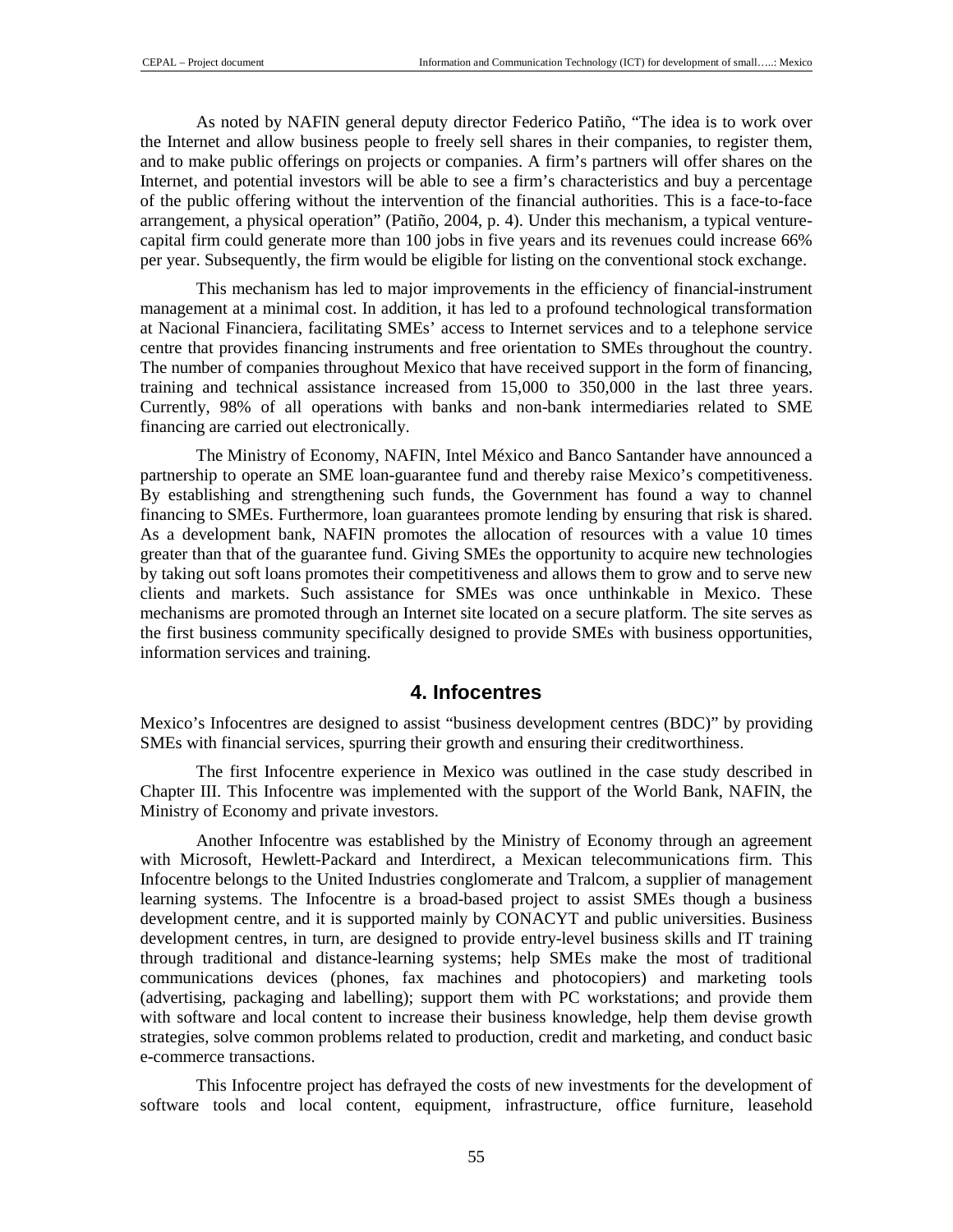improvements, client services and promotional activities. World Bank financing mainly covered R&D, promotion of start-ups, staff training, technical services and services improvement. Most equipment costs were covered by private sector participants and by the centre's management. Operating costs are partially covered through the charging of user fees. The project emphasizes institution-building and governance models needed to ensure sound business management and financial sustainability. The target is for each centre to break even by the end of the second year and for net profits to be equivalent to 5% of total revenues by the end of the fourth year. In the first stage, 50 centres were inaugurated. However, 50% of the centres offer services that do not meet SMEs' needs and that merely solve common problems through a satellite hook-up. A new business plan is now being drawn up.

Similarly, some industrial associations are devising a new concept for Infocentres, calling on them to give assistance with technological searches, industrial protection, quality improvement, enterprise management, technical issues, training and financial access. The Ministry of Economy has a grant programme to allow industrial associations to operate these new Infocentres —called Entrepreneurial Development Centres (EDCs)— for six months. However, Mexico's Infocentres and EDCs, like similar centres in other countries, reach only an estimated 1%-2% of all SMEs.

As the World Bank noted in its study on the Southeast Regional Development Learning and Innovation Project, the growth of demand for the services offered by Infocentres in Mexico is constrained by several factors. SMEs are much more likely than larger firms to face barriers to investment in pre-competitive learning and innovation needed to build new markets and increased operating productivity and competitiveness. This is due particularly to (i) the perceived and frequently actual high cost of pre-competitive product/market development in relation to very uncertain returns, lack of access to financing, insufficient information or SME-appropriate services, and externalities in skills investments; and (ii) "softer" factors, such as the lack of an information-seeking culture, weak entrepreneurial experience and confidence, and the absence of a tradition of using business development services which otherwise remains an informal, in-house and in-family process on-the-job. Thus, an important element of an SME growth strategy in Mexico is to encourage firms to increase such capacity-building investments.

## **D. E-government initiatives to promote SMEs and trade**

E-Mexico. In line with the Informatics Development Programme of the National Development Plan and Mexico's vision of how to use digitization to its own advantage, President Vicente Fox has stated that "e-Mexico" is a top priority for his administration.

## **1. Overall strategy for and structure of e-government**

The Informatics Development Programme calls for a series of infrastructure and technology projects. The Programme is composed of four main areas: e-health, e-economy, e-government and e-education. More specifically, the aims of the Program are to:

- accelerate the penetration of telecommunications and information technology;
- further the development of a national software industry;
- increase the ways of using technology to access and optimize education;
- facilitate access to health information and e-health initiatives;
- promote SMEs and create new opportunities for them;
- bring all of Mexico's different cultures and linguistic groups into the mainstream;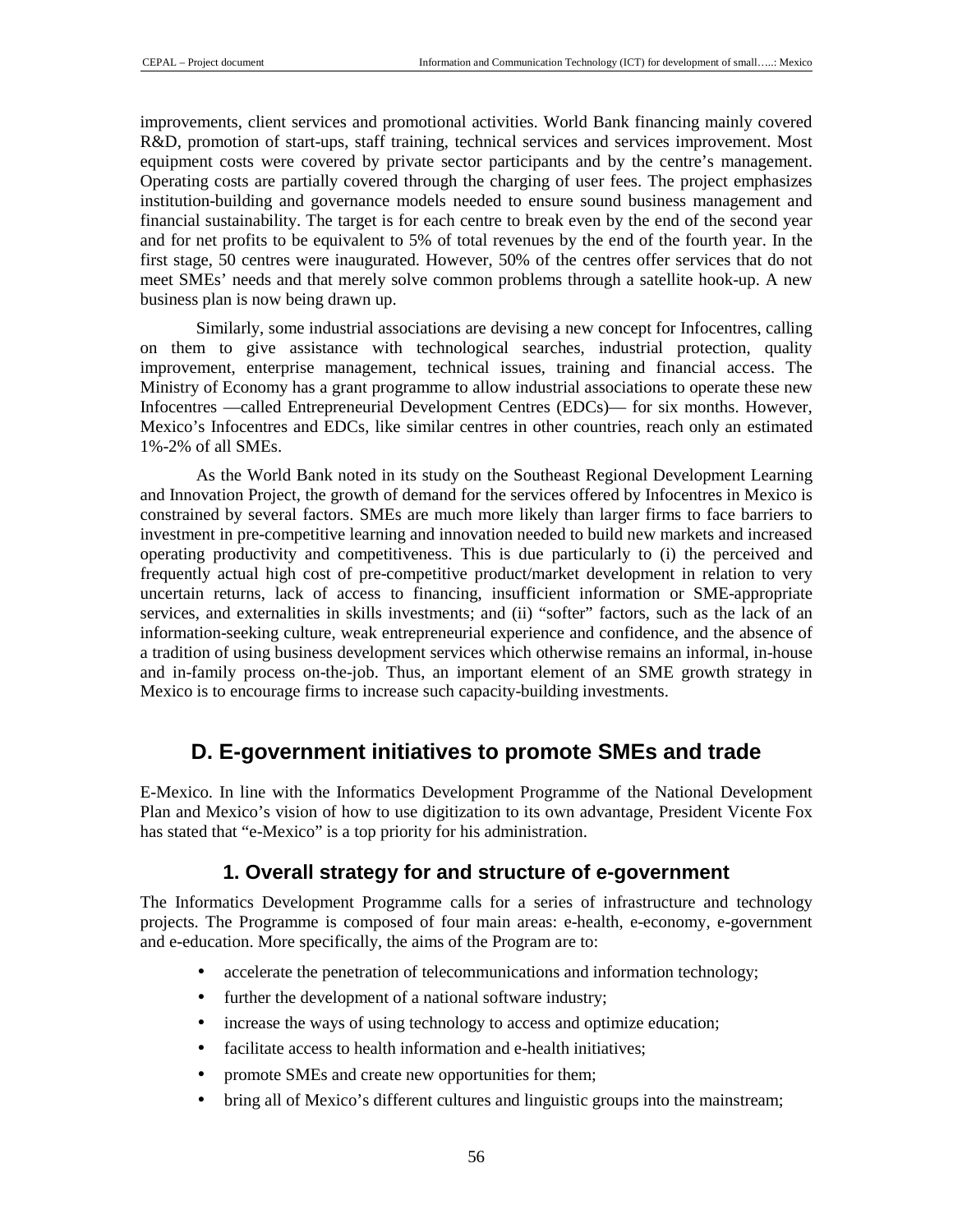- provide access for the disabled;
- ensure access to the justice system, guarantee the rights of Mexican citizens and uphold their social and ethical values;
- coordinate the different groups —public and private— that have an impact on the growth of technology, and
- promote appropriate funding for these activities.

Government officials have indicated that, of these objectives, priority has been given to (1) building the infrastructure needed to support the system; (2) increasing the number of digital community centres to 10,000 (there were 864 at time of this writing, although this number was expected to rise by the end of 2004 when new figures were to be released) operating through the e-Mexico program, including at post offices, schools, health and community centres in the municipalities where 80% of the population is concentrated; (3) promoting the development of a domestic software industry; and (4) expanding the provision of e-services (Microsoft Corporation, 2002). Despite the programme's considerable forethought, it has —justifiably been criticized for its slow implementation.

### **2. Some applications**

#### **a) E-procurement**

Some of the most important companies in Mexico with binational operations are those in the *maquiladora* industry, which first emerged along the northern border several decades ago before spreading throughout the country.

Wherever Mexican SMEs have been integrated into the production chains of multinational suppliers, chain management methodologies and systems have been applied, with IT playing an important role in planning, production and monitoring. Large national firms and TNCs have, in conjunction with their suppliers and clients, adopted similar systems to create their own procurement and e-procurement models.

In northern Mexico, high-tech automotive industry, Delphi Automotive Systems (Microsoft, websites), is introducing more advanced IT solutions in all its operations with customers and suppliers.

Assembly lines in Delphi's Packard Electric division, spanning 36 countries, run day and night, producing 40 billion parts annually. Coordination is more than important: it is critical. One of the firm's most modern plants is its *maquiladora* in Ciudad Juárez, Chihuahua. The plant has an R&D group of more than 1,000 engineers and technicians, who are designing the automobile parts of the future, and a programme to integrate fledgling Mexican SMEs into Delphi's network of suppliers and distributors.

A world leader in mobile electronics, transportation components and systems technologies, Delphi began adopting Windows Distributed interNet Applications Architecture (DNA) in 1998 to improve its control and management of manufacturing processes at its plants in North America, including in Mexico. Now Delphi is using the Microsoft.NET for manufacturing platform to integrate all of its plants, suppliers and customers into its worldwide network.

Microsoft.NET for Manufacturing is a platform of software and services that allows manufacturers to coordinate worldwide operations using the Internet and intranets, as well as more localized communication networks. This platform extends the possibilities of Windows DNA for Manufacturing —the technology that links operations within plants— to a much broader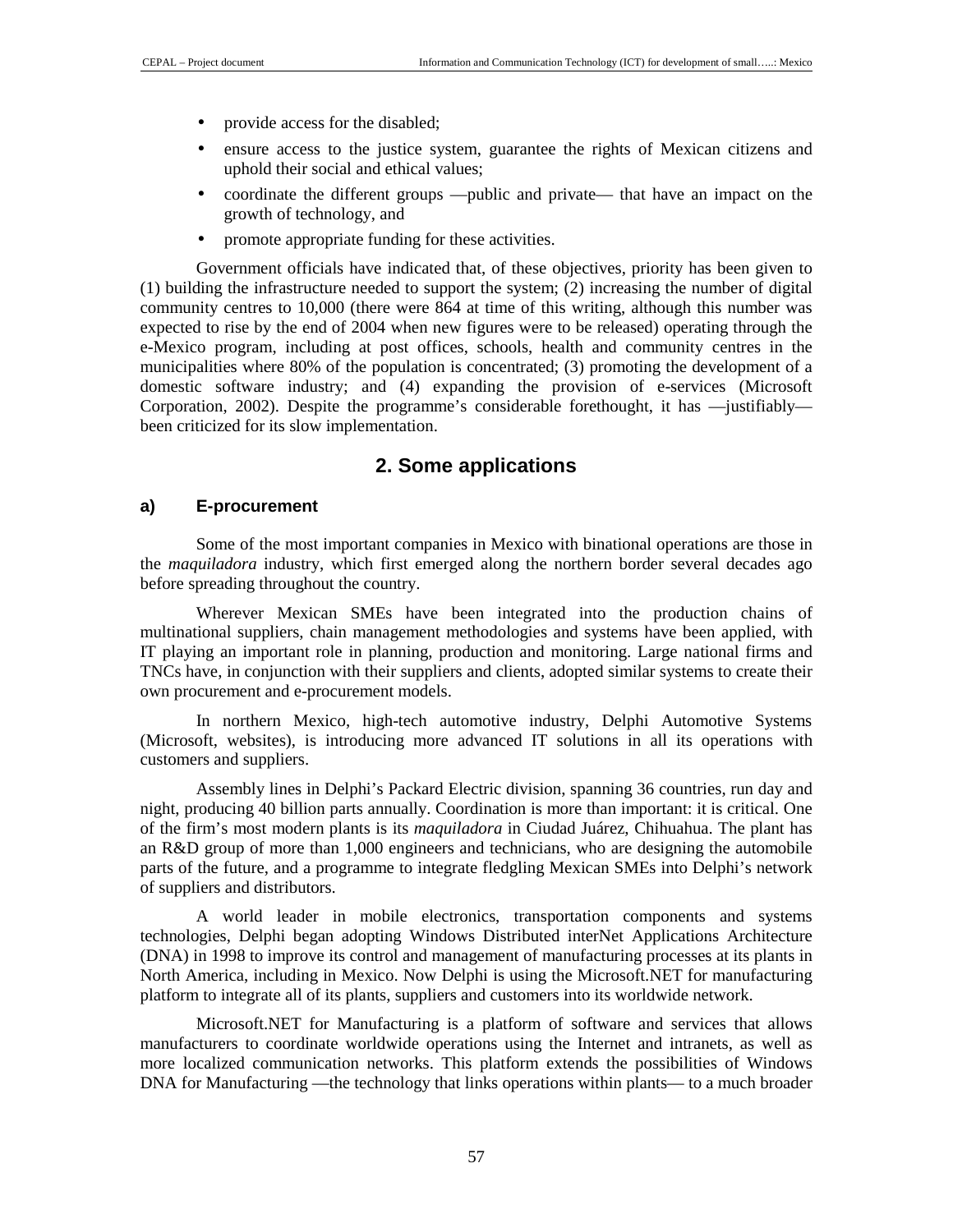$\overline{a}$ 

network, thus allowing manufacturers to leverage open Internet standards, reduce costs and speed up their time to market. It also allows them to see, use and act on their most important information and operations, closing the loop between their plants, their suppliers and their customers.

Microsoft.NET for Manufacturing also allows Delphi to send manufacturing instructions and other information via the Internet, almost without regard to the type of servers and infrastructure used by customers, suppliers and manufacturers, and thereby to network its entire supply chain internally and externally. This technology has prompted many Mexican SME suppliers and distributors to adopt new systems to be connected with Delphi, thereby optimizing their operations control, lowering their costs and enhancing their competitiveness. Other large *maquiladoras* view this as an example of the type of support than can be given to production chains.

#### **b) Customs and other trade-related procedures**

In 2000, Congress strengthened the legal framework that governs online and e-commerce transactions by amending the Civil Code for the Federal District in Matters of Local Jurisdiction and for the United Mexican States in Matters of Federal Jurisdiction,<sup>3</sup> the Federal Code on Civil Procedures, the Commercial Code and the Federal Consumer Protection Law.

In civil and commercial matters, these amendments: (i) allow acknowledgments of consent to be given electronically; (ii) permit persons who engage in commerce to keep records in electronic format; (iii) define the legal scope and evidentiary value of data messages and electronic media; (iv) regulate online contracts, e-commerce transactions and the use of automated systems; and (v) introduce and define the crucial concept of data messages.

Regarding administrative issues, the amendments to the Federal Consumer Protection Law incorporated internationally accepted principles on consumer protection in e-transactions, including provisions on electronic content and advertising, and mechanisms for consumers to assert their rights. In addition, the Federal Law on Administrative Proceedings was later amended to give validity to electronic procedures. Two thousand amendments were introduced to the criminal code, and the Federal Law on the Protection of Personal Information (Ley Federal de Protección de Datos Personales) was amended to set forth penalties for unauthorized access to and corruption of data, including data of the government and financial sector. The use of electronic media to transmit child pornography was also criminalized.

Transparent legal and regulatory provisions are a requirement for the encouragement of e-commerce in products and services. Such provisions, which also encourage demand for software and services, are needed to:

- **•** establish ground rules for online commerce;
- ensure network and information security;
- instil consumer confidence in electronic transactions.

The Government considered many of these policy needs in its e-Mexico initiative, which focuses to a large degree on the software industry.

<sup>3</sup> Currently, the Legislative Assembly of the Federal District approves the Civil Code for the Federal District and Mexico's Congress approves the Federal Civil Code on Matters of Federal Jurisdiction. Since the Civil Code for the Federal District was previously applicable to matters of local as well as those of federal jurisdiction, the Federal Civil Code has provisions identical to those set forth in the Civil Code for the Federal District.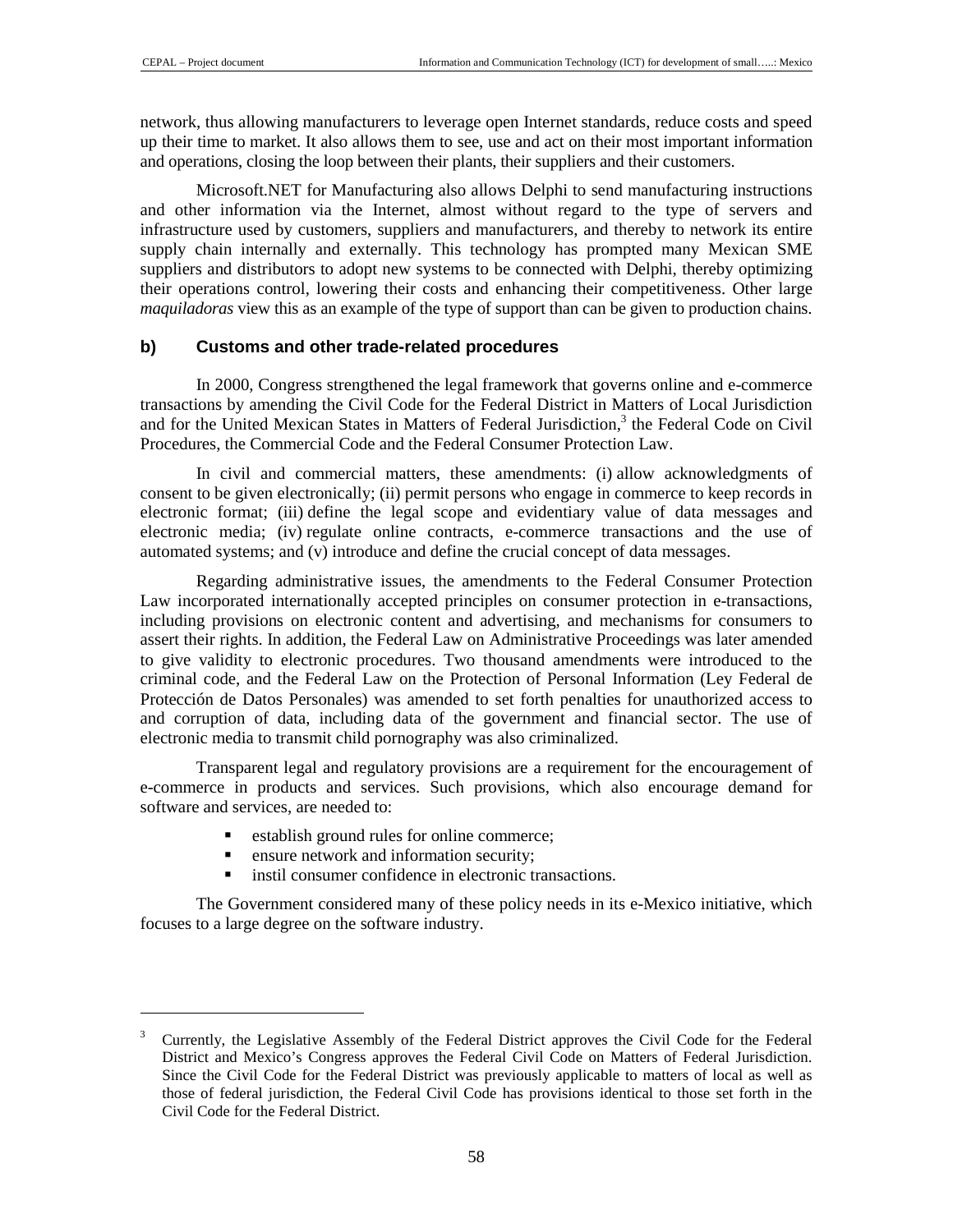$\overline{a}$ 

#### **c) E-finance and e-payments**

In 2001, NAFIN implemented a financial information system to promote factoring operations between suppliers and their clients and thereby provide liquidity to SMEs by enhancing their capacity to manage their working capital. This has resulted in vigorous growth in many production chains, with a leading role being played by commercial banks as first-tier financial intermediaries.

In 2004, NAFIN was a finalist for the Stockholm Challenge Award in the e-business category, for its development of a factoring-based electronic-services project for SMEs. More than 900 agencies from 107 countries competed for the award, which is given to the IT projects most successful at narrowing the digital divide and promoting digital processes. An international committee of 31 experts selected the finalists in six different categories: e-government, e-health, e-education, e-environment, e-culture and e-business. The principal selection criteria were degree of innovation, awareness of user needs, accessibility and transferability. The NAFIN Productive Chains Programme has granted nearly 800,000 factoring loans to some 40,000 SMEs, thereby channelling over MXN 7 billion to them.

## **E. Institutional Issues**

## **1. Standardization**

The World Bank's Development Indicators Report focuses on the number of secure computer servers in a country, with secure servers being defined as those that use some form of encryption technology. Although this may not be the most accurate definition of server security, the World Bank's data are useful for comparing different countries. According to the World Bank's definition, Mexico has a very low number of secure servers —one per 2.6 million inhabitants.

At present, personal data protection is primarily regulated by general civil law provisions. Specifically, the Federal Law on Transparency and Access to Government Public Information regulates the use of information provided to government bodies, and the Law to Regulate Credit Information Companies governs the use of personal credit and financial information.

Congress recently enacted amendments to the provisions of the Mexican Commerce Code relative to electronic signatures. The amendments, fashioned primarily in accordance with the United Nations Commission on International Trade Law (UNCITRAL) Model Law on Electronic Commerce, set forth the legal validity of electronic messages, regulate the use of electronic signatures and provide for the establishment of certification authorities as well as the recognition of signatures issued abroad (Mexico, 2003).

## **2. Telephony and the Internet**

Mexico's landline telecom penetration rate, particularly in rural areas, is lower than those of many other countries in the region.<sup>4</sup> Telephone costs are among the highest in the region.

Internet penetration rates, although still low, have begun to rise. According to the World Economic Forum (WEF) 2001-2002 Technology Indicators Report, the number of Internet users in Mexico increased by more than 200% from 1998 to 2000, and the figures for 2002 to 2003 show a similar increase. Improved access to Internet infrastructure can be attributed to several

<sup>4</sup> According to Pyramid Research (2003), as of June 2002, there were 141 fixed phone lines per 1,000 inhabitants.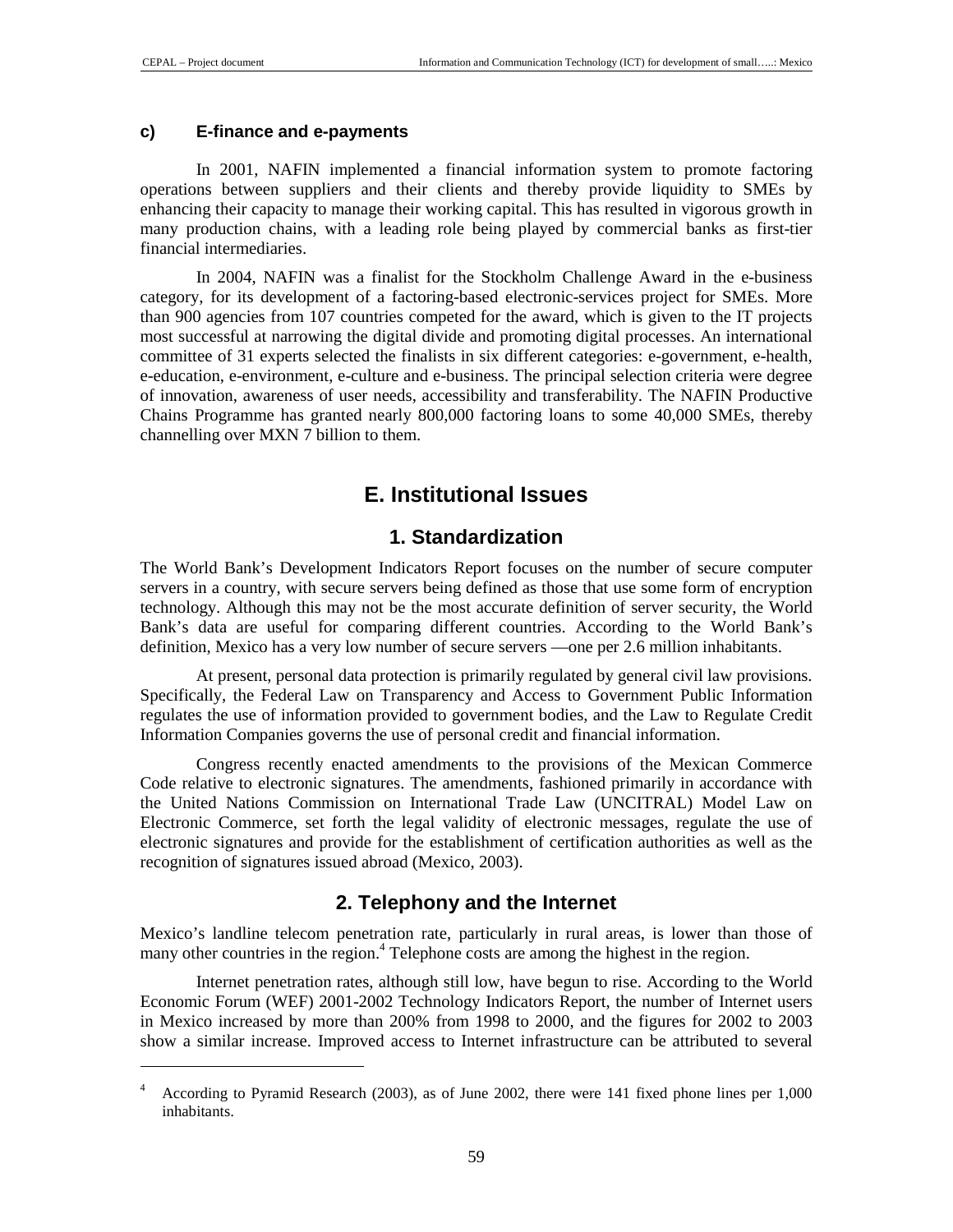factors, including the e-Mexico agenda itself. Some basic connectivity objectives called for in e-Mexico include increasing the number of phones to 25 lines per 100 inhabitants by 2006 and establishing specialized community digital centres to increase public access to the Internet.

Another factor is the liberalization of the telecommunications market. Although Mexico opened its market to competition in 1996, Telmex, the former State telecom monopoly that was privatized in 1990, continues to dominate most market segments; nevertheless, increased competition has helped bring down Internet access charges and led to new price structures, especially in the face of growing competition from wireless and cable-modem services.

Part of the success of Mexico's Internet strategy is due to cooperation among academia, government, the private sector and NGOs with a view to expanding access to and ensuring growth in the country's IT industry. For example, through a CONACYT-sponsored project named Internet in My Library (Internet en Mi Biblioteca), a number of States and private organizations have come together to provide Internet access in libraries (Sánchez, Alfredo, 1999). One of the project's sponsors is Microsoft, which since 1998 has donated more than US\$ 400,000 in equipment to 50 libraries and sponsored high-level forums and IT project financing.

Internet infrastructure can be expanded in many ways, including through governmentsponsored kiosks, Infocentres, tax breaks for Internet cafes and tax incentives to encourage the use of Internet telephony in lieu of traditional telephony. The key is to utilize these multiple alternatives and promote access. Hence, Mexico needs to:

- consolidate its telecommunications and Internet infrastructure;
- establish IT business incubators and industrial parks;
- provide incentives for telecom companies to build networks;
- expand the existing infrastructure so as to increase broadband access, thereby making it easier for consumers to purchase goods and services over the Internet.

## **3. Intellectual property rights**

Under Mexican law, whereas IT-industry products and/or processes may qualify for patent protection (to the extent that they may be considered inventions within the scope and definition of Mexico's Industrial Property Law), software is specifically excluded from such protection. Instead, software is covered by copyright protection and related provisions.

AMITI, representing more than 200 Mexican and Mexico-based companies, points to intellectual property issues as a major problem faced by Mexico's software industry. Moreover, intellectual-property protection is singled out in the Software Industry Development Programme as a primary need for enhancing the capacity of Mexico's software industry.

Moreover, according to the International Intellectual Property Alliance (IIPA), a United States-based intellectual-property-rights coalition, Mexico's copyright law might not be fully compliant with the Treaty of the World Intellectual Property Organization (WIPO). The IIPA alleges that the amendments to the Mexican Federal Copyright Law passed by Congress on 30 April 2003 include several significant flaws, including the lack of a provision for technology protection measures and inadequate provisions for authors to control their own works. Another concern, according to the IIPA, is that the law did not provide adequate deterrent penalties as provided for under the Trade-Related Intellectual Property Rights (TRIPS) Agreement. In general, the amendments strengthen assurances of remuneration for authors and provide for longer terms of protection and prerequisites for using derivative works.

Mexican law already provides many forms of protections for computer software, including copyright protection through the Federal Copyright Law as well as administrative and criminal provisions, primarily in the Industrial Property Law and the Federal Criminal Code.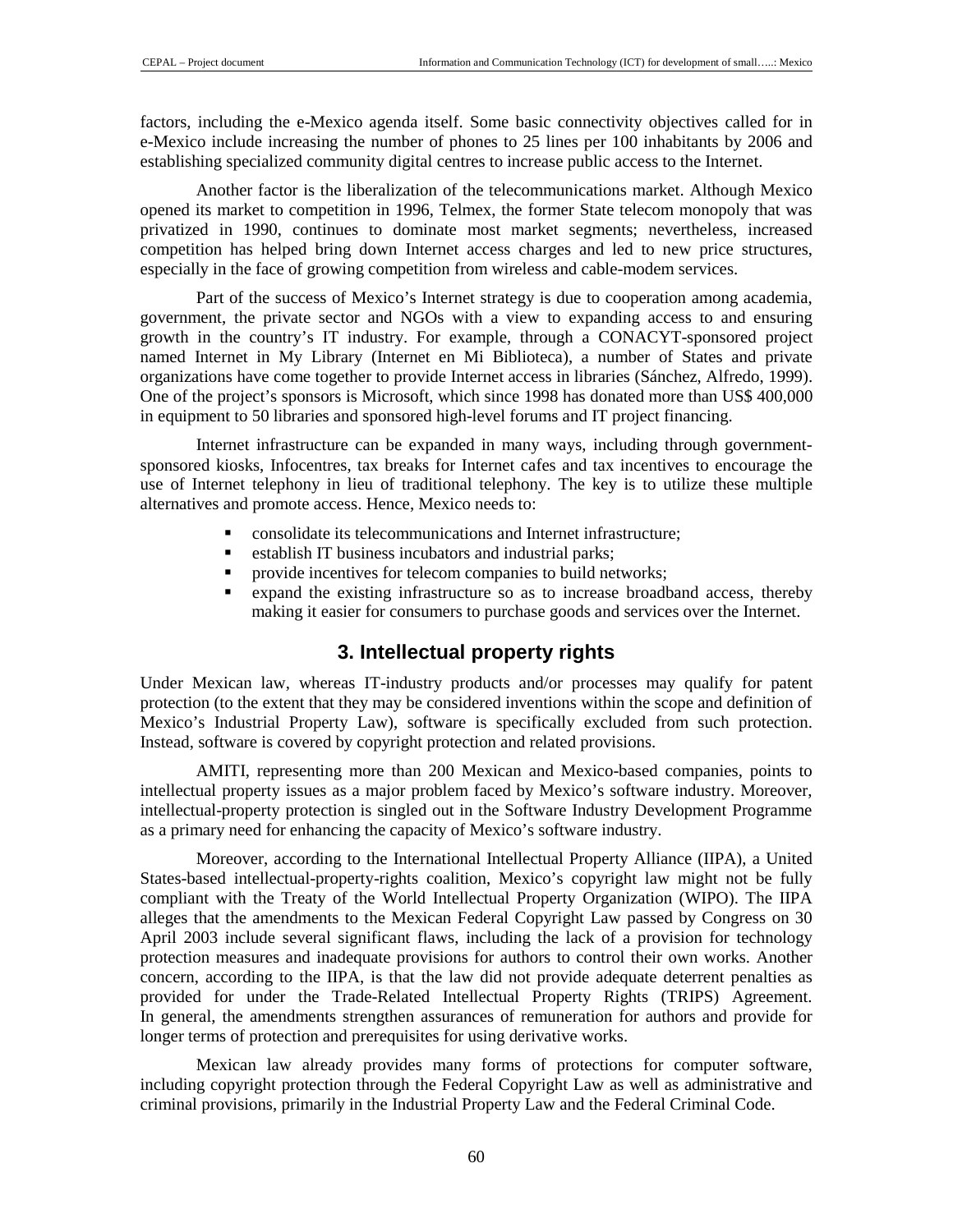Strengthening piracy protection would boost investment in commercial software and, ultimately, GDP. Given the importance of investing in IT capital generally and in commercial software in particular, it is important to analyze and estimate the impact of piracy on IT investment. According to the Business Software Alliance, nearly US\$ 11 billion in commercial software sales was lost to piracy worldwide in 2001.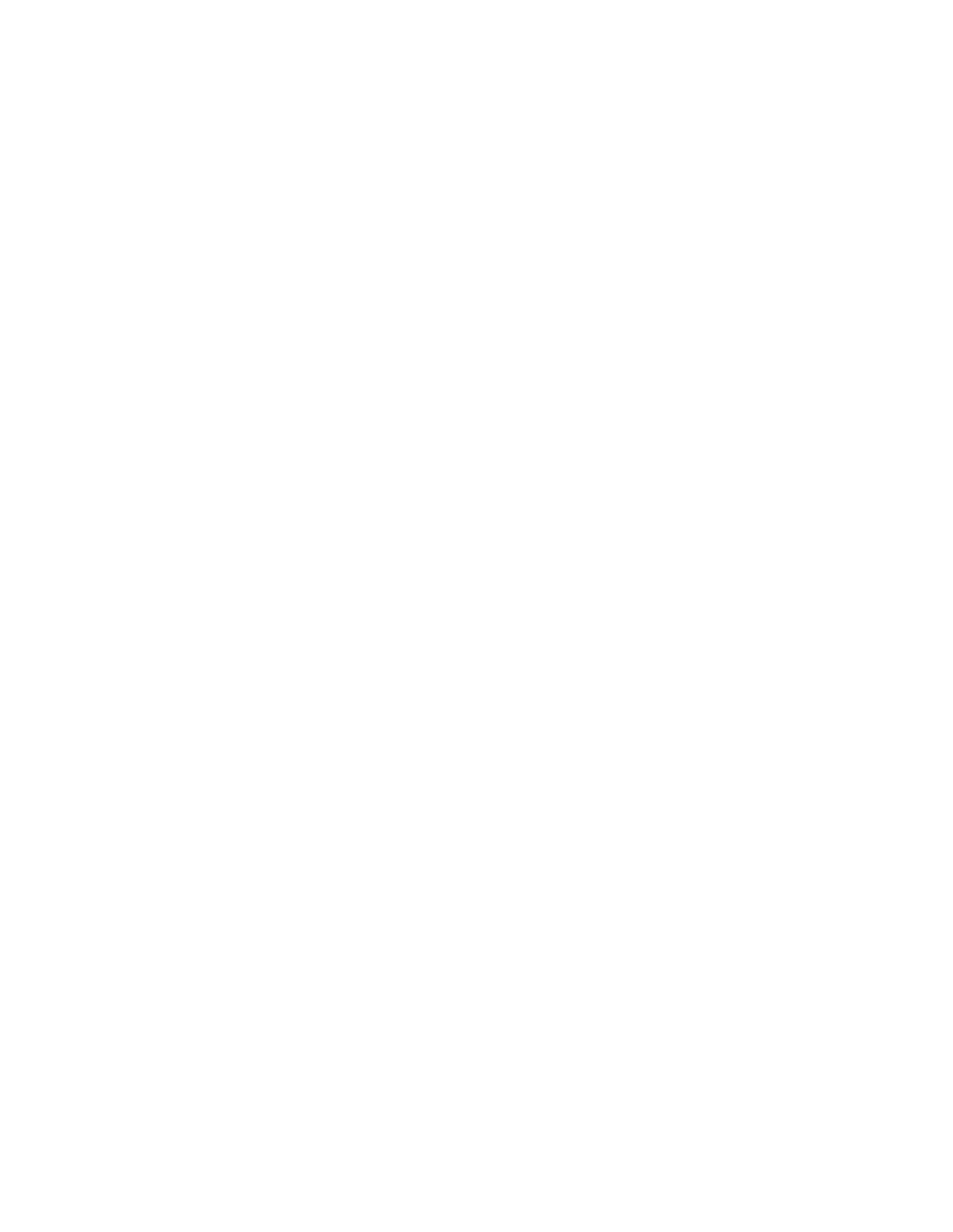# **IV. Regional networks**

## **A. Digital cities**

The provision of access to and the intensive use of cutting-edge technologies to offer urban services enhance opportunities for development, for a better quality of life and for higher levels of social and economic well being for urban populations. Accordingly, the provision of such services needs to be supported in Mexico.

- Typically, digital cities:
	- have high population densities;
	- make intensive use of IT;
	- offer modern urban services;
	- provide citizens with access to those services.
- Digital cities offer an opportunity to:
	- provide high-quality IT services in urban zones with a high population density;
	- bring governments closer to their constituencies;
	- promote civil-society participation;
	- give the populace access to information and to new government services;
	- encourage synergies among different government agencies.

## **B. Latin American Network of Digital Cities**

The Latin American Network of Digital Cities was created in April 2001 at the Second Annual Conference of Latin American Digital Cities, held in Puebla, Mexico. The network project was consolidated in April 2002, in Valencia, Spain.

The aim of the e-Mexico nationwide system is to serve as a catalyst for the expansion of the network of digital cities in the Latin American region. The first stage of this network was implemented by the Mexican municipalities of San Pedro Garza García, Tlalnepantla, Guadalajara, Mérida, Puebla, Monterrey, Tijuana and Querétaro and the Miguel Hidalgo delegación (district) of Mexico City.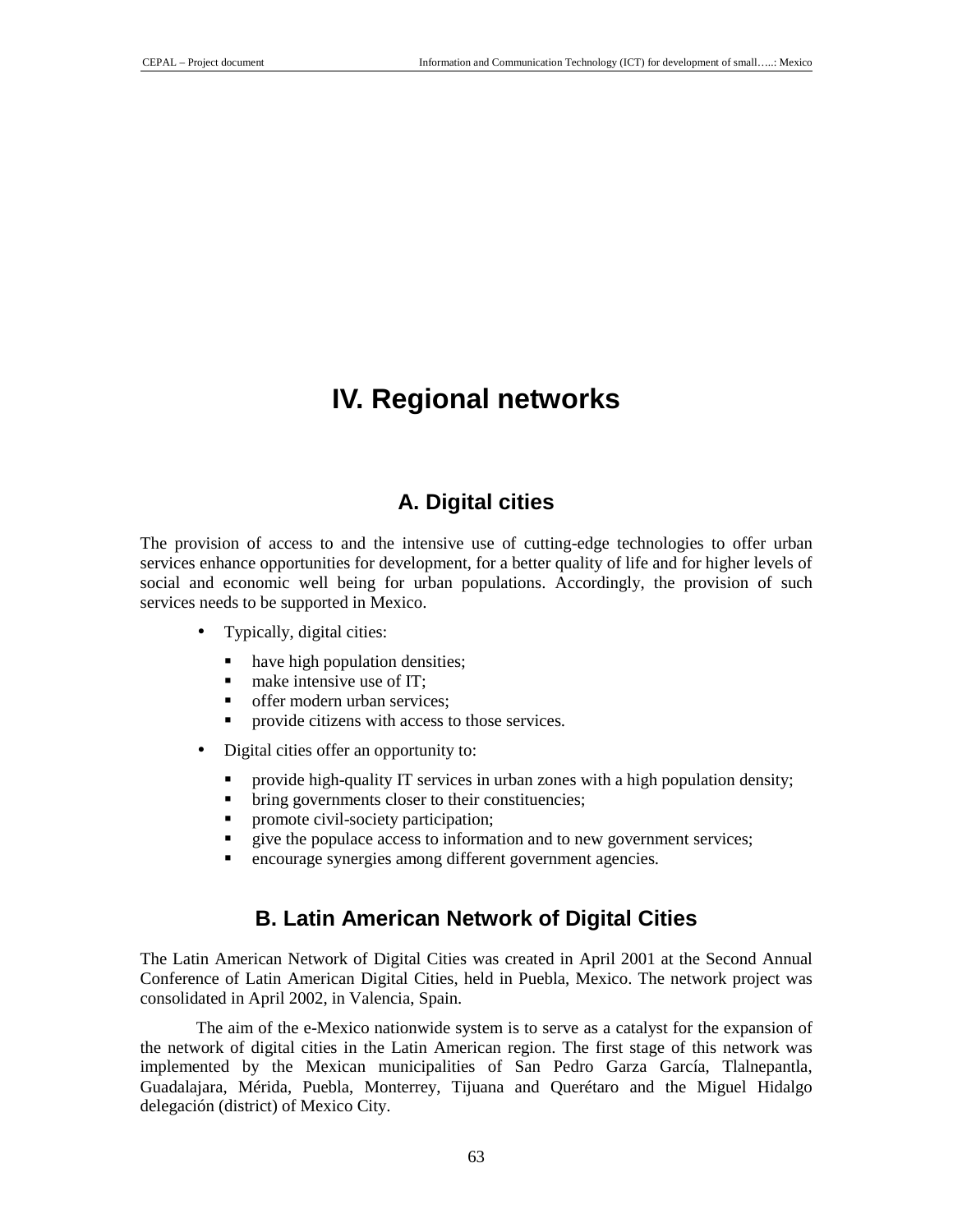The digital city concept is quickly gaining ground, as noted at the Fourth Annual Conference of Latin American Digital Cities, held in Monterrey on 25 March 2003.

## **C. Association of Mexican municipalities (AMMAC)**

The Asociación de Municipios de México (AMMAC) and e-Mexico are collaborating on a pilot project to build a Mexican network of digital cities.

Other participating agencies and associations include the Committee on Informatics of the State and Municipal Public Administration (Comité de Informática de la Administración Pública Estatal y Municipal) and the Hispanic-American Association of Research Centres and Telecommunications Enterprises (AHCIET) (see www.iberomunicipios.org/, www.ahciet.net/, www.monterrey.gob.mx/Cds\_Digitales/).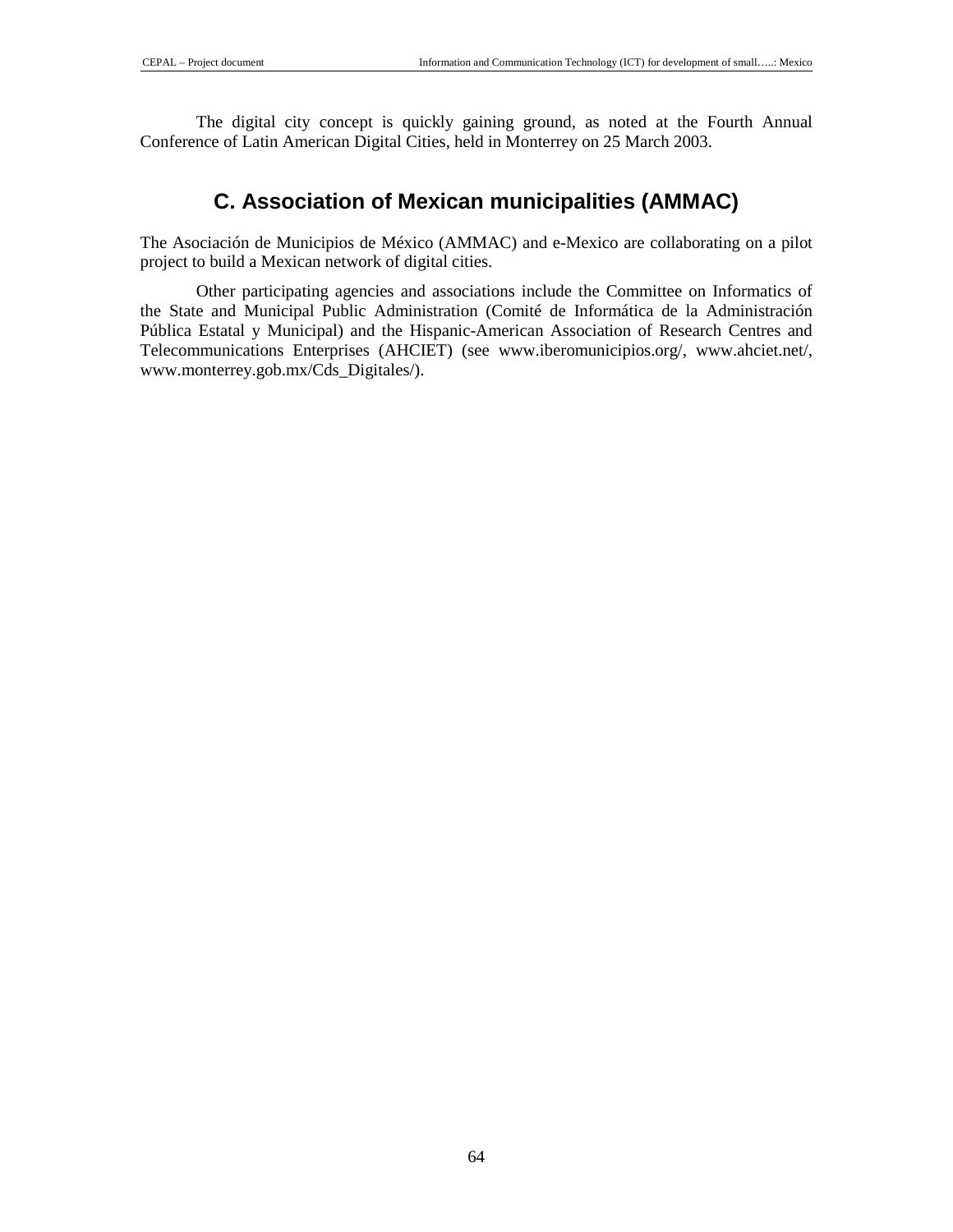# **V. Conclusions and recommendations**

## **A. Main findings**

- **1.** There is a direct correlation between investment in IT infrastructure and economic performance; the economies or countries in which the ratio of IT investments to total capital investment is higher than 7.5% far outperform those in which the ratio is less than 2.1%.
- **2.** Mexico is underinvested in IT capital; IT capital represents 1.5% of total capital.
- **3.** The investment mix in countries with low levels of IT investment differs from that of countries with high levels of IT investment.
- **4.** In countries with low levels of IT investment, more investment goes to hardware (62.2%) than to commercial software (13.3%).
- **5.** In countries with high levels of IT investment, hardware accounts for a much smaller share of total IT investment (21.5%) than does commercial software (36.3%).
- **6.** Software piracy must be addressed by Mexico and other countries.
- **7.** By 2006, despite increased IT investment around the globe, most countries currently underinvested in IT will continue to devote less of their IT investment to hardware than to software.
- **8.** Software is the engine of growth. Yet Mexico is not expected to capitalize on the growthgenerating benefits of the software sector. In fact, between 2002 and 2006, the ratio of investment in commercial software to total IT investment in Mexico is expected to decline from its already low level of 10.3% to a mere 7.9%.
- **9.** For countries currently underinvested in IT capital overall, the ratio of investment in software to all IT investment is expected to increase to 15.3% in 2006, compared with 13.3% in 2002.
- **10.** Employment in Mexico will decline. The shift away from software investment will lead to lower employment than if the investment mix were to remain unchanged: with an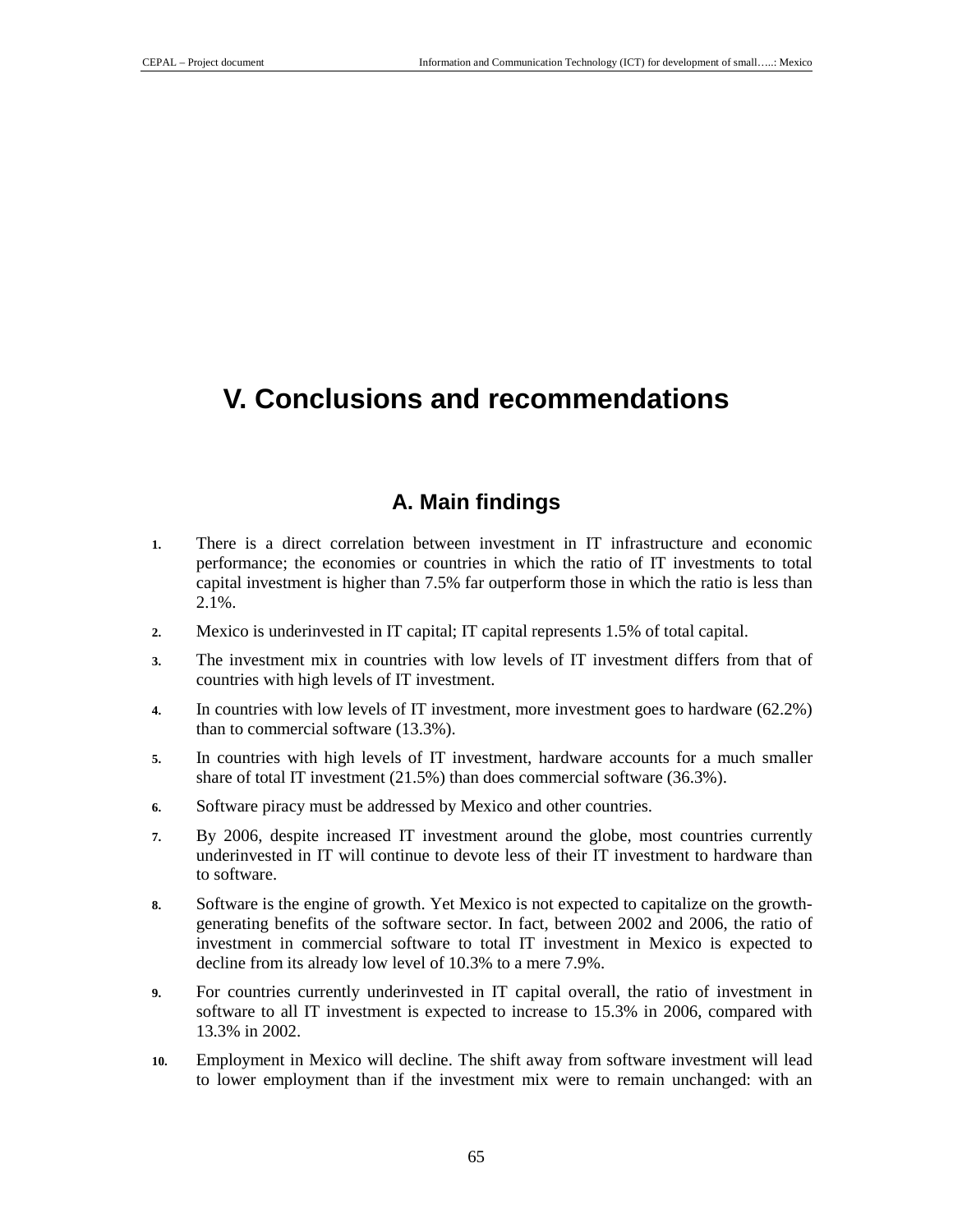unchanged ratio, 80,419 jobs would be added, whereas with the expected decline in investment in software overall employment is likely to decline.

- **11.** Policies that bring about even small improvements in Mexico's IT infrastructure can significantly boost gross investment in IT capital, particularly in commercial software, with a perceptible impact on GDP. For example, a stronger legal framework for the enforcement of intellectual property rights (IPRs) in Mexico would reduce software piracy.
- **12.** A mere 10% decline in piracy could increase the amount of IT capital by 13.4%. An increase of this magnitude in IT capital in Mexico in 2001 would have translated into a 0.75% increase in GDP, whereas a 10% reduction in software piracy could have added US\$ 4.6 billion to GDP.
- **13.** Faster growth of annual gross investment in commercial software is needed to promote a faster expansion of IT infrastructure, employment and GDP.

In sum, the significant change currently underway in software development means that this is the ideal time for Mexico to transform its use of technology. Such a transformation should be evenly distributed geographically and cut across all industrial sectors and draw on creativity in problem solving. In the newly globalized economy, demand and new needs offer opportunities to create markets and establish new businesses while making intensive use of IT a competitive advantage for SMEs.

Ricardo Zermeño, CEO of the Select consultancy firm, along with many other IT analysts, feels that expanding the IT sector must be made a national priority. Zermeño believes that some government officials and IT companies have the wrong vision, since the country's IT strategy should focus on the promotion of software factories, rather than on made-to-order software products. He also believes that it is not sufficient for Mexico to rely on its geographical proximity to the United States as a competitive advantage; policy makers must find a formula to bring domestic supply into line with demand. Internal software development by Mexican companies could prove instrumental for this purpose.

Mexico has the opportunity to devise its own IT development model, rather than copy those of other countries, in order to meet future demand by SMEs. To achieve this, it should rely on the more than 100,000 professionals who work in different organizations, rather than on the 15,000 employees of the software industry.

To promote economic growth, policy makers should encourage the expansion of IT infrastructure, particularly through policies oriented toward the software industry.

Consequently, Mexico needs to continue to bring down its trade barriers, increase access to credit, keep the government-procurement bidding process open, invest in human capital and job creation and develop R&D support programmes.

The following list further describes the current situation with IT in Mexico and gives more specific policy recommendations:

## **B. Policy recommendations**

- **1.** Targeted policies are needed to expand IT infrastructure, particularly in the commercial software sector, which can have a perceptible impact on macroeconomic indicators.
- **2.** For example, a stronger enforcement of IPRs in Mexico could reduce software piracy.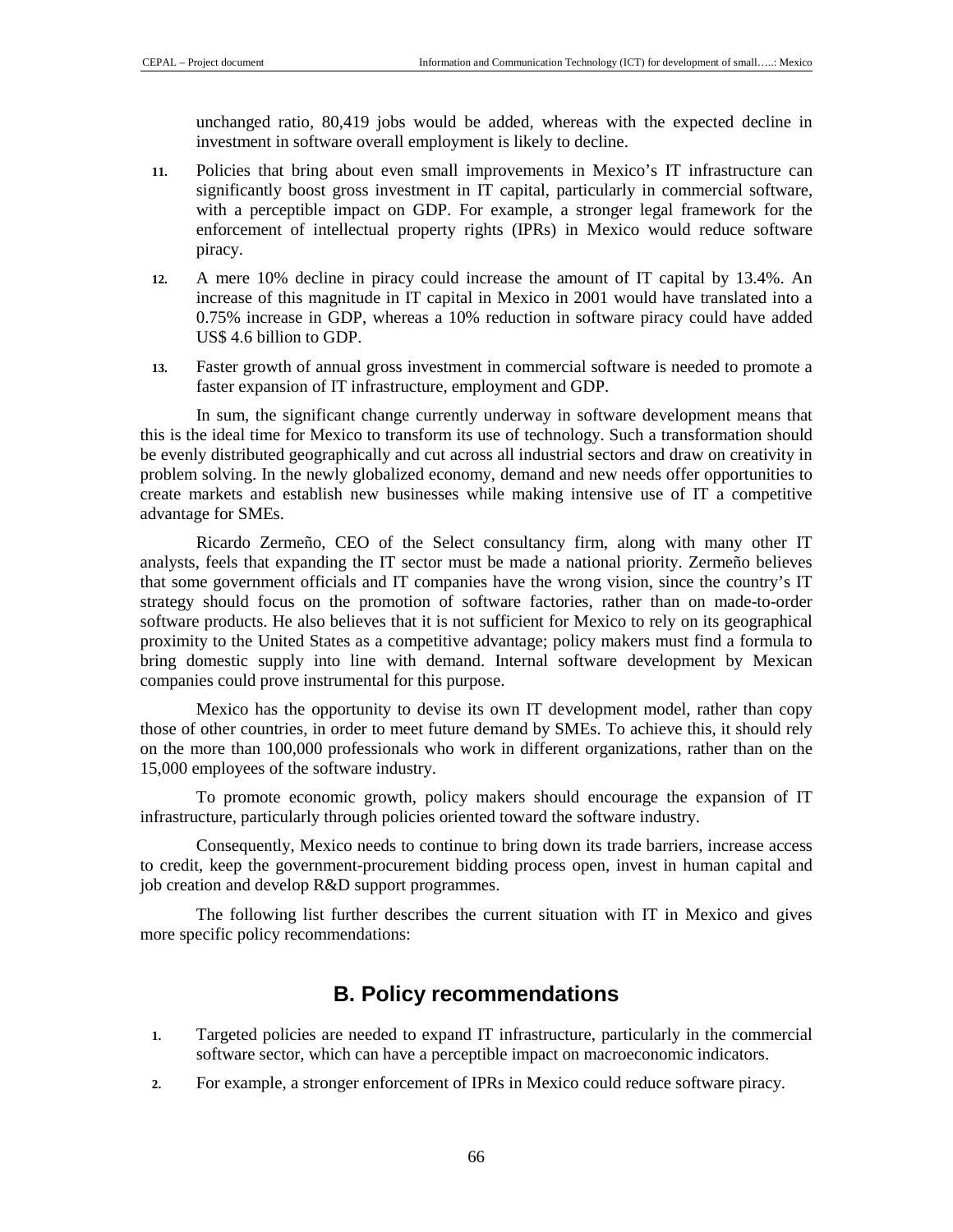- **3.** Measures need to be taken to promote the software industry, and data are required to compare Mexico with other countries in these particular policy areas.
- **4.** Investment incentives need to be introduced, but they should be geared to promoting the software industry.
- **5.** Export incentives are also needed, and Mexican industry considers such incentives, through the support of Ministry of Economy and BANCOMEXT, an important mechanism for promoting the domestic software industry.
- **6.** IT-related SMEs should be encouraged to apply for CMMI certification to guarantee their ability to compete in the international market.
- **7.** Fiscal incentives such as the tax breaks promoted by CONACYT for technology-based companies should be used to stimulate export activity.
- **8.** Strategic alliances should be carried out with IT-related TNCs.
- **9.** Access to venture capital should be expanded.
- **10.** FDI accounted for 9.9% of gross capital formation in Mexico in 2000, compared with 85.4% in Ireland, a net software exporter.
- **11.** Mexico has a solid SME foundation and quality managerial talent with which to attract IT capital.
- **12.** The encouragement of long-term trust funds could lead to the risk sharing as well as to attractive business opportunities.
- **13.** Efforts should be made to encourage a modification of the current government procurement law, in order to encourage IT purchases from Mexican SMEs. An initiative along this line is being studied but progress has been slow due to the legal ramifications and bureaucratic sluggishness.
- **14.** Rigorous laws protecting IPRs should be enacted and enforced.
- **15.** Mexico is a signatory to most of the chief multilateral treaties on intellectual property protection.
- **16.** A new patent regime needs to be promoted in Mexico and abroad.
- **17.** The country's telecommunications and Internet infrastructure, including broadband access, needs to be expanded.
- **18.** ASP solutions need to be promoted in line with demand from Internet users.
- **19.** Telephone rates should be reduced through an increase in the number of providers and the encouragement of competition.
- **20.** There needs to be greater investment in human capital and job creation.
- **21.** In a 2003 WEF survey of quality in 82 countries, Mexico ranked 77th in math and science education and 53rd in education overall.
- **22.** An effort should be made to ensure that entrepreneurs have access to government R&D support programs.
- **23.** There should be more government programmes along the lines of those of CONACYT and the Ministry of Economy, to raise investment to 1% of GDP.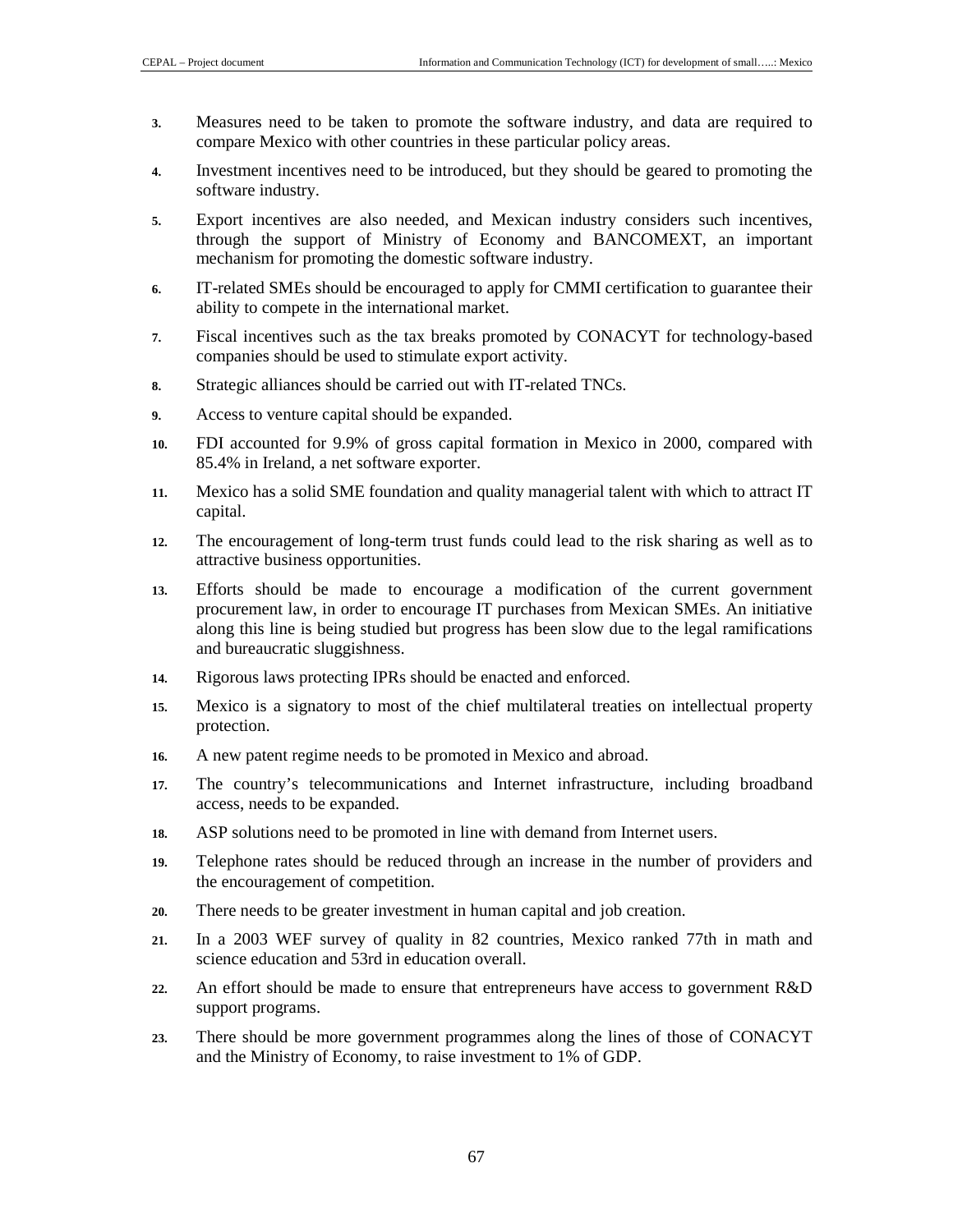- **24.** CONACYT should step up its efforts to see that its programmes reach more projects carried out by IT-industry entrepreneurs and universities since, as is well known, only 5% of these R&D projects are commercially viable.
- **25.** To stimulate e-commerce, policy makers should foment a legal and regulatory framework conducive to the introduction of new products and services.
- **26.** The legal structure should be strengthened.
- **27.** Mexico recognizes the legal validity of online contracts and e-commerce transactions.
- **28.** A new legal framework is needed to facilitate the work of PROSOFT.
- **29.** According to the World Bank, Mexico has 2.6 secure computer servers per one million people; hence, network and information security needs to be enhanced.
- **30.** The Federal Consumer Protection Law sets forth consumers' rights *vis-à-vis* online contracts and e-commerce transactions.
- **31.** Stricter penalties for electronic crime are needed.

## **C. Technical assistance network**

• An IT technical assistance service is needed, to give SMEs orientation, technological support and training and to foment an IT culture. This would allow SMEs to make sound decisions regarding IT acquisitions and solutions and promote new R&D projects allowing SMEs to succeed in the global market. The goal of such an effort would be to promote competitive production chains comprised of SMEs and large companies through IT development, thereby enhancing Mexico's international presence.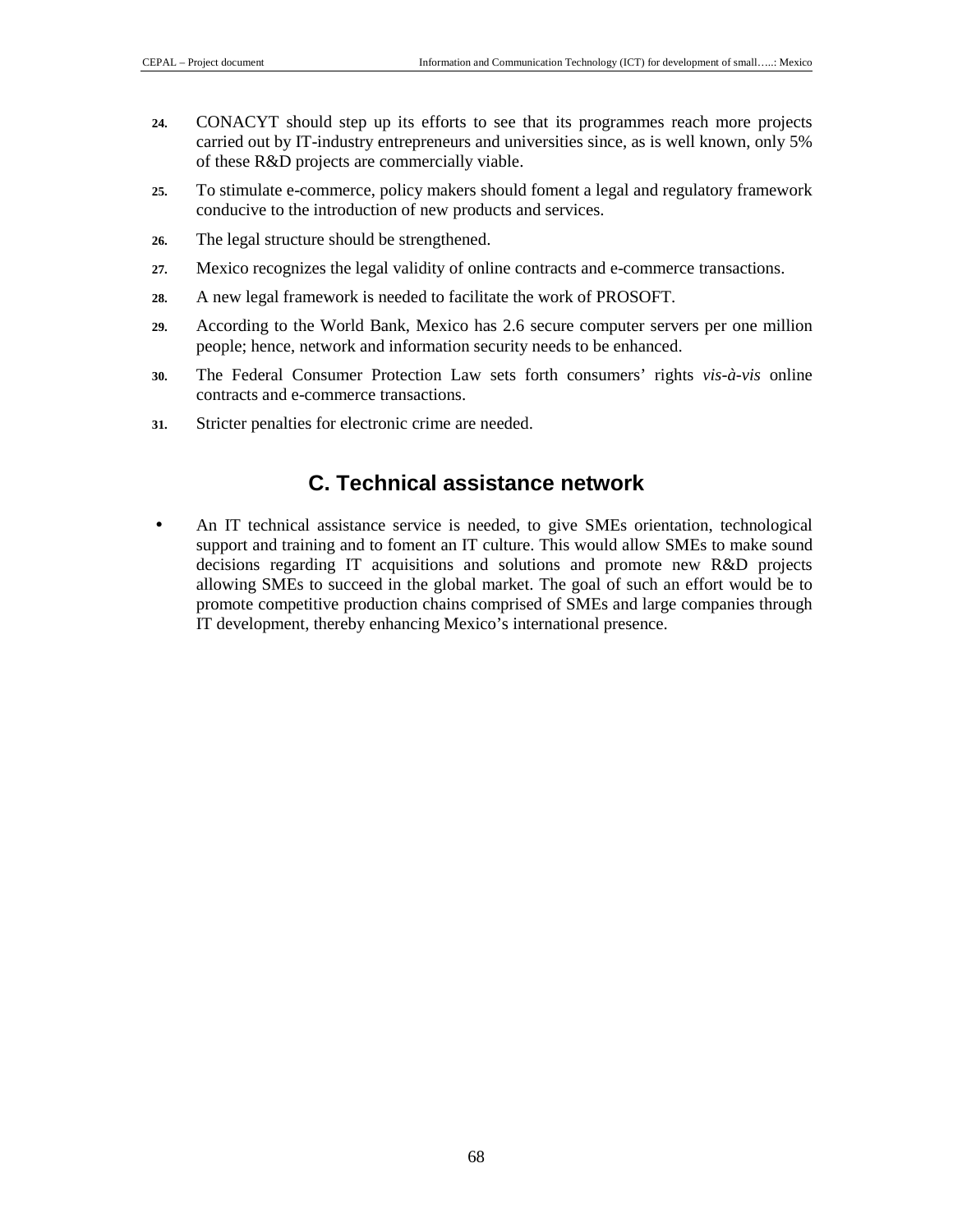# **References**

- AMITI (Asociación Mexicana de la Industria de Tecnologías de la Información) (2003), "Piratería", 23 February, <http://www.amiti.org.mx/denuncia.asp#LEGISLACION>
- Brito A., Julio (2003), "Mundo corporativo", Excélsior, 19 March.
- Buyers Club (website), <http://www.elclubdecompras.com/ahqr>
- COFETEL (Federal Telecommunications Commission) <www.cofetel.gob.mx>
- CompTIA (Computing Technology Industry Association) (2003), "CompTIA and Internet Privacy", 4 June <http://www.comptia.org/sections/publicpolicy/initiatives/Internet\_privacy.asp>
- CRITO (Centre for Research on Information Technology and Organization) (2002),Global E-Commerce Report <www.crito.uci.edu/>
- E-Mexico (2004), , 1 September <http://www.e-mexico.gob.mx>
- Giddings, Lisa A. and Stephen A. Schneider (1999), Economic Dimensions of Intellectual Property Protection, Arlington, VA, Nathan Associates.
- Gaxiola Meléndrez, Jesús Antonio (2003a), FUNDES La Red de Soluciones Empresariales, Mexico.
- (2003b), "La informática y las Tecnologías de Información como materia prima para las PYME's" June.
- (2002), "Tecnología de la información para PyMEs", <http://www.pyme.com.mx/articulos\_pyme/>
- Hoekman, Bernard, Aaditya Mattoo, and Philip English (eds.) (2002), Development, Trade and the WTO: A Handbook, Washington, D.C., The World Bank.
- IDB (Inter-American Development Bank) (2003), "OP-500 Procurement of Goods and Services", 4 April <http://www.iadb.org/cont/poli/op500e.htm#Objectives502>
- IDC (International Data Corporation) (2004), 1 August <http://www.idc.com>
- INEGI (National Institute of Statistics, Geography and Information) (2003a), on the basis of IDC, Worldwide Black Book, 199, Gartner Group.
	- (2003b) Economic Indicators, 2003/Select-IDC (October 1998).
- (2001), Select-IDC, October.
- ISC (Internet Software Consortium) < www.isc.org>
- ITU (International Telecommunication Union) <www.itu.int/home/>
- Maroto, Carlos and Jorge Zavala (2002), "Industria del software en México", AMITI (Asociación Mexicana de la Industria de Tecnologías de la Información) Mexico City, April.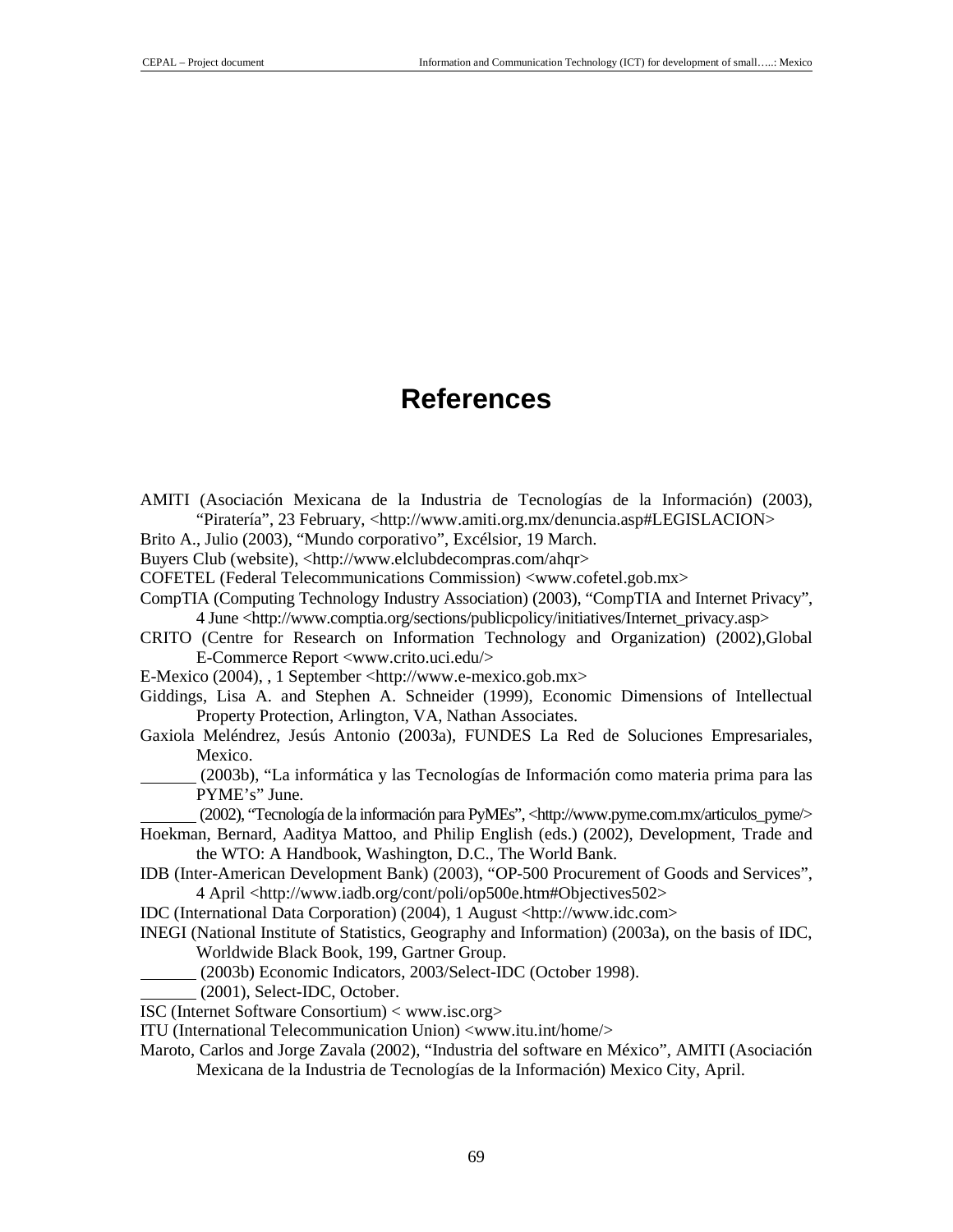- Marrufo Vega, Mauricio (2003), "La Tecnología de Información y el Caso Cemex", <http://www.hipermarketing.com/nuevo%204/contenido/tecnologia/nuevas%20tecnologi as/nivel3tecinfo.html>.
- Mexico (2003), "Reformas al Código de Comercio, disposiciones para la firma electrónica", August 29 <http://www.amece.org.mx/amece/fype/content.php?id=24>
- Mexico (2002), Iniciativa de la Ley Federal de Protección de Datos Personales, Senado de la República, 30 April.
- Mexico, Secretaría de Comunicaciones y Transportes (n.d.), "Sistema nacional e-Mexico", <http://www.e-Mexico.gob.mx/>
- Mexico, Secretaría de Economía (2004), Programa para el Desarrollo de la Industria del Software, 13 September <http://www.software.net.mx/inicio/default.htm>
- Microsoft Corporation (websites), <http://www.microsoft.com/>; <http://www.microsoft.com/ resources/casestudies/ShowFile.asp?FileResourceID=551>;

<http://www.automationworld.com/cds\_print.html?rec\_id=224>

- (2003), "INEGI enfatiza el esfuerzo del Gobierno Mexicano para promover los servicios de e-gob", Press Release, 20 May.
- (2002), "Microsoft y la Secretaría de Comunicaciones y Transportes firman un convenio tecnológico para crear Centros Digitales Comunitarios", Press Release, 17 April.
- (2001), "Microsoft se compromete con el Gobieno Mexicano para preparar profesionales para la industria nacional de software", Microsoft 15 Years in Mexico, 23 August.
- (2000), "Firma de Convenio entre la Secretaría de Educación, el CONACYT y Microsoft México para la implementación de "Internet en mi Biblioteca ", Press release, 8 May.
- Millán B, Julio A. (2004), "Mercado de la nostalgia", Siempre <www.siempre.com.mx>, 15 August.
- Ministry of Economy (2003), "Identificando Nichos de Actividad Económica con un Fuerte Potencial para Adoptar Tecnologías de Información".
- Monroy Yáñez, Vicente (2003), "Altos índices de piratería", Excélsior, 19 March.
- Nexus Associates, Inc. (1999), "Permanent system to determine the priority needs of MSMEs in Mexico: final report", Mexico.
- OECD (Organisation for Economic Co-operation and Development) (2002), A New Economy? The Changing Role of Innovation and Information Technology in Growth, Paris.
- Palacios, Juan J. (2003), "Globalización y e-comercio: difusión e impactos en México", Centro Universitario de la Costa Sur, Universidad de Guadalajara, September.
- Patiño, Federico (2004), "Un Mercado de valores especial para PyMES que no cotizan en bolsa", El Financiero, 23 July.
- Pyramid Research (2003), 9 June <http://pyramidresearch.com/info/pp/021029.asp>
- Sallstrom Consulting/Nathan Associates (2003), "El rol crítico de la industria del software en el crecimiento económico"; Focus Mexico, 30 June.
- Sánchez, Alfredo (1999), "Primer taller NSF-CONACYT sobre bibliotecas digitales", Universidad de las Américas, Puebla, 8 June <http://ict2.udlap.mx/dl/workshop99/reporte.html>
- Sánchez, Alfredo and Cunningham (1998), "The World Bank, and Mexican women entrepreneurs", National University of Mexico (UNAM) and the National Foundation for Women Business Owners of the US.
- Sánchez, Guadalupe (2004), "México, ¡ahora sí un país de software!" El Economista, 17 May.
- Tenorio Martínez, Roberto Francisco (2003), "Impacto de la comercialización de la tecnología de la información" (parte I), Monterrey, Instituto Tecnológico de Estudios Superiores de Monterrey (ITESM), July.
- UNCTAD (United Nations Conference on Trade and Development), (2003), E-Commerce and Development Report 2003 (UNCTAD/SDTE/ECB/2003/1), New York.
- UK (United Kingdom) (2004), "ICT and Software Sector in Mexico", Department of Trade and Industry, November.